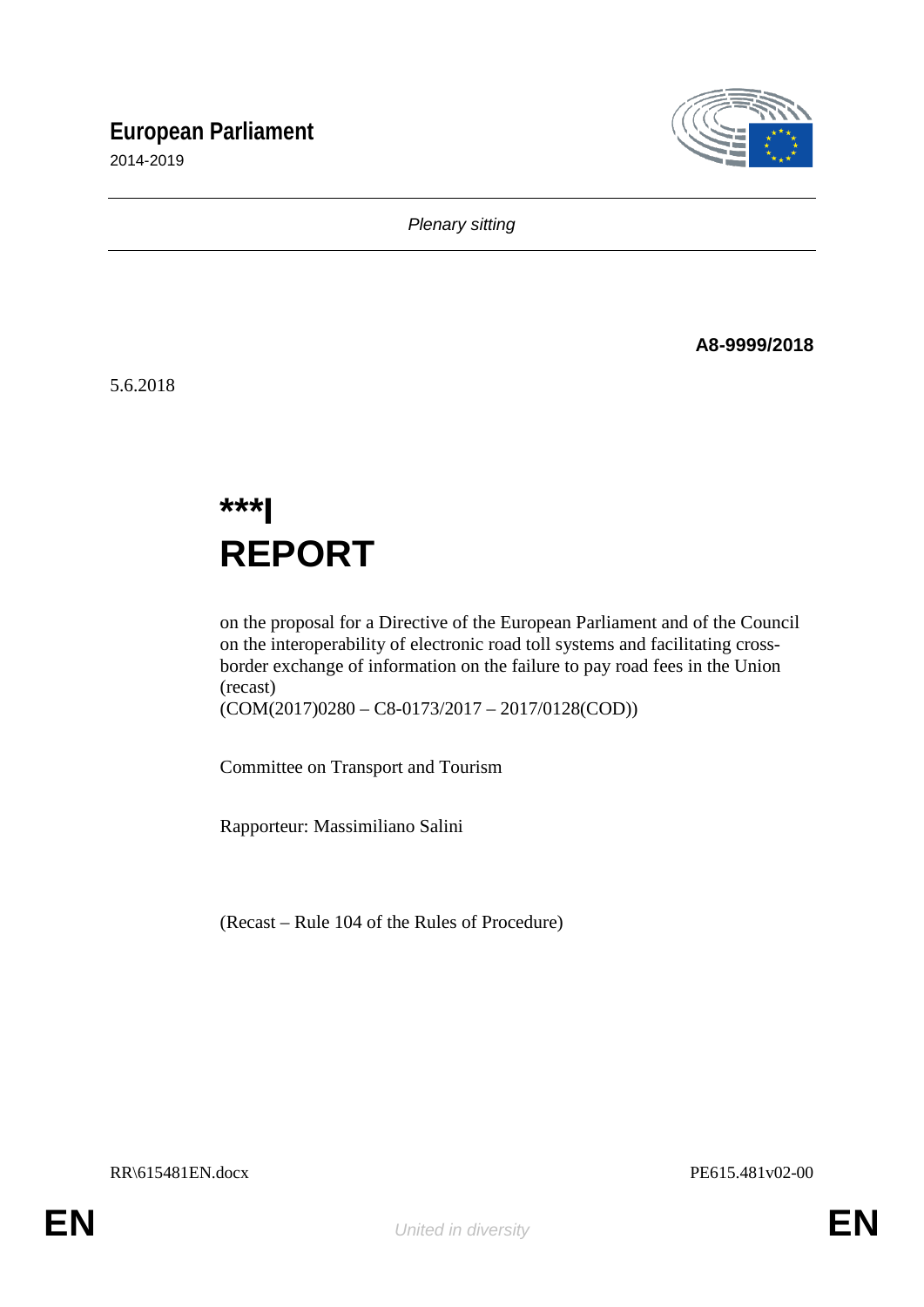# *Symbols for procedures*

- \* Consultation procedure
- \*\*\* Consent procedure<br>\*\*\*I Ordinary legislative
- \*\*\*I Ordinary legislative procedure (first reading)
- \*\*\*II Ordinary legislative procedure (second reading)
- Ordinary legislative procedure (third reading)

(The type of procedure depends on the legal basis proposed by the draft act.)

# *Amendments to a draft act*

### **Amendments by Parliament set out in two columns**

Deletions are indicated in *bold italics* in the left-hand column. Replacements are indicated in *bold italics* in both columns. New text is indicated in *bold italics* in the right-hand column.

The first and second lines of the header of each amendment identify the relevant part of the draft act under consideration. If an amendment pertains to an existing act that the draft act is seeking to amend, the amendment heading includes a third line identifying the existing act and a fourth line identifying the provision in that act that Parliament wishes to amend.

### **Amendments by Parliament in the form of a consolidated text**

New text is highlighted in *bold italics*. Deletions are indicated using either the ▌symbol or strikeout. Replacements are indicated by highlighting the new text in *bold italics* and by deleting or striking out the text that has been replaced.

By way of exception, purely technical changes made by the drafting departments in preparing the final text are not highlighted.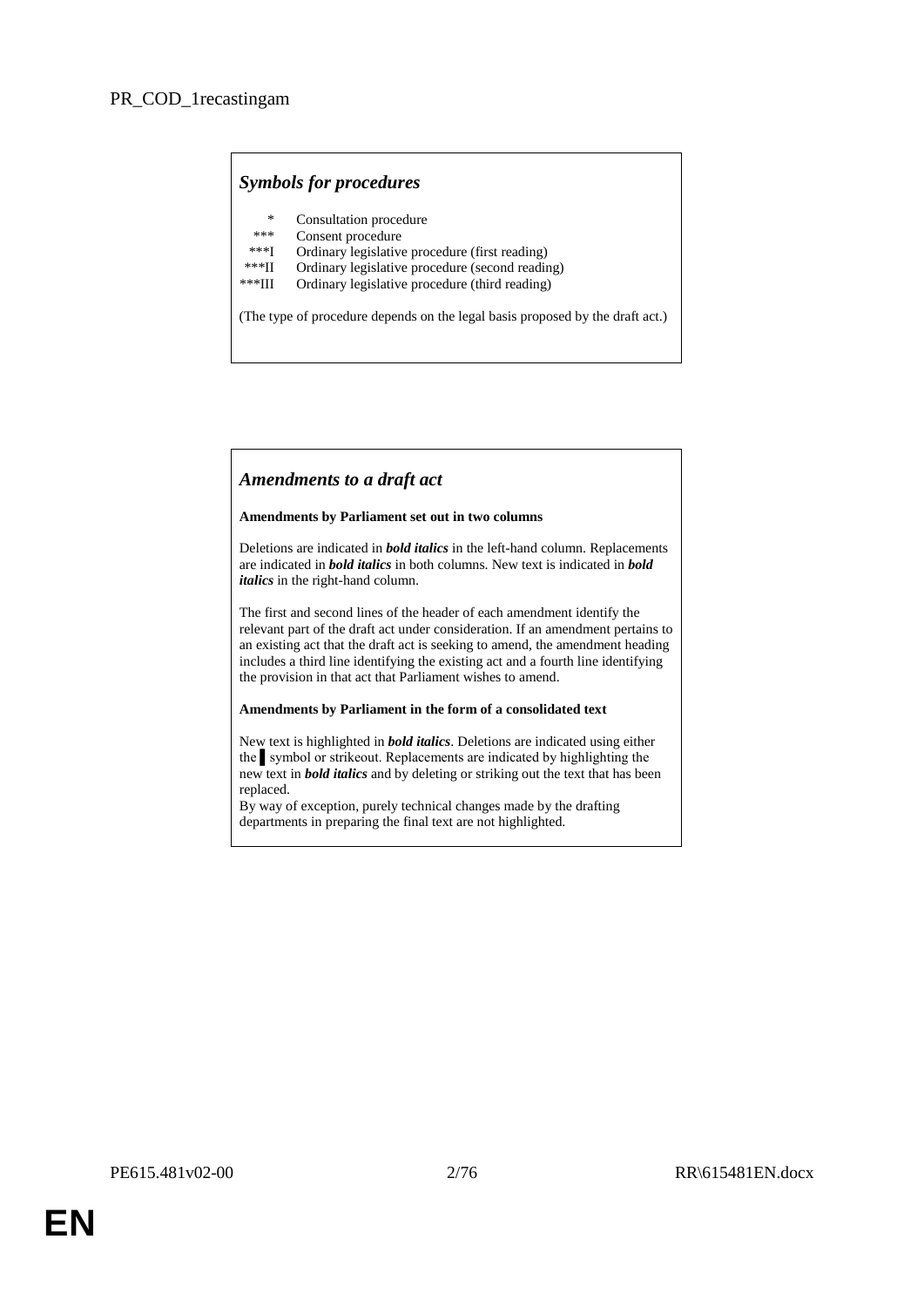# **CONTENTS**

|                                                                                                                           | Page |
|---------------------------------------------------------------------------------------------------------------------------|------|
|                                                                                                                           |      |
|                                                                                                                           |      |
|                                                                                                                           |      |
| ANNEX: OPINION OF THE CONSULTATIVE WORKING PARTY OF THE LEGAL<br>SERVICES OF THE EUROPEAN PARLIAMENT, THE COUNCIL AND THE |      |
| OPINION OF THE COMMITTEE ON CIVIL LIBERTIES, JUSTICE AND HOME                                                             |      |
|                                                                                                                           |      |
|                                                                                                                           |      |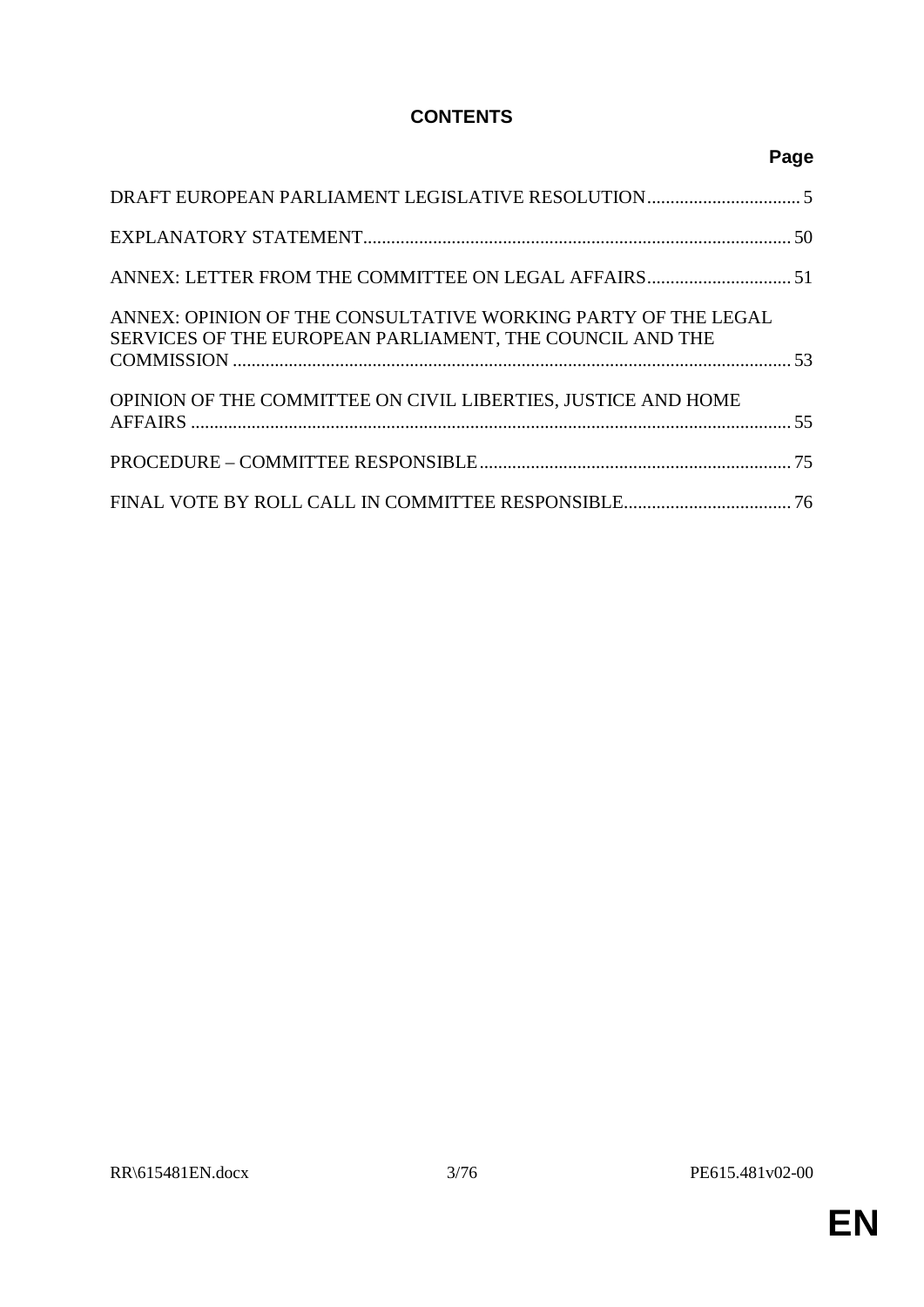PE615.481v02 -00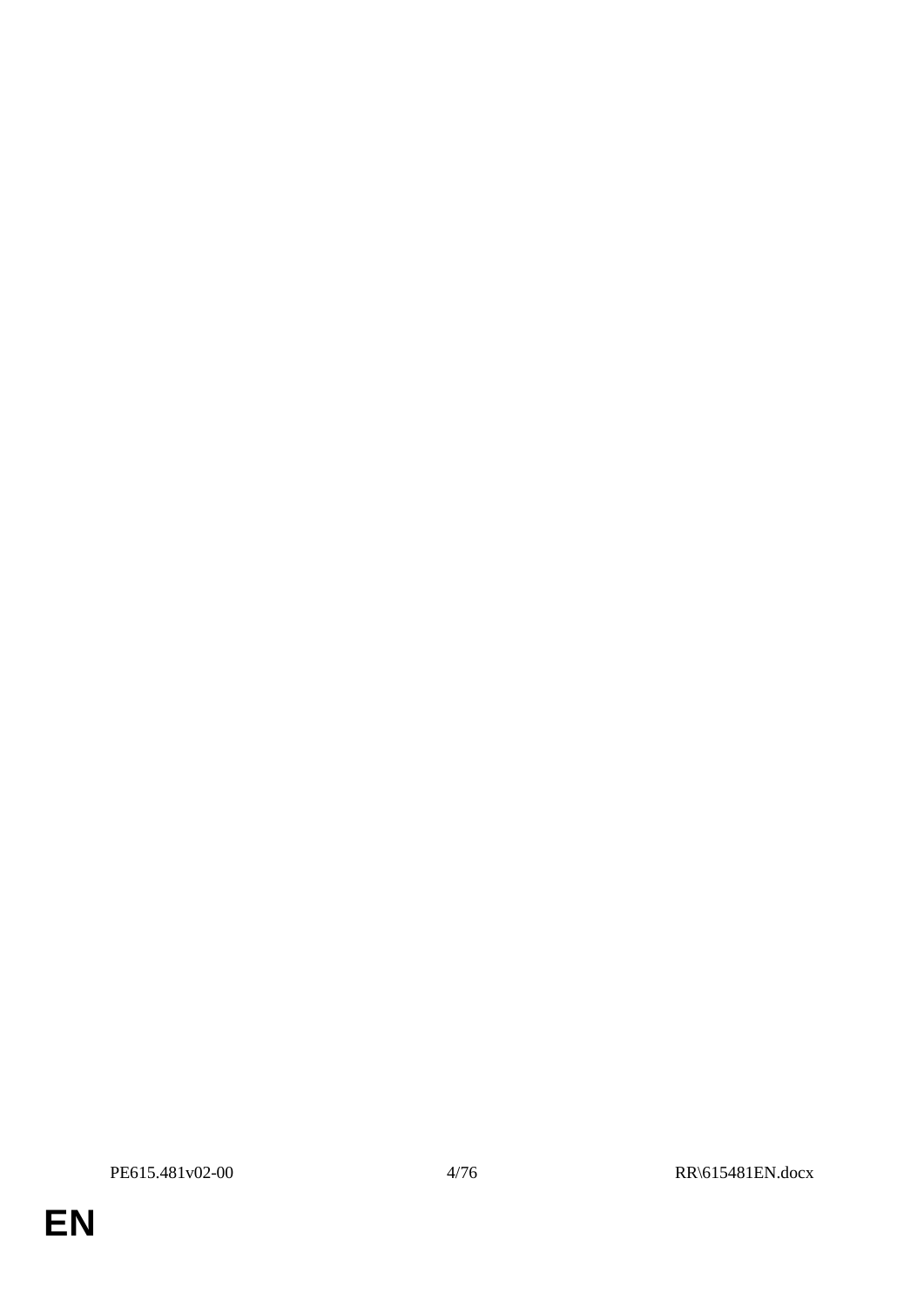# **DRAFT EUROPEAN PARLIAMENT LEGISLATIVE RESOLUTION**

**on the proposal for a Directive of the European Parliament and of the Council on the interoperability of electronic road toll systems and facilitating cross-border exchange of information on the failure to pay road fees in the Union (recast) (COM(2017)0280 – C8-0173/2017 – 2017/0128(COD))**

# **(Ordinary legislative procedure – recast)**

*The European Parliament*,

- having regard to the Commission proposal to Parliament and the Council (COM(2017)0280),
- having regard to Article 294(2) and Article 91(1) of the Treaty on the Functioning of the European Union, pursuant to which the Commission submitted the proposal to Parliament (C8-0173/2017),
- having regard to Article 294(3) of the Treaty on the Functioning of the European Union,
- having regard to the opinion of the European Economic and Social Committee of 18 October  $2017<sup>1</sup>$  $2017<sup>1</sup>$  $2017<sup>1</sup>$ ,
- after consulting the Committee of the Regions,
- having regard to the Interinstitutional Agreement of 28 November 2001 on a more structured use of the recasting technique for legal acts<sup>[2](#page-4-1)</sup>,
- having regard to the letter of 24 July 2017 from the Committee on Legal Affairs to the Committee on Transport and Tourism in accordance with Rule 104(3) of its Rules of Procedure,
- having regard to Rules 104 and 59 of its Rules of Procedure,
- having regard to the report of the Committee on Transport and Tourism and the opinion of the Committee on Civil Liberties, Justice and Home Affairs (A8-0000/2018),
- A. whereas, according to the Consultative Working Party of the legal services of the European Parliament, the Council and the Commission, the Commission proposal does not include any substantive amendments other than those identified as such in the proposal, and whereas, as regards the codification of the unchanged provisions of the earlier acts together with those amendments, the proposal contains a straightforward codification of the existing texts, without any change in their substance;
- 1. Adopts its position at first reading hereinafter set out, taking into account the recommendations of the Consultative Working Party of the legal services of the European Parliament, the Council and the Commission;

 $<sup>1</sup>$  Not yet published in the Official Journal.</sup>

<span id="page-4-1"></span><span id="page-4-0"></span> $^{2}$  OJ C 77, 28.3.2002, p. 1.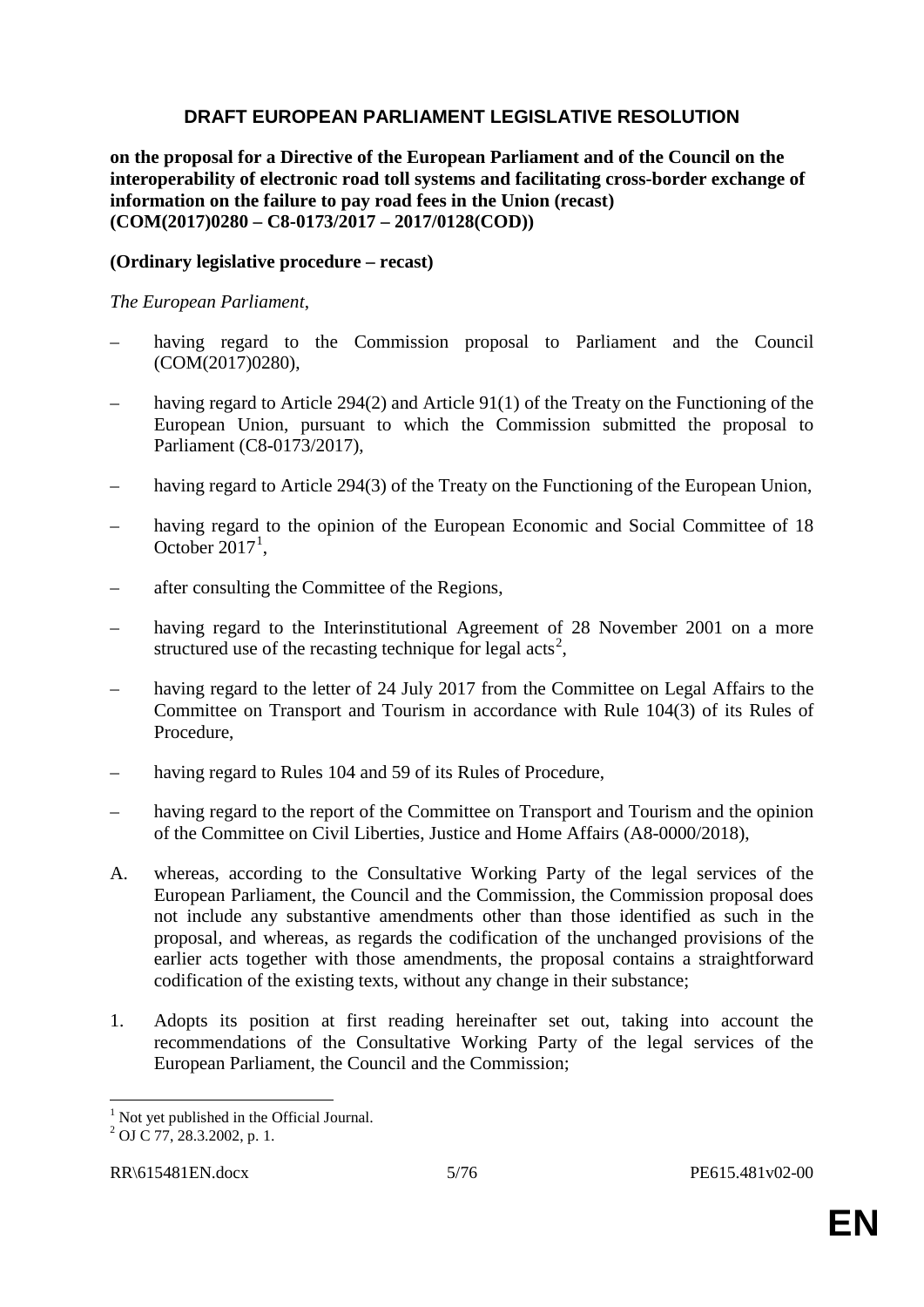- 2. Calls on the Commission to refer the matter to Parliament again if it replaces, substantially amends or intends to substantially amend its proposal;
- 3. Instructs its President to forward its position to the Council, the Commission and the national parliaments.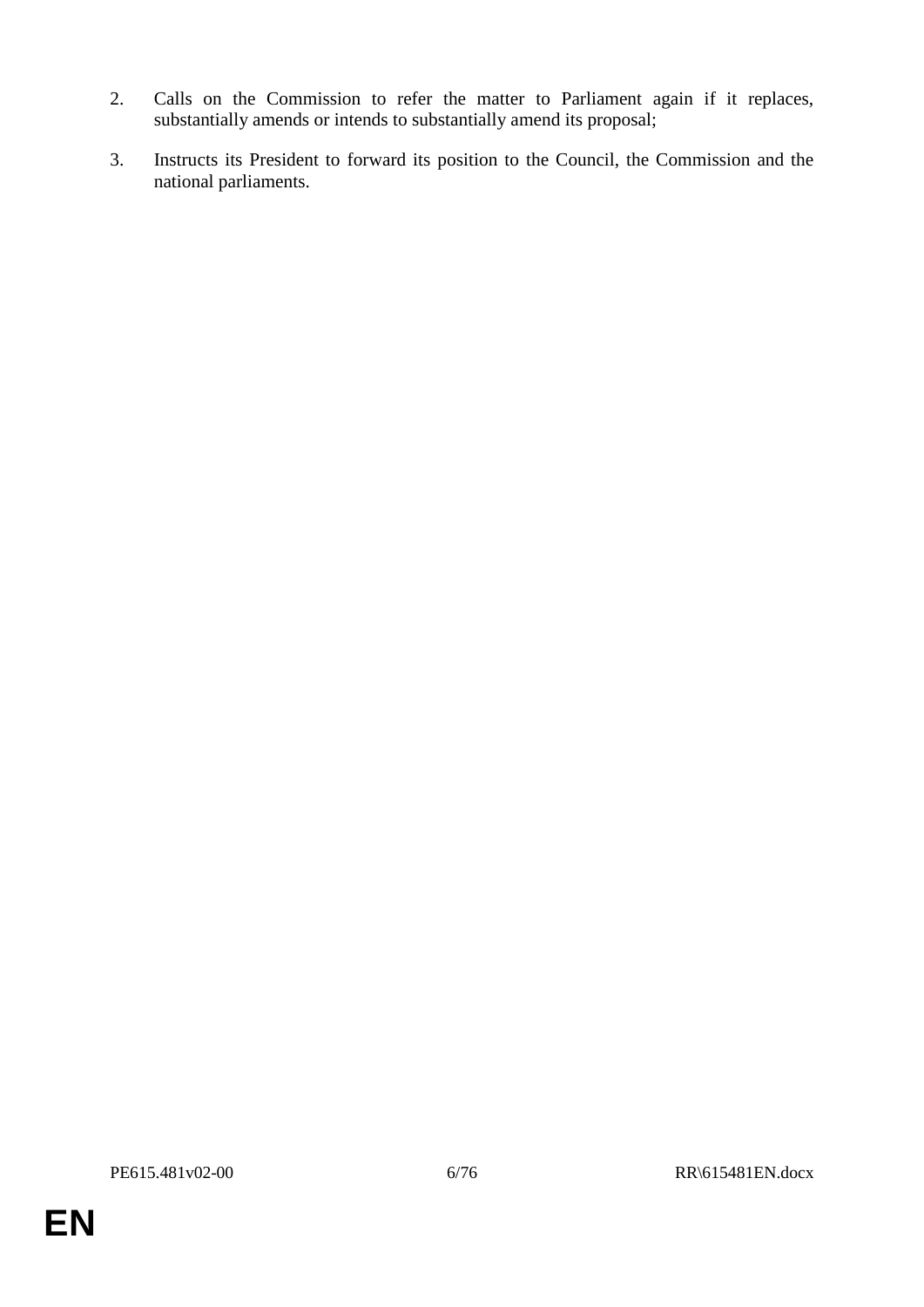### **Proposal for a directive Recital 2**

### *Text proposed by the Commission Amendment*

(2) It is necessary to provide for the widespread deployment of electronic toll systems in the Member States and neighbouring countries, and to have interoperable systems suited to the future development of road-charging policy at Union level and to future technical developments.

(2) It is necessary to provide for the widespread deployment of electronic toll systems in the Member States and neighbouring countries, and to have*, as far as possible, reliable, user friendly, costefficient,* interoperable systems suited to the future development of road-charging policy at Union level and to future technical developments.

**Amendment 2**

## **Proposal for a directive Recital 4**

### *Text proposed by the Commission Amendment*

(4) The proliferation of specifications imposed by the Member States and neighbouring countries for their electronic toll systems may compromise both the smooth operation of the internal market and transport policy objectives. Such a situation is liable to lead to the proliferation of incompatible and expensive electronic boxes in the driving cabs of heavy duty vehicles, and to drivers making mistakes when using them with the result, for example, of unintentionally avoiding payment. Such a proliferation is unacceptable to users and to manufacturers of vehicles for cost, safety and legal reasons.

(4) The proliferation of specifications imposed by the Member States and neighbouring countries for their electronic toll systems may compromise both the smooth operation of the internal market*, the principle of free movement* and transport policy objectives. Such a situation is liable to lead to the proliferation of incompatible and expensive electronic boxes in the driving cabs of heavy duty vehicles, and to drivers making mistakes when using them with the result, for example, of unintentionally avoiding payment. Such a proliferation is unacceptable to users and to manufacturers of vehicles for cost, safety and legal reasons.

### **Amendment 3**

### **Proposal for a directive Recital 5**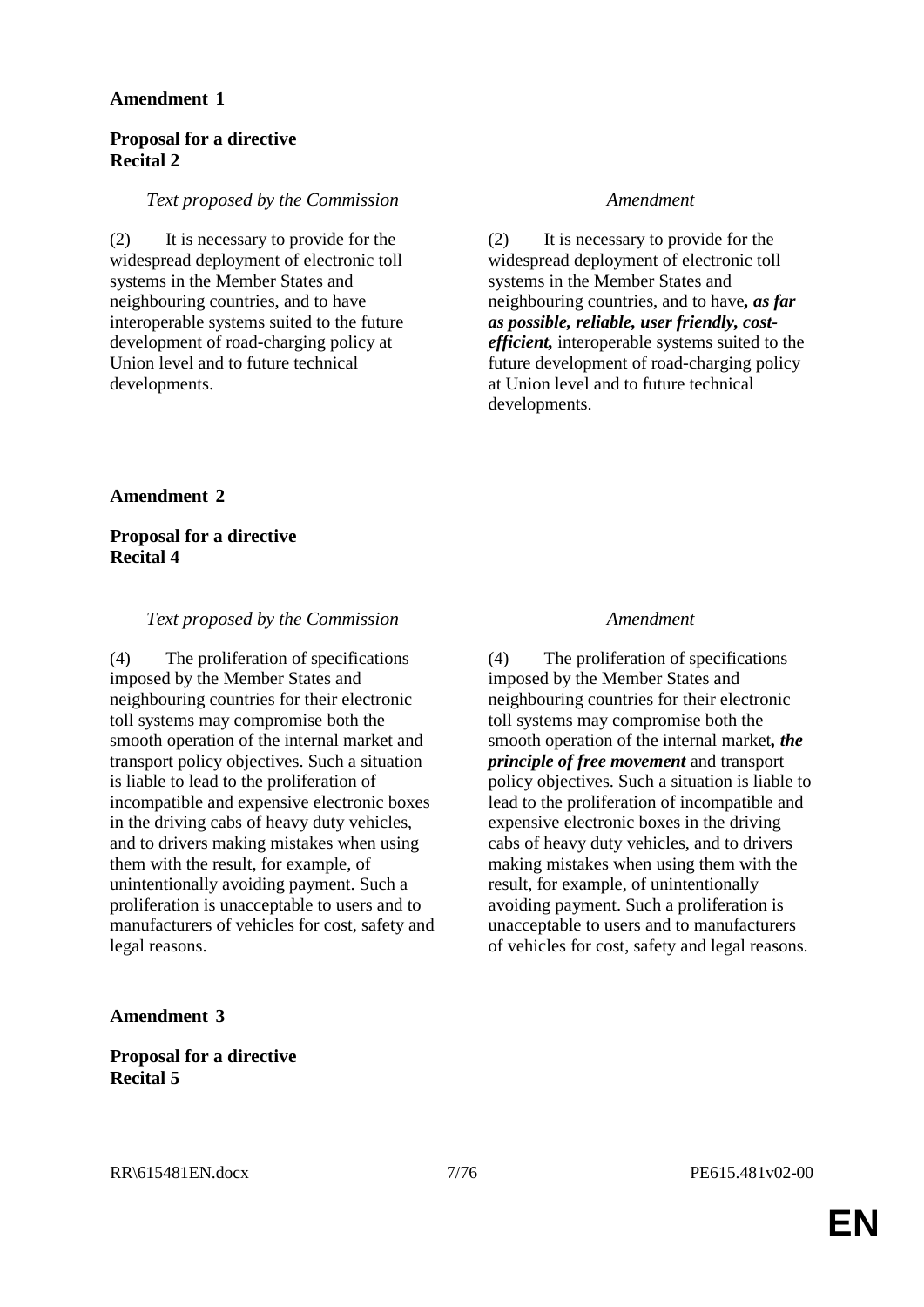(5) Artificial barriers to the operation of the internal market should be removed, while still allowing the Member States and the Union to implement a variety of roadcharging policies for all types of vehicles at local, national or international level. The equipment installed in vehicles should allow such road-charging policies to be implemented in accordance with the principles of non-discrimination between the citizens of all Member States. The interoperability of electronic toll systems at Union level therefore *needs to* be ensured as soon as possible.

(5) Artificial barriers to the operation of the internal market should be removed, while still allowing the Member States and the Union to implement a variety of roadcharging policies for all types of vehicles at local, national or international level. The equipment installed in vehicles should allow such road-charging policies to be implemented in accordance with the principles of non-discrimination between the citizens of all Member States. *It should be possible to use single on-board equipment in all Member States so that it is no longer necessary to acquire separate short-term vignettes to travel in the Union.* The *reliable*  interoperability of electronic toll systems at Union level *in accordance with the General Data Protection Regulation, should* therefore be ensured as soon as possible*, without imposing an administrative burden and limiting as far as possible additional costs for the electronic toll services, and for the equipment installed and operated by the road operators*.

**Amendment 4**

**Proposal for a directive Recital 5 a (new)**

*Text proposed by the Commission Amendment*

*(5a) Toll chargers should be obliged to give access to their EETS domain to EETS providers on a non-discriminatory basis.*

**Amendment 5**

**Proposal for a directive Recital 5 b (new)**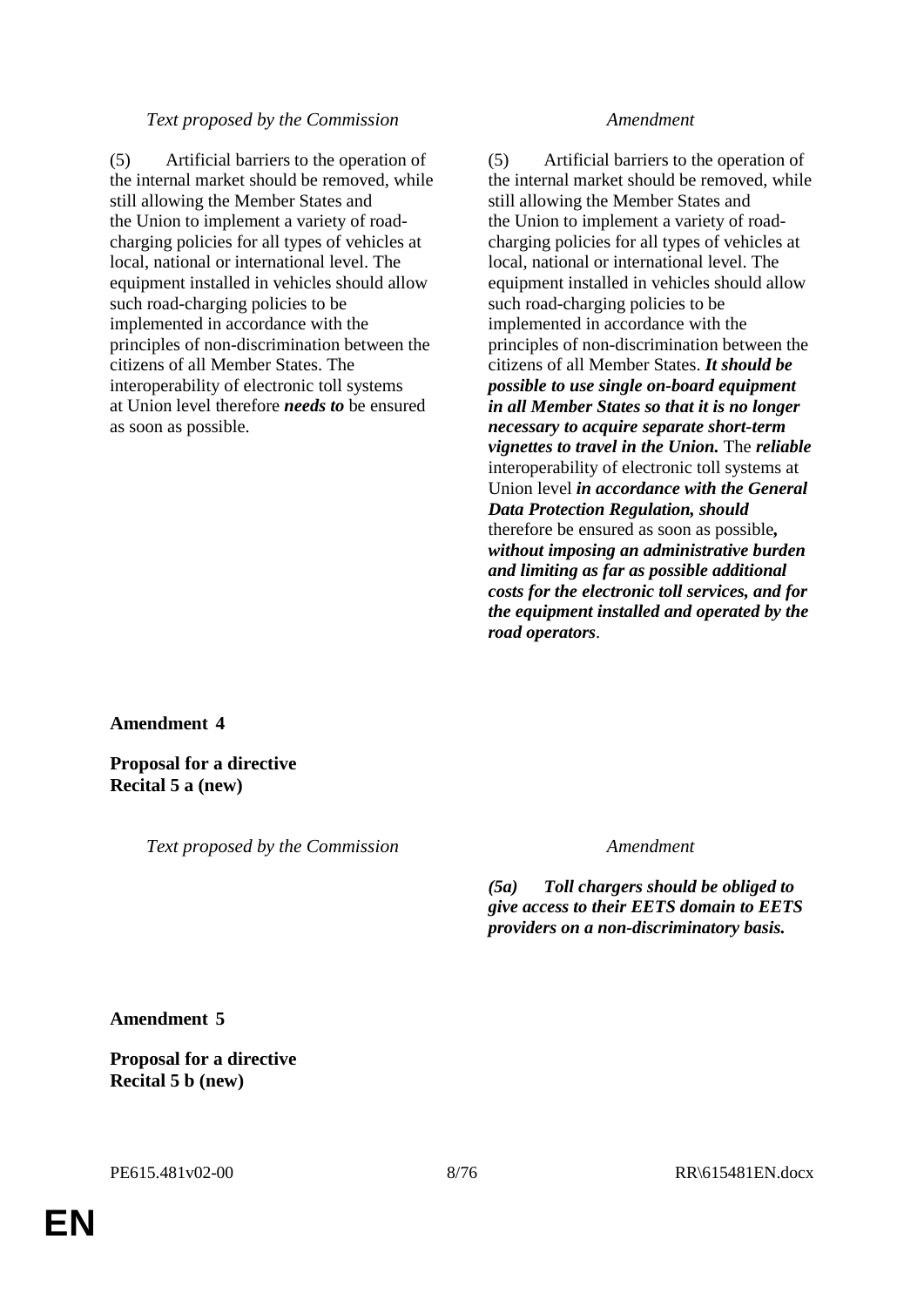*(5b) To ensure transparency and nondiscriminatory access to EETS domains for all EETS providers, toll chargers should publish all the necessary information relative to access rights in an EETS domain statement.*

**Amendment 6**

**Proposal for a directive Recital 5 c (new)**

*Text proposed by the Commission Amendment*

*(5c) The EETS being a market-based service, EETS providers should not be forced to provide the service all at once across the Union. However, in the interest of the users, EETS providers should be required to cover all EETS domains in any country in which they decide to provide their services. Furthermore, the Commission should ensure that the flexibility given to EETS providers does not lead to the exclusion from EETS of small or peripheral EETS domains.*

**Amendment 7**

**Proposal for a directive Recital 6 a (new)**

*Text proposed by the Commission Amendment*

*(6a) The EETS domain statement should describe in detail the framework commercial conditions for EETS providers' operations in the EETS domain in question. In particular, it should describe the methodology used for calculating the remuneration of EETS providers.*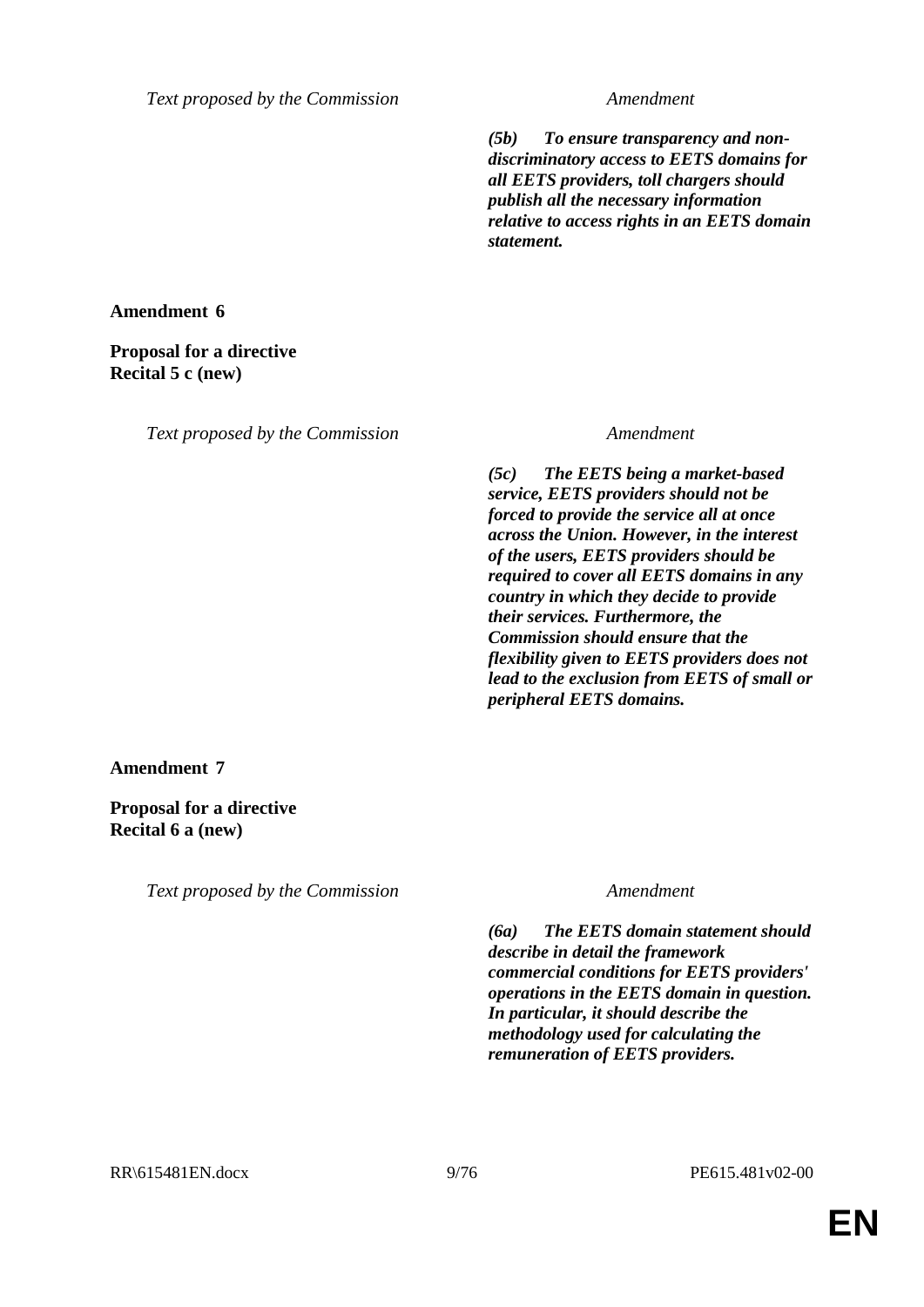## **Proposal for a directive Recital 6 b (new)**

*Text proposed by the Commission Amendment*

*(6b) EETS providers should be entitled to fair remuneration, calculated based on a transparent and non-discriminatory methodology.*

**Amendment 9**

### **Proposal for a directive Recital 6 c (new)**

*Text proposed by the Commission Amendment*

*(6c) EETS users should not pay more toll than they would for the corresponding national/local toll. All On Board Equipment (OBE) user rebates or discounts on tolls offered by a Member State or by a toll charger should be available under the same conditions to clients of EETS Providers.*

**Amendment 10**

**Proposal for a directive Recital 6 d (new)**

*Text proposed by the Commission Amendment*

*(6d) Where a new electronic toll collection system is being launched or an existing system is being substantially modified, the toll charger should be required to publish the new or updated EETS domain statements with sufficient notice to allow EETS providers to be accredited or re-accredited to the system at the latest one month before the day of its operational launch. The toll charger should be required to design and follow the procedure for, respectively, the*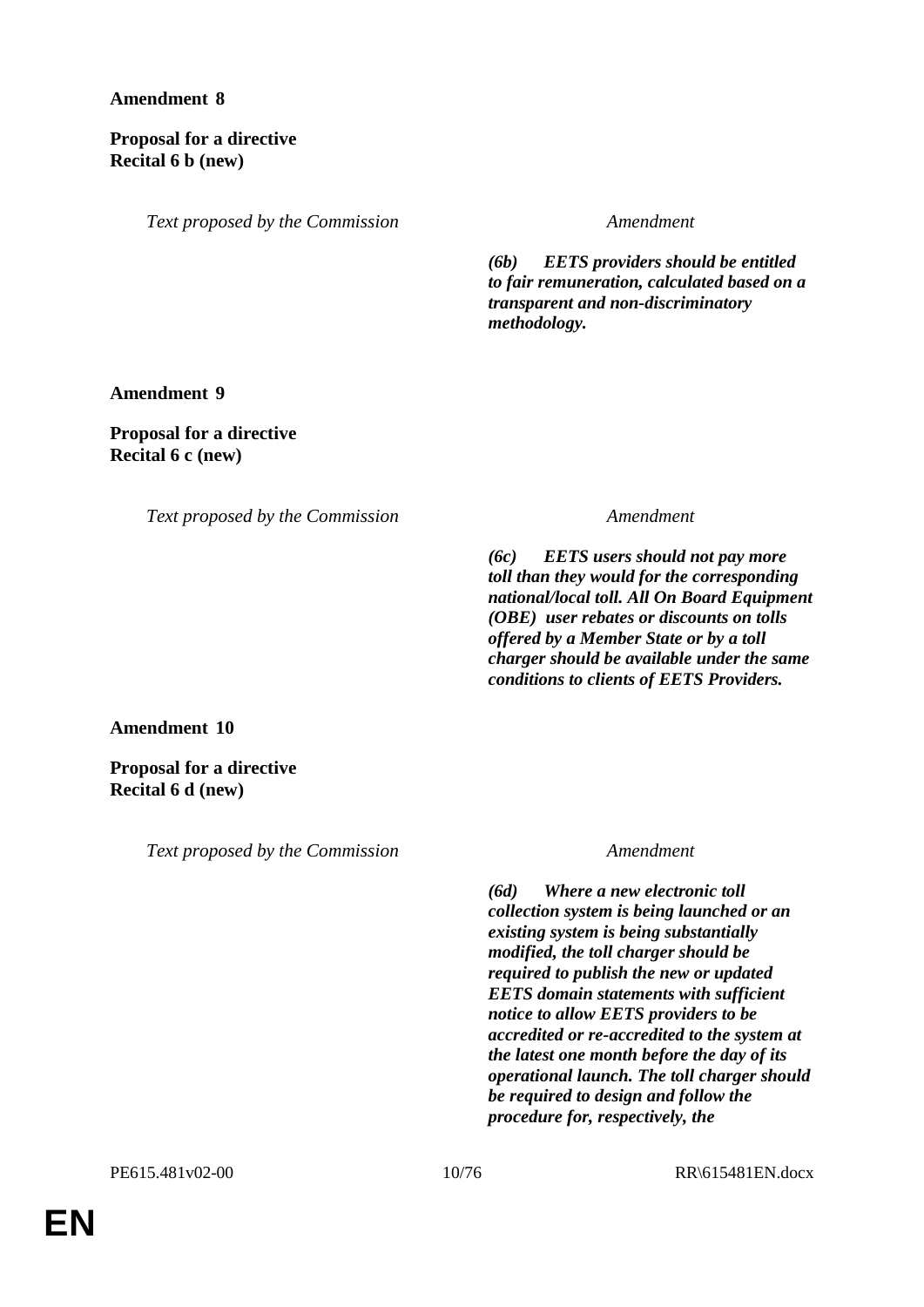*accreditation or re-accreditation of EETS providers in such a way that the procedure can be concluded at the latest one month before the operational launch of the new or substantially amended system. Toll chargers should be bound to respect their part of the planned procedure as defined in the EETS domain statement.*

**Amendment 11**

**Proposal for a directive Recital 6 e (new)**

*Text proposed by the Commission Amendment*

*(6e) The EETS domain statement should set out in detail the procedure of accreditation of an EETS provider to the EETS domain, in particular the procedure for checking conformity to specifications and suitability for use of interoperability constituents. The procedure should be the same for all EETS providers.*

**Amendment 12**

**Proposal for a directive Recital 6 f (new)**

*Text proposed by the Commission Amendment*

*(6f) Toll chargers should not be permitted to request or require from EETS providers any specific technical solutions which could jeopardise interoperability with other toll domains and with the existing interoperability constituents of the EETS provider.*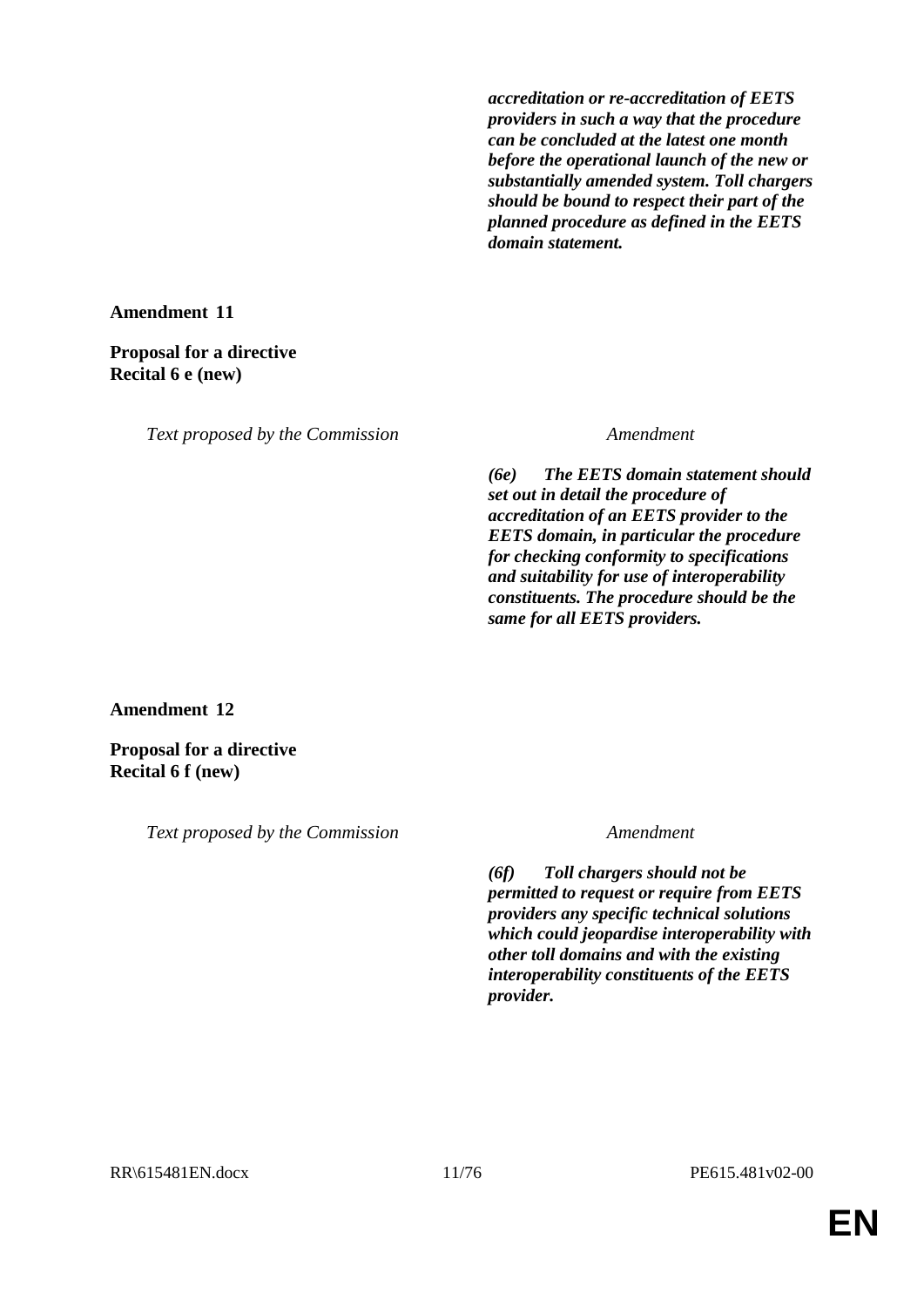### **Proposal for a directive Recital 7 a (new)**

*Text proposed by the Commission Amendment*

*(7a) EETS providers should be allowed to issue invoices to the users. However, toll chargers should be allowed to request that invoices are sent on their behalf and in their name, as invoicing directly in the name of the EETS provider can in certain toll domains have adverse administrative and tax implications.*

**Amendment 14**

**Proposal for a directive Recital 7 b (new)**

*Text proposed by the Commission Amendment*

*(7b) If a legal entity that is a toll service provider also plays other roles in an electronic toll collection system, or has other activities not directly related with electronic toll collection, it should be required to keep separate profit and loss accounts for each type of its activities. Cross subsidies between these different activities should be excluded.*

**Amendment 15**

**Proposal for a directive Recital 8**

*Text proposed by the Commission Amendment*

(8) It should be confirmed that the European Electronic Toll Service (EETS) is provided by EETS providers, as specified in Commission Decision 2009/750/EC<sup>17</sup>.

(8) It should be confirmed that the European Electronic Toll Service (EETS) is *legally* provided by EETS providers, as specified in Commission Decision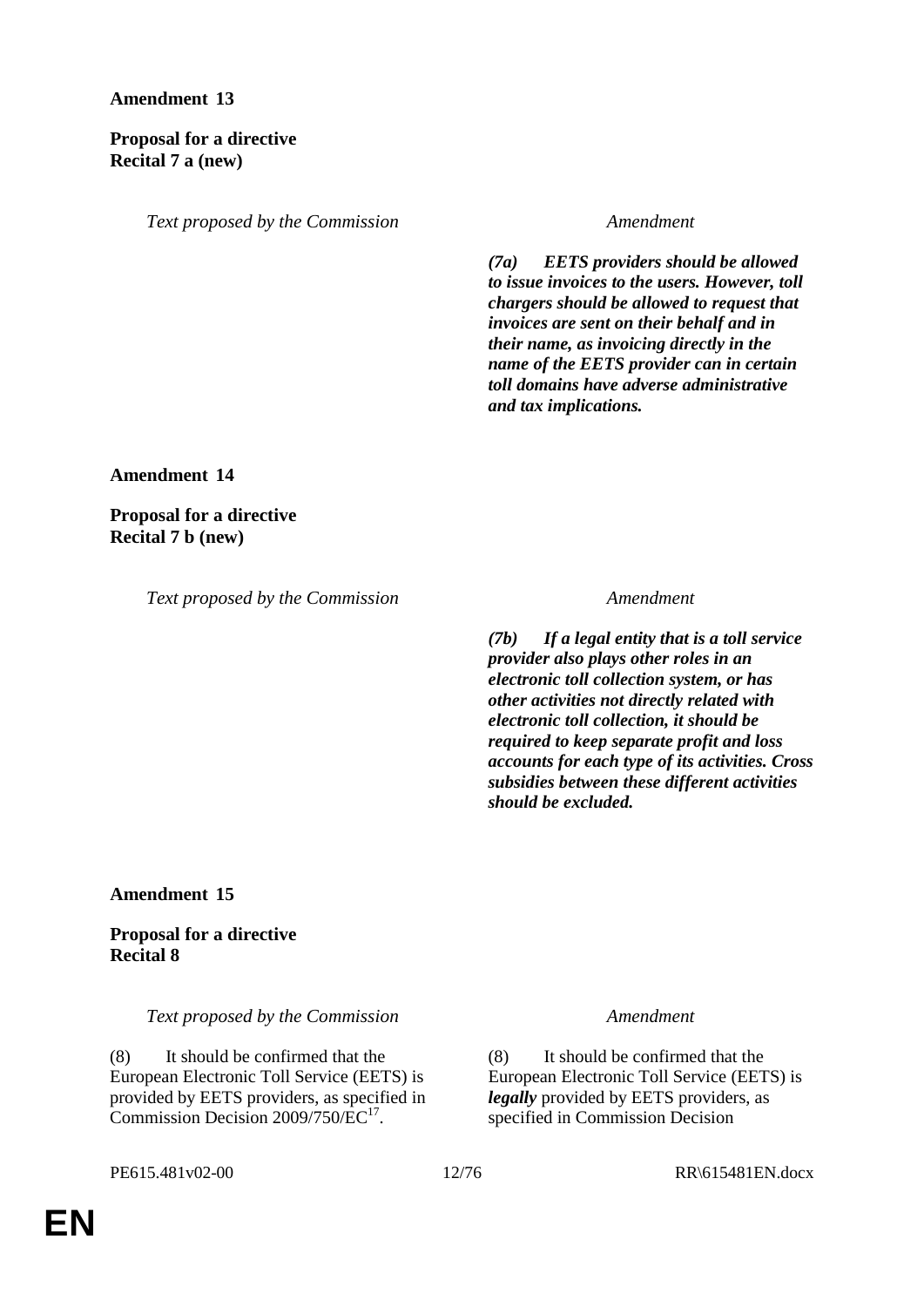2009/750/EC17*and in full compliance with fundamental rights*.

 $17$  Commission Decision 2009/750/EC of 6 October 2009 on the definition of the European Electronic Toll Service and its technical elements (OJ L 268, 13.10.2009, p. 11).

\_\_\_\_\_\_\_\_\_\_\_\_\_\_\_\_\_ \_\_\_\_\_\_\_\_\_\_\_\_\_\_\_\_\_

 $17$  Commission Decision 2009/750/EC of 6 October 2009 on the definition of the European Electronic Toll Service and its technical elements (OJ L 268, 13.10.2009, p. 11).

**Amendment 16**

**Proposal for a directive Recital 8 a (new)**

*Text proposed by the Commission Amendment*

*(8a) Each Member State with at least two EETS domains should designate a contact office in the national administration for EETS Providers wishing to provide the EETS in its territory in order to facilitate their contacts with the Toll Chargers.*

**Amendment 17**

**Proposal for a directive Recital 10**

*Text proposed by the Commission Amendment*

(10) Electronic tolling and co-operative ITS (C-ITS) applications use similar technologies and neighbouring frequency bands for short range vehicle-to-vehicle and vehicle-to-infrastructure communication. In the future, the potential for *merging electronic tolling with C-ITS in the 5.9 GHz band, currently used by C-ITS, should be explored, after a thorough assessment of the costs, benefits, technical barriers and possible solutions thereto*.

(10) Electronic tolling and co-operative ITS (C-ITS) applications use similar technologies and neighbouring frequency bands for short range vehicle-to-vehicle and vehicle-to-infrastructure communication. In the future, the feasibility of new solutions and possible synergies between the *electronic tolling* platform and cooperative intelligent transport systems should be explored, taking into account a detailed costbenefit analysis and potential impacts on privacy and data protection*.*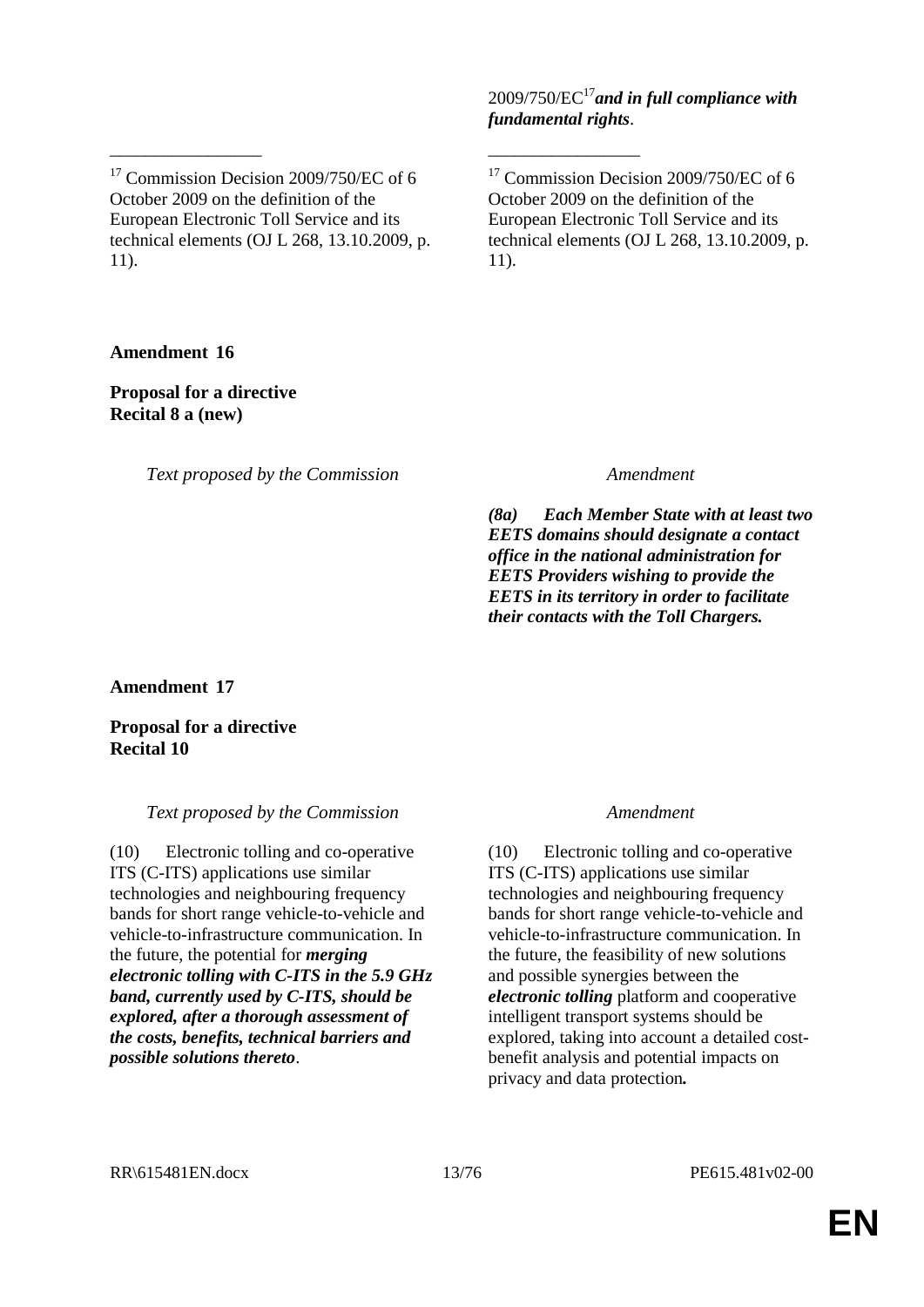# **Proposal for a directive Recital 11**

## *Text proposed by the Commission Amendment*

(11) The specific characteristics of electronic tolling systems which are today applied to light-duty vehicles should be taken into account. Since no such electronic tolling systems currently use satellite positioning or mobile communications, EETS providers should be allowed, for a limited period of time, to provide light-duty vehicles with onboard equipment suitable for use with the 5.8 GHz technology only.

(11) The specific characteristics of electronic tolling systems which are today applied to light-duty vehicles should be taken into account. Since no such electronic tolling systems currently use satellite positioning or mobile communications, EETS providers should be allowed, for a limited period of time, to provide light-duty vehicles with onboard equipment suitable for use with the 5.8 GHz technology only*. In order to avoid interference from Wi-Fi in vehicles and C-ITS devices, the 5.8 GHz band should be protected for the use in tolling systems.*

**Amendment 19**

**Proposal for a directive Recital 13 a (new)**

*Text proposed by the Commission Amendment*

*(13a) Cross-border enforcement of road fees, including fees charged in urban areas, and of fines for infringements require an arrangement for mutual assistance between Member States. To deal with the problem of cross-border enforcement of toll evasions legal agreements, involving also local authorities, should be implemented, using a simple automatic mechanism for the exchange of information between Member States.*

**Amendment 20**

**Proposal for a directive Recital 15 a (new)**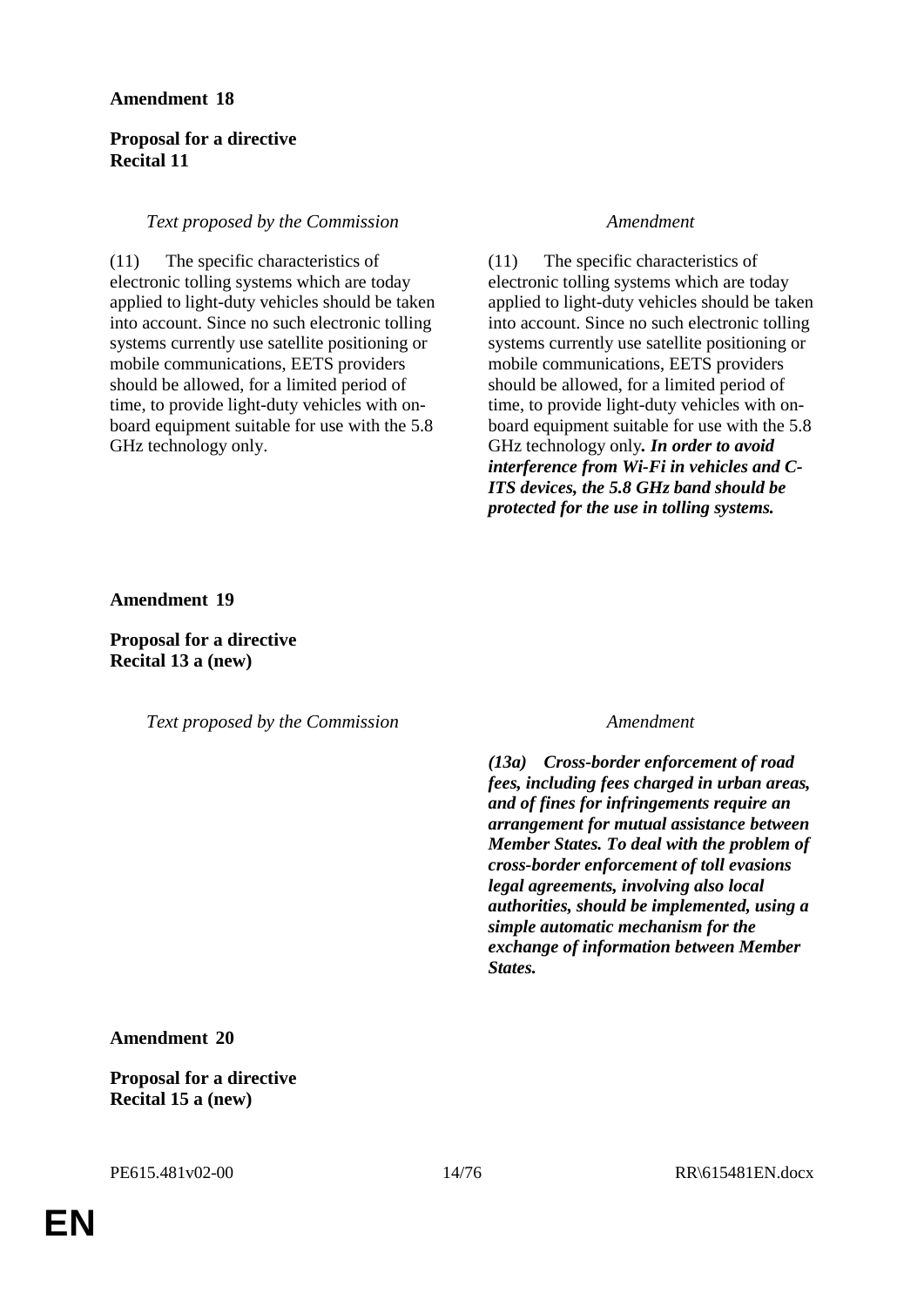*(15a) Toll chargers should be allowed to request from the EETS provider, within the framework of toll enforcement activities and where it is presumed that the driver of a vehicle has failed to pay a road fee data relating to the vehicles and to the owners or holders of vehicles who are the EETS provider's clients. The toll charger should prevent this data, which can be commercially sensitive, from being used for any purpose other than enforcement. In particular, the toll charger should be required not to disclose the data to any of the EETS provider's competitors. The amount and type of data which EETS providers communicate to toll chargers, for the purpose of calculating and applying tolls or to verify the calculation of applied toll on the vehicles of EETS users by the EETS providers, should be limited to a strict minimum.*

**Amendment 21**

**Proposal for a directive Recital 16 a (new)**

*Text proposed by the Commission Amendment*

*(16a) A conciliation procedure should be ensured in view to settle disputes between toll chargers and EETS providers during contract negotiations and in their contractual relationships. National Conciliation Bodies should be consulted by toll chargers and EETS providers in search of a dispute settlement relating to nondiscriminatory access to EETS domains.*

# **Amendment 22**

RR\615481EN.docx 15/76 PE615.481v02-00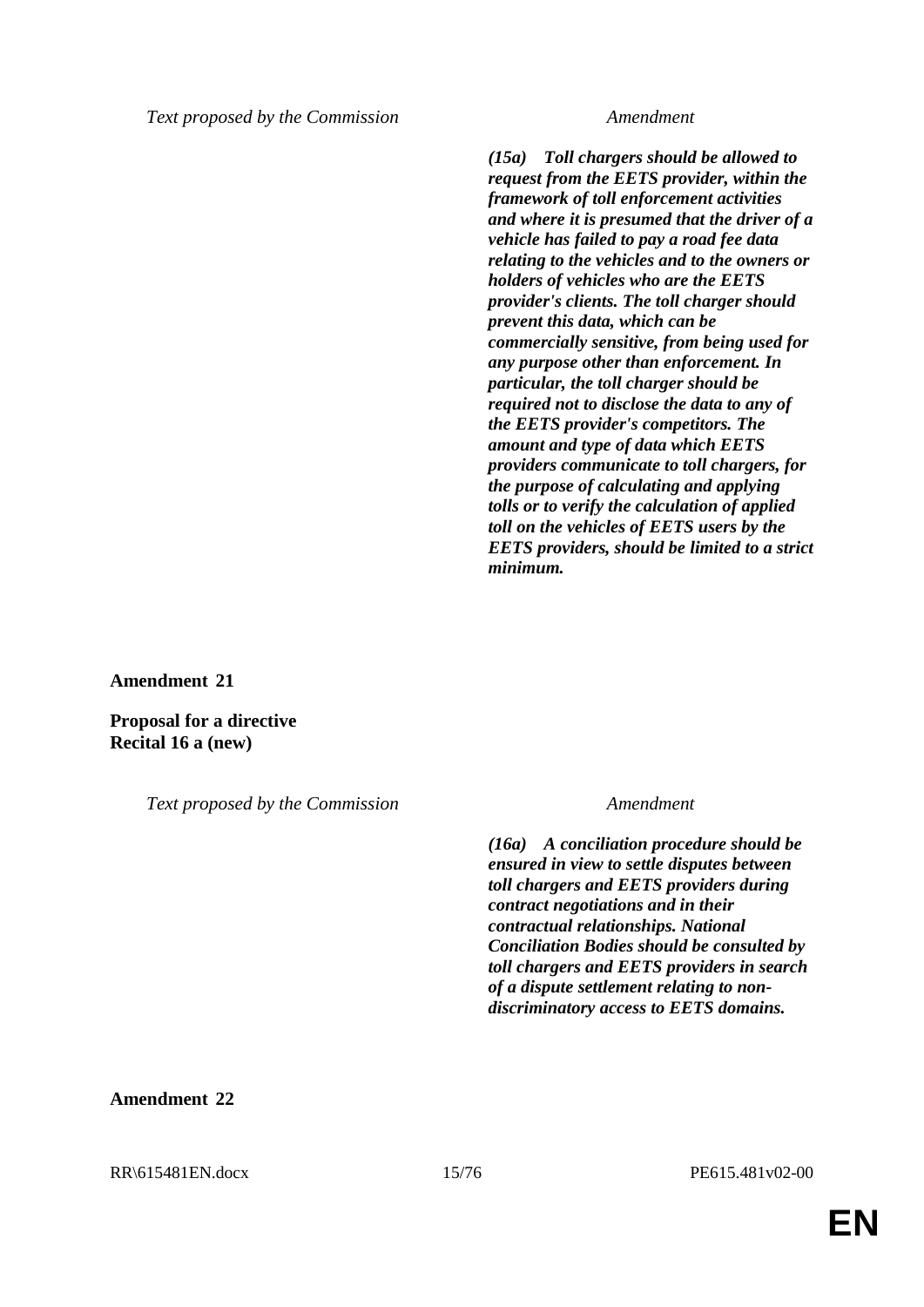*(16b) The Conciliation Bodies should be empowered to verify that the contractual conditions imposed on any EETS provider are non-discriminatory. In particular, they should be empowered to verify that the remuneration offered by the toll charger to the EETS providers respects the principles of this Directive.*

### **Amendment 23**

# **Proposal for a directive Recital 17**

# *Text proposed by the Commission Amendment*

(17) The introduction of electronic toll systems *will entail* the processing of personal data. Such processing needs to be carried out in accordance with Union rules, as set out, inter alia, in Regulation (EU) 2016/679 of the European Parliament and of the Council19, *Directive (EU) 2016/680 of the European Parliament and of the Council20* and Directive 2002/58/EC of the European Parliament and of the Council*21. The right to protection of personal data is explicitly recognised by Article 8 of the Charter of Fundamental Rights* of the European *Union*.

(17) The introduction of electronic toll systems *entails* the processing of personal data*, on the basis of which movements can be comprehensively profiled. To safeguard privacy, Member States should, accordingly, allow for anonymous and encrypted advance-payment options for EETS. The right to protection of personal data is explicitly recognised by Article 8 of the Charter of Fundamental Rights of the Union and Article 16 of the Treaty on the Functioning of the European Union*. *Processing of personal data* needs to be carried out in accordance with Union rules, as set out, inter alia, in Regulation (EU) 2016/679 of the European Parliament and of the Council<sup>19</sup>, and Directive 2002/58/EC of the European Parliament and of the Council*20, and, where the failure to pay a road fee is a criminal offence in the Member State where the payment is due, by Directive (EU) 2016/680* of the European *Parliament and of the Council*. *21*

\_\_\_\_\_\_\_\_\_\_\_\_\_\_\_\_\_\_ \_\_\_\_\_\_\_\_\_\_\_\_\_\_\_\_\_\_

<sup>&</sup>lt;sup>19</sup> Regulation (EU) 2016/679 of the European Parliament and of the Council of 27 April 2016 on the protection of natural persons with regard to the processing of personal

<sup>&</sup>lt;sup>19</sup> Regulation (EU) 2016/679 of the European Parliament and of the Council of 27 April 2016 on the protection of natural persons with regard to the processing of personal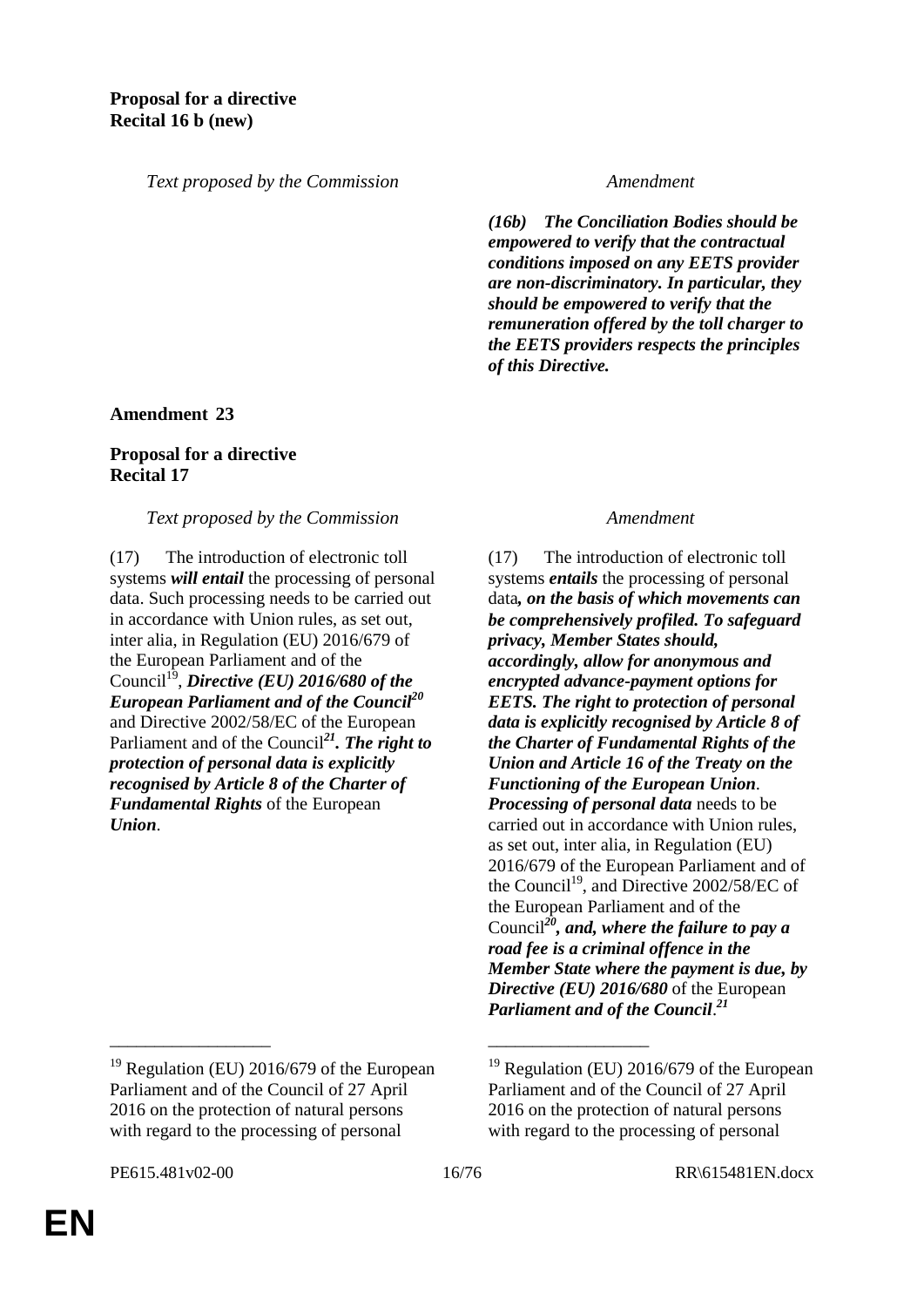data and on the free movement of such data, and repealing Directive 95/46/EC (General Data Protection Regulation) (OJ L 119, 4.5.2016, p.1),

*<sup>20</sup> Directive (EU) 2016/680 of the European Parliament and of the Council of 27 April 2016 on the protection of natural persons with regard to the processing of personal data by competent authorities for the purposes of the prevention, investigation, detection or prosecution of criminal offences or the execution of criminal penalties, and on the free movement of such data, and repealing Council Framework Decision 2008/977/JHA (OJ L 119, 4.5.2016, p. 89).*

*<sup>21</sup> Directive 2002/58/EC of the European Parliament and of the Council of 12 July 2002 concerning the processing of personal data and the protection of privacy in the electronic communications sector (OJ L 201, 31.7.2002, p. 37).*

data and on the free movement of such data, and repealing Directive 95/46/EC (General Data Protection Regulation) (OJ L 119, 4.5.2016, p.1),

*<sup>20</sup> Directive 2002/58/EC of the European Parliament and of the Council of 12 July 2002 concerning the processing of personal data and the protection of privacy in the electronic communications sector (OJ L 201, 31.7.2002, p. 37).*

*<sup>21</sup> Directive (EU) 2016/680 of the European Parliament and of the Council of 27 April 2016 on the protection of natural persons with regard to the processing of personal data by competent authorities for the purposes of the prevention, investigation, detection or prosecution of criminal offences or the execution of criminal penalties, and on the free movement of such data, and repealing Council Framework Decision 2008/977/JHA (OJ L 119, 4.5.2016, p. 89).*

### **Amendment 24**

**Proposal for a directive Recital 17 a (new)**

*Text proposed by the Commission Amendment*

*(17a) EETS providers should be made responsible for providing to toll chargers and/or toll operators correct data regarding their clients, as this data is essential for correct toll collection and effective enforcement.*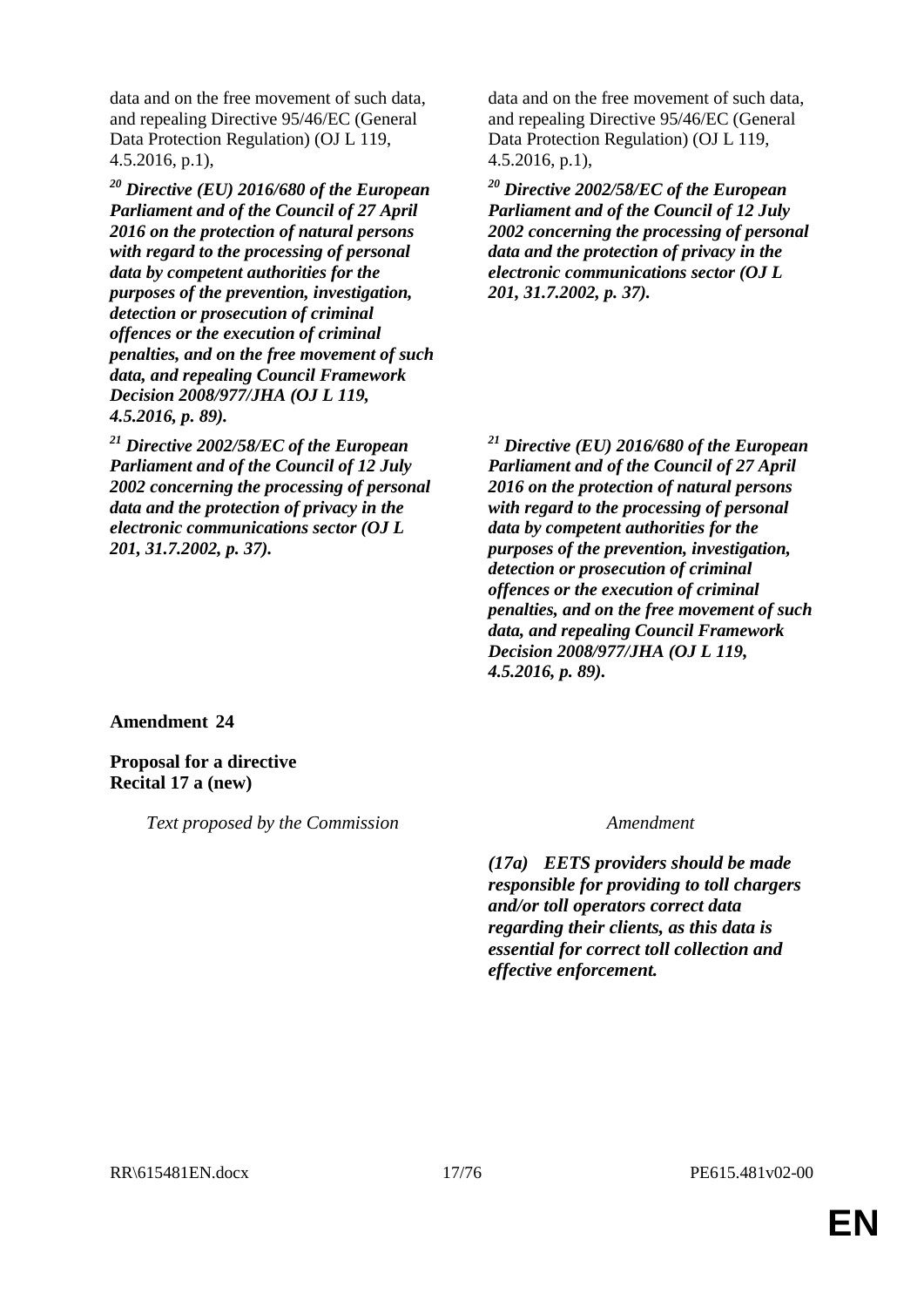## **Proposal for a directive Recital 18**

### *Text proposed by the Commission Amendment*

(18) This Directive does not affect the Member States' freedom to lay down rules governing road infrastructure charging and taxation matters.

(18) This Directive does not affect the Member States' freedom to lay down rules governing road infrastructure charging and taxation matters. *Nonetheless, it does state that an interoperable electronic tolling system would help to achieve the objectives laid down by Union legislation on road tolls. The provisions of this Directive are compatible with those of Directive .../... of the European Parliament and of the Council*<sup>22</sup>.

*<sup>22</sup> Directive .../... of the European Parliament and of the Council of ... amending Directive 1999/62/EC on the charging of heavy goods vehicles for the use of certain infrastructures [procedure 2017/0114 COD]*

\_\_\_\_\_\_\_\_\_\_\_\_\_\_\_\_\_\_

# **Amendment 26**

# **Proposal for a directive Recital 19**

### *Text proposed by the Commission Amendment*

(19) In order to ensure the interoperability of electronic road toll systems and to facilitate the cross-border exchange of information on the failure to pay road fees, the power to adopt acts in accordance with Article 290 of the Treaty on the Functioning of the European Union should be delegated to the Commission in respect of the adapting to technological progress of the list of technologies which can be used for carrying out electronic toll transactions in electronic toll systems which require the installation or use of on-board equipment. It is of particular

(19) In order to ensure the interoperability of electronic road toll systems and to facilitate by legal means the cross-border exchange of information on the failure to pay road fees, the power to adopt acts in accordance with Article 290 of the Treaty on the Functioning of the European Union should be delegated to the Commission in respect of the adapting to technological progress of the list of technologies which can be used for carrying out electronic toll transactions in electronic toll systems which require the installation or use of on-board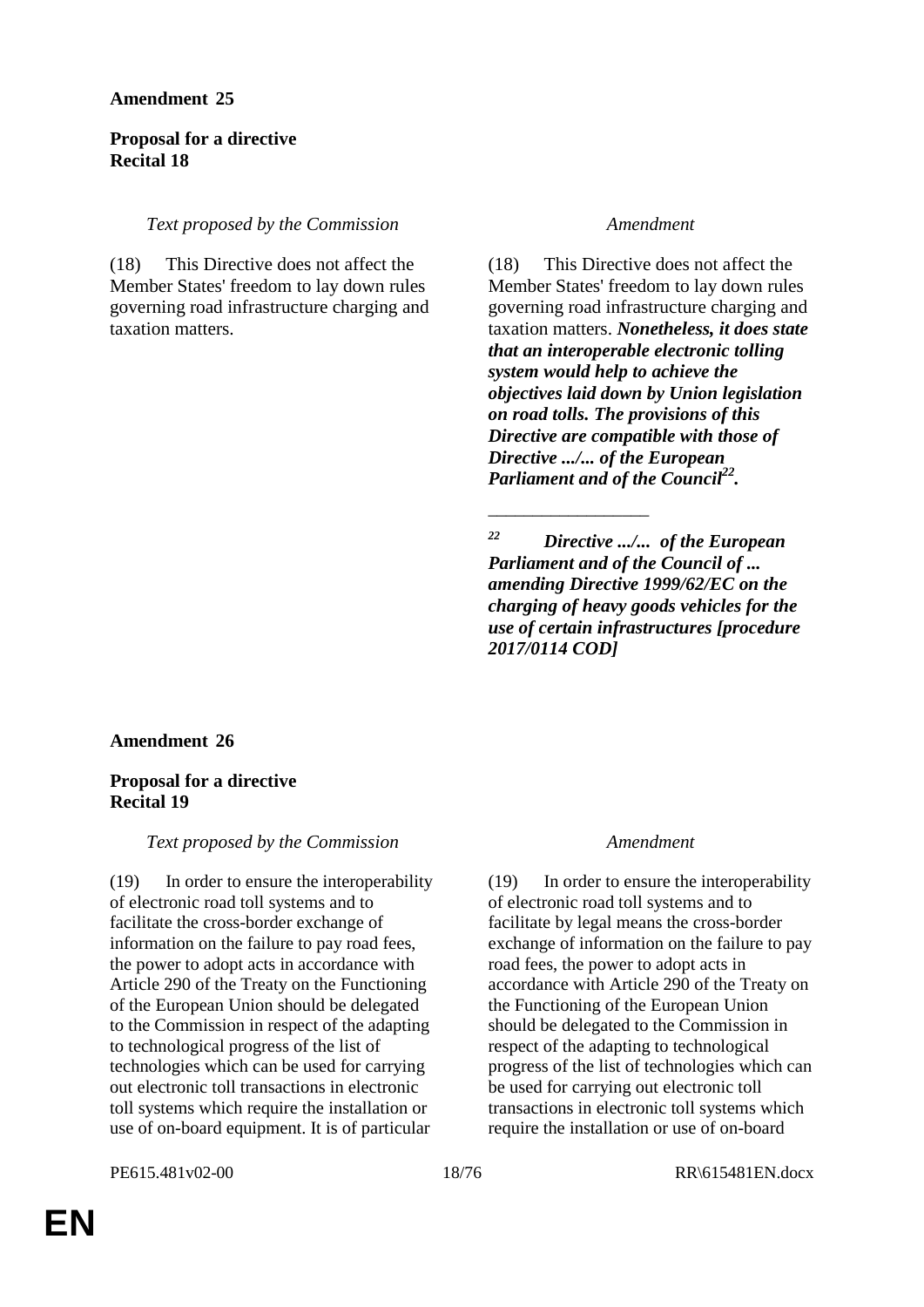importance that the Commission carry out appropriate consultations during its preparatory work, including at expert level, and that those consultations be conducted in accordance with the principles laid down in the Interinstitutional Agreement of 13 April 2016 on Better Law-Making. In particular, to ensure equal participation in the preparation of delegated acts, the European Parliament and the Council receive all documents at the same time as Member States' experts, and their experts systematically have access to meetings of Commission expert groups dealing with the preparation of delegated acts.

equipment. It is of particular importance that the Commission carry out appropriate consultations during its preparatory work, including at expert level, and that those consultations be conducted in accordance with the principles laid down in the Interinstitutional Agreement of 13 April 2016 on Better Law-Making. In particular, to ensure equal participation in the preparation of delegated acts, the European Parliament and the Council receive all documents at the same time as Member States' experts, and their experts systematically have access to meetings of Commission expert groups dealing with the preparation of delegated acts.

### **Amendment 27**

### **Proposal for a directive Article 1 – paragraph 1 – subparagraph 1**

### *Text proposed by the Commission Amendment*

This Directive lays down the conditions *necessary to* ensure the interoperability of electronic road toll *systems and to* facilitate the cross-border exchange of information on the failure to pay road fees in the *Union. It applies to the electronic collection of all types of road fees,* on the entire Union road network, urban and interurban, motorways, major and minor roads, and various structures such as tunnels, bridges and ferries.

This Directive lays down the conditions *necessary for the following purposes:*

*(a)* to ensure the interoperability of electronic road toll systems on the entire road network, urban and interurban motorways, major and minor roads, and various structures such as tunnels, bridges and ferries, *and*

*(b)* to facilitate the cross-border exchange of information on the failure to pay road fees in the Union, *including on the failure to pay those fees to be collected manually on infrastructures to which this Directive applies, as well as those fees charged in urban areas as referred to in* 

RR\615481EN.docx 19/76 PE615.481v02-00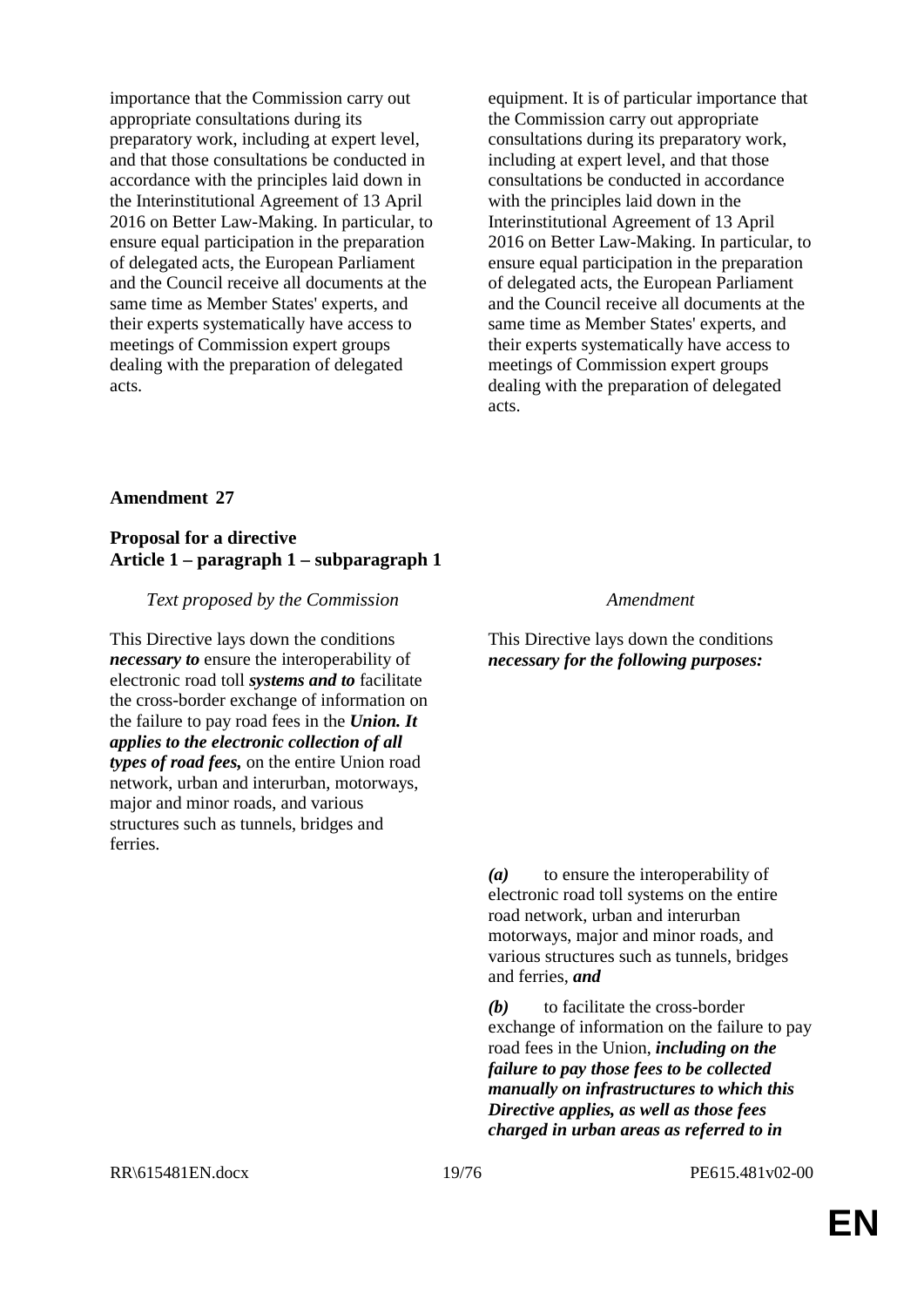*Directive 2008/50/EC of the European Parliament and of the Council23, or those fines for infringements concerning the payment of fees.*

\_\_\_\_\_\_\_\_\_\_\_\_\_\_\_\_\_\_

*23 Directive 2008/50/EC of the European Parliament and of the Council of 21 May 2008 on ambient air quality and cleaner air for Europe (OJ L 152, 11.6.2008, p. 1).*

# **Amendment 28**

# **Proposal for a directive Article 1 – paragraph 1 – subparagraph 2**

*Text proposed by the Commission Amendment*

This Directive shall apply without prejudice to the decisions taken by Member States to levy fees on particular types of vehicles, to determine the level of those fees and the purpose for which such fees are levied.

*In order to respect the principle of subsidiarity,* this Directive shall apply without prejudice to the decisions taken by Member States to levy fees on particular types of vehicles, *and* to determine the level of those fees and the purpose for which such fees are levied.

### **Amendment 29**

**Proposal for a directive Article 2 – paragraph 1 – point -a (new)**

*Text proposed by the Commission Amendment*

*(-a) 'toll service' means the service enabling users having one contract and one set of OBE to use a vehicle in one or more toll domains; it includes, notably:*

*i) providing a customised OBE to the users and maintaining its functionality;*

*ii) guaranteeing that the toll charger is paid the toll due by the user;*

*iii) providing the payment means to the user or accepting an existing one;*

*iv) collecting the toll from the user;*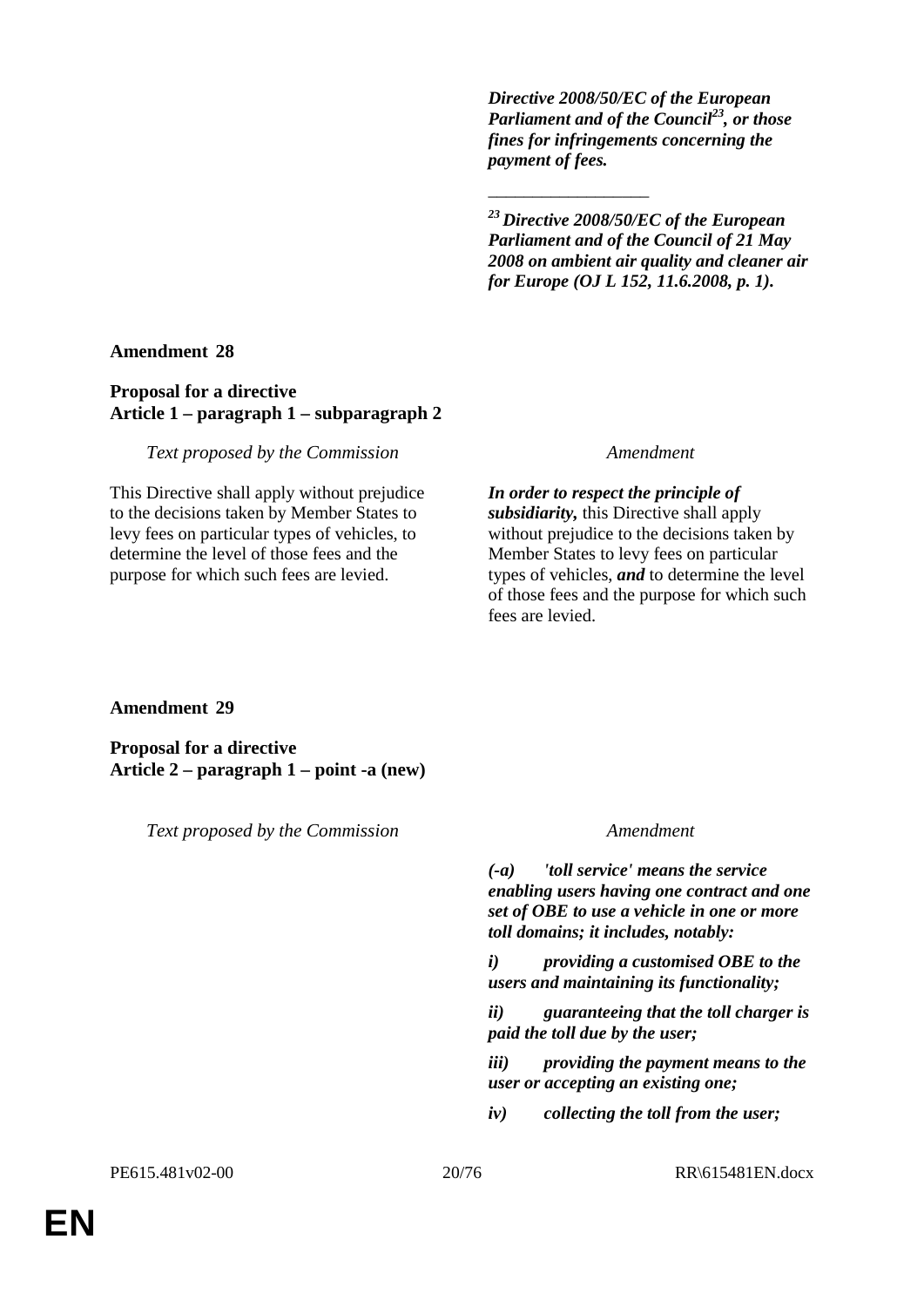*v) managing the customer relations with the user;*

*vi) implementing and adhering to the security and privacy policies for the toll systems;*

### **Amendment 30**

# **Proposal for a directive Article 2 – paragraph 1 – point a**

### *Text proposed by the Commission Amendment*

(a) 'European Electronic Toll Service (EETS)' means the *services* provided, under a contract, by an EETS provider to an EETS user*. Those services shall include making available and guaranteeing the correct parametrisation and functioning of onboard equipment necessary to pay road fees in all electronic toll domains agreed upon in the contract, processing the payment of road fees due by the user to the toll charger on behalf of the user, and providing other services and assistance required for the user in order to comply with the obligations imposed by the toll chargers in the toll domains agreed upon in the contract*;

### **Amendment 31**

# **Proposal for a directive Article 2 – paragraph 1 – point a a (new)**

*Text proposed by the Commission Amendment*

(a) 'European Electronic Toll Service (EETS)' means the *toll service* provided, under a contract, by an EETS provider to an EETS user;

*(aa) 'toll' means a charge or duty levied in relation with circulating a vehicle in a toll domain;*

### **Amendment 32**

### **Proposal for a directive Article 2 – paragraph 1 – point a b (new)**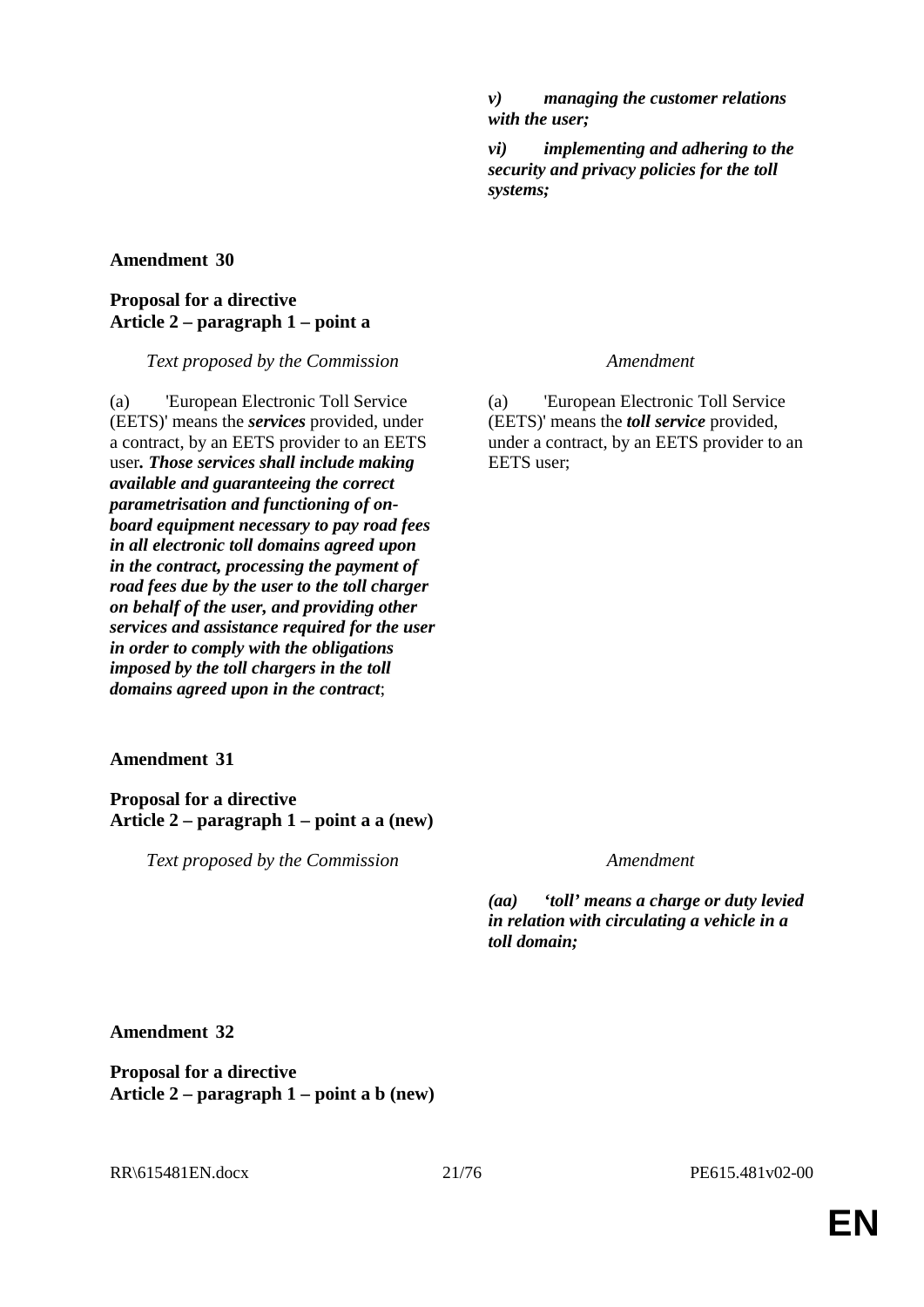*(ab) 'toll service provider' means a legal entity providing customer toll services on one or more toll domains for one or more classes of vehicles."*

**Amendment 33**

**Proposal for a directive Article 2 – paragraph 1 – point b a (new)**

*Text proposed by the Commission Amendment*

*(ba) 'toll operator' means a private entity to which the toll charger delegates the task of collecting road fees on behalf of and for the benefit of the toll charger;*

**Amendment 34**

**Proposal for a directive Article 2 – paragraph 1 – point c a (new)**

*Text proposed by the Commission Amendment*

*(c a) 'national toll service provider' means an entity providing the toll services developed and operated by the toll operator, to the end-users. It is appointed by a Member State and it is entrusted with the public service obligation to provide On-Board-Unit's to all users of toll services and provide toll services the whole territory of the respective Member State;*

**Amendment 35**

**Proposal for a directive Article 2 – paragraph 1 – point c b (new)**

*Text proposed by the Commission Amendment*

*(cb) 'main service provider' means a toll service provider on which the toll charger puts specific obligations (such as the obligation to sign contracts with all interested users) or grants specific rights*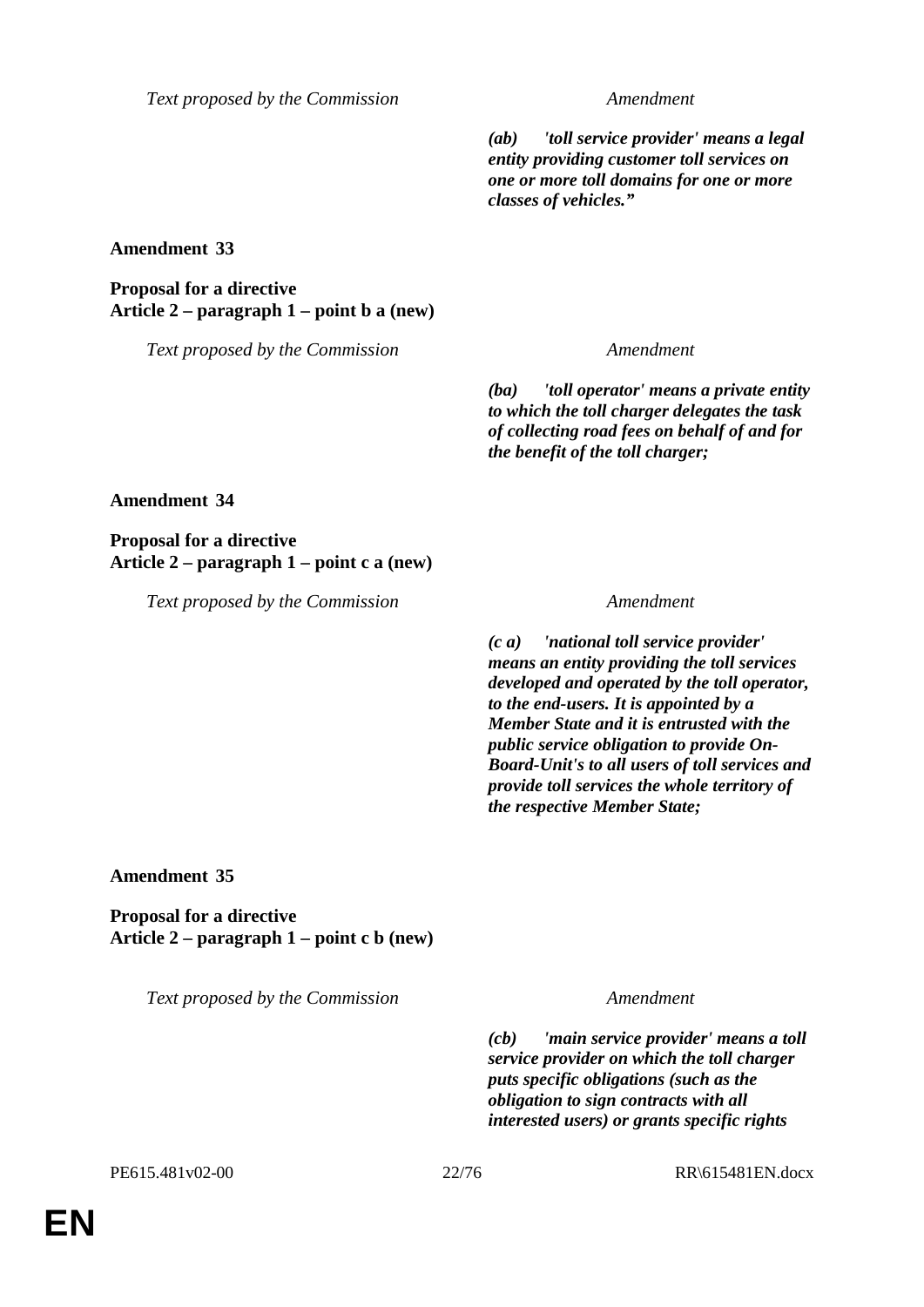*(such as specific remuneration or a guaranteed long term contract) different from the rights and obligations of other service providers;*

### **Amendment 36**

# **Proposal for a directive Article 2 – paragraph 1 – point e**

*Text proposed by the Commission Amendment*

(e) 'electronic toll domain' means a road, a road network, a structure such as a bridge *or* a tunnel, or ferry, where road fees are collected using, exclusively or partially, automatic detection mechanisms such as communication with on-board equipment inside the vehicle or automatic number plate recognition;

**Amendment 37**

**Proposal for a directive Article 2 – paragraph 1 – point e a (new)**

*Text proposed by the Commission Amendment*

(e) 'electronic toll domain' means a road, a road network, a structure such as a bridge, a tunnel, or *a* ferry, where road fees are collected using, *either* exclusively or partially, automatic detection mechanisms such as communication with on-board equipment inside the vehicle or automatic number plate recognition*;*

*(ea) 'toll context data' means the information defined by the responsible toll charger necessary to establish the toll due for circulating a vehicle on a particular toll domain and conclude the toll transaction;*

**Amendment 38**

**Proposal for a directive Article 2 – paragraph 1 – point e b (new)**

*Text proposed by the Commission Amendment*

*(eb) 'toll declaration' means a statement to a toll charger that confirms the presence of a vehicle in a toll domain in a format agreed between the toll service provider and the toll charger;*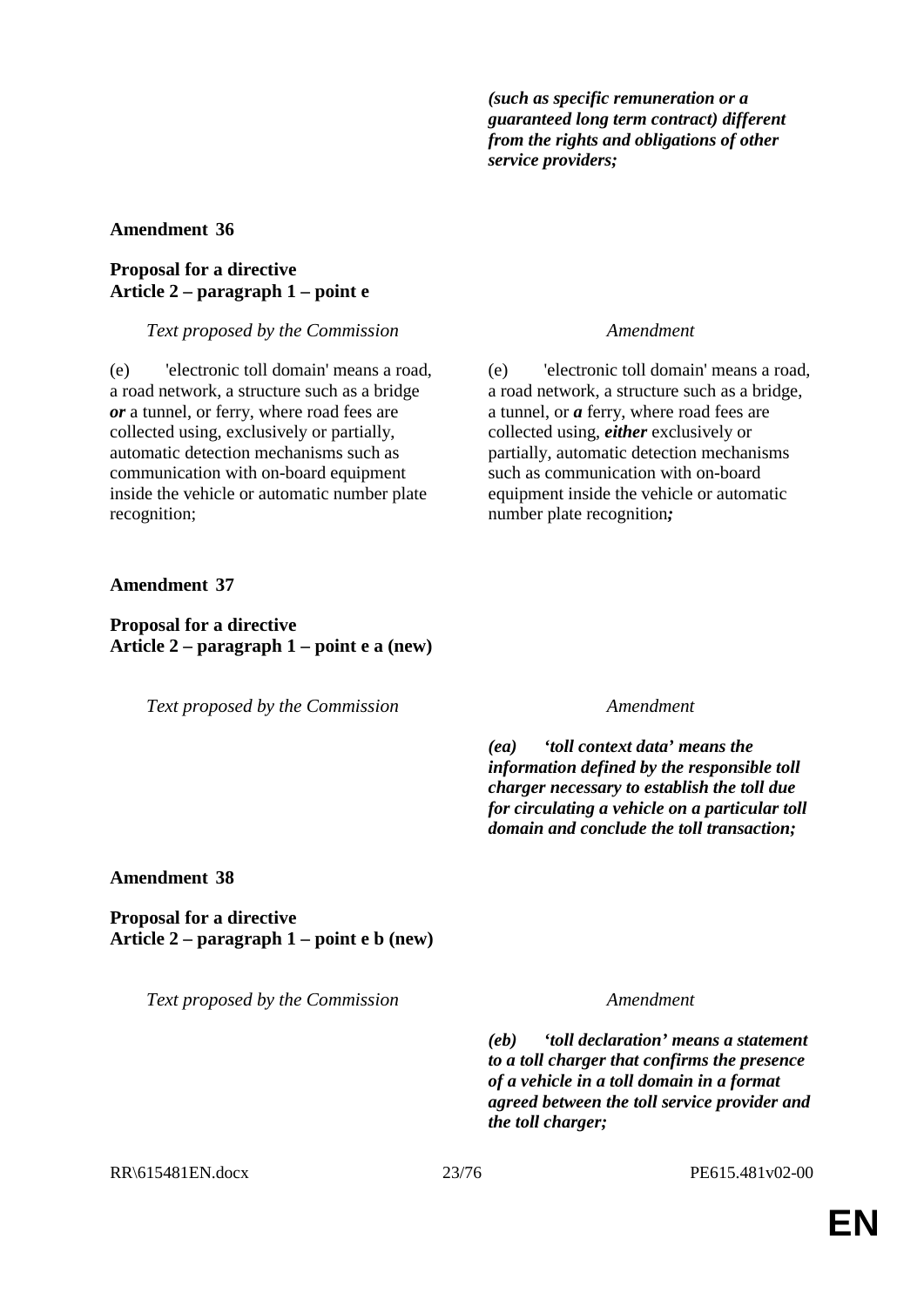# **Proposal for a directive Article 2 – paragraph 1 – point f a (new)**

*Text proposed by the Commission Amendment*

*(fa) 'interoperability constituents' means any elementary component, group of components, subassembly or complete assembly of equipment incorporated or intended to be incorporated into EETS upon which the interoperability of the service depends, directly or indirectly, including both tangible objects and intangible objects such as software;*

### **Amendment 40**

**Proposal for a directive Article 2 – paragraph 1 – point f b (new)**

*Text proposed by the Commission Amendment*

*(fb) 'suitability for use' means the ability of an interoperability constituent to achieve and maintain a specified performance when in service, integrated representatively into EETS in relation with a toll charger's system;*

### **Amendment 41**

**Proposal for a directive Article 2 – paragraph 1 – point f c (new)**

*Text proposed by the Commission Amendment*

*(fc) 'substantially modified system' means an existing electronic toll collection system that has undergone or undergoes a change which requires EETS providers to make modifications to the interoperability constituents that are in operation, such as reprogramming or retesting OBE or*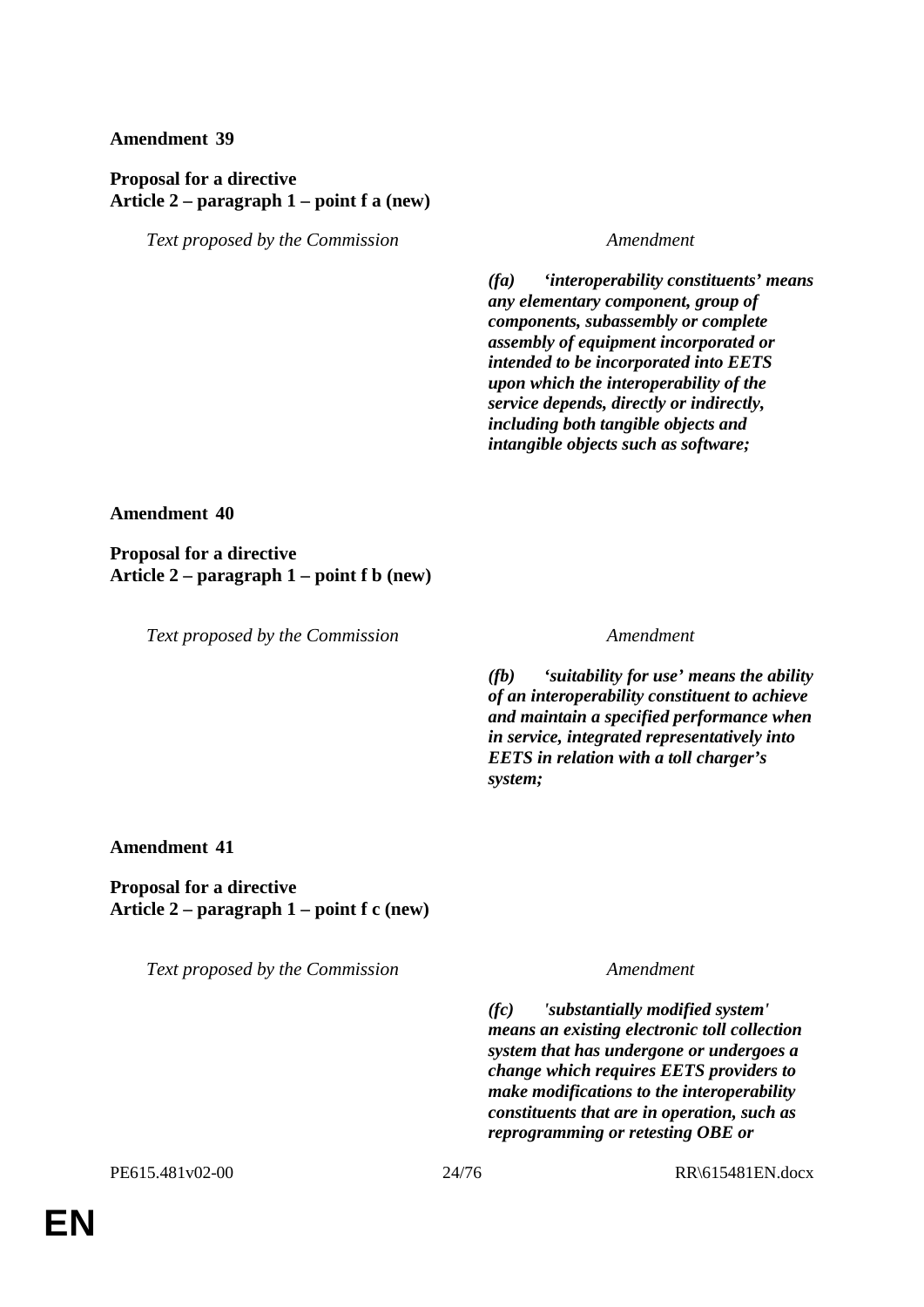**Proposal for a directive Article 2 – paragraph 1 – point f d (new)**

*Text proposed by the Commission Amendment*

*(fd) 'back office' means the central electronic system used by the toll charger, a group of toll chargers who have created an interoperability hub, or by the EETS provider to collect, process and send information in the framework of electronic toll collection;*

**Amendment 43**

**Proposal for a directive Article 2 – paragraph 1 – point f e (new)**

*Text proposed by the Commission Amendment*

*(fe) 'accreditation' means the process defined and managed by the toll charger, which an EETS provider must undergo before it is authorised to provide the EETS in an EETS domain;*

### **Amendment 44**

### **Proposal for a directive Article 2 – paragraph 1 – point i**

*Text proposed by the Commission Amendment*

(i) 'Member State of registration' means the Member State *of registration of* the vehicle with which the offence of failing to pay a road fee was committed;

### **Amendment 45**

(i) 'Member State of registration' means the Member State *where* the vehicle with which the offence of failing to pay a road fee was committed *is registered*;

RR\615481EN.docx 25/76 PE615.481v02-00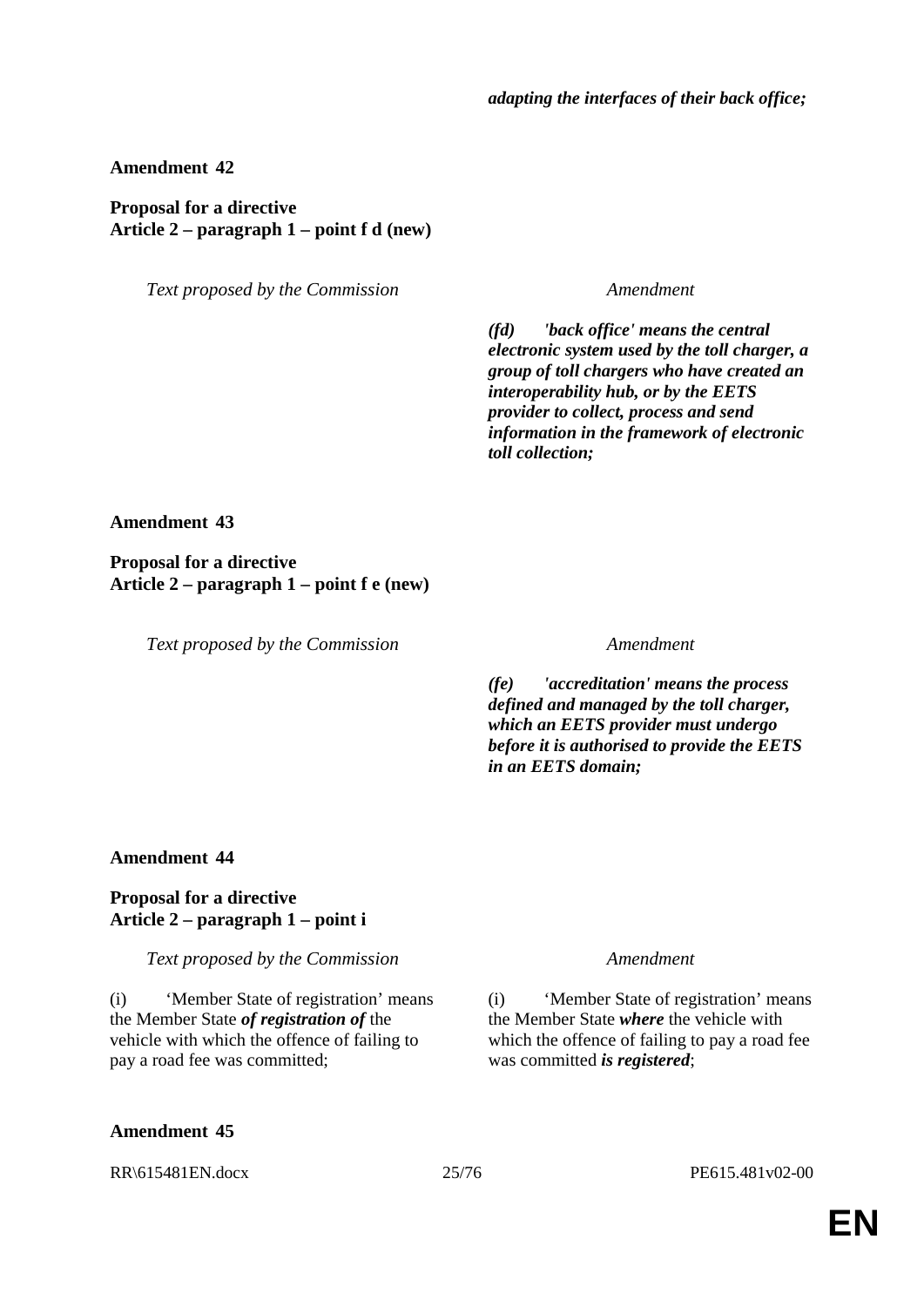# **Proposal for a directive Article 2 – paragraph 1 – point l a (new)**

*Text proposed by the Commission Amendment*

*(la) 'vehicle classification parameters' means the vehicle related information according to which tolls are calculated based on the toll context data;*

# **Amendment 46**

**Proposal for a directive Article 2 – paragraph 1 – point o**

*Text proposed by the Commission Amendment*

o) 'light-duty vehicle' means *any vehicle which is not a heavy-duty vehicle*.

(o) 'light-duty vehicle' means *a car, a minibus or a van*.

# **Amendment 47**

# **Proposal for a directive Article 3 – paragraph 1 – subparagraph 1**

# *Text proposed by the Commission Amendment*

All new electronic toll systems which require the installation or use of on-board equipment shall, for carrying out electronic toll transactions, use one or more of the technologies *listed in Annex IV*.

All new electronic toll systems which require the installation or use of on-board equipment shall, for carrying out electronic toll transactions, use one or more of the *following* technologies*:*

- *(a) satellite positioning;*
- *(b) mobile communications;*
- *(c) 5.8 GHz microwave technology*.

### **Amendment 48**

**Proposal for a directiveArticle 3 – paragraph 1 – subparagraph 2**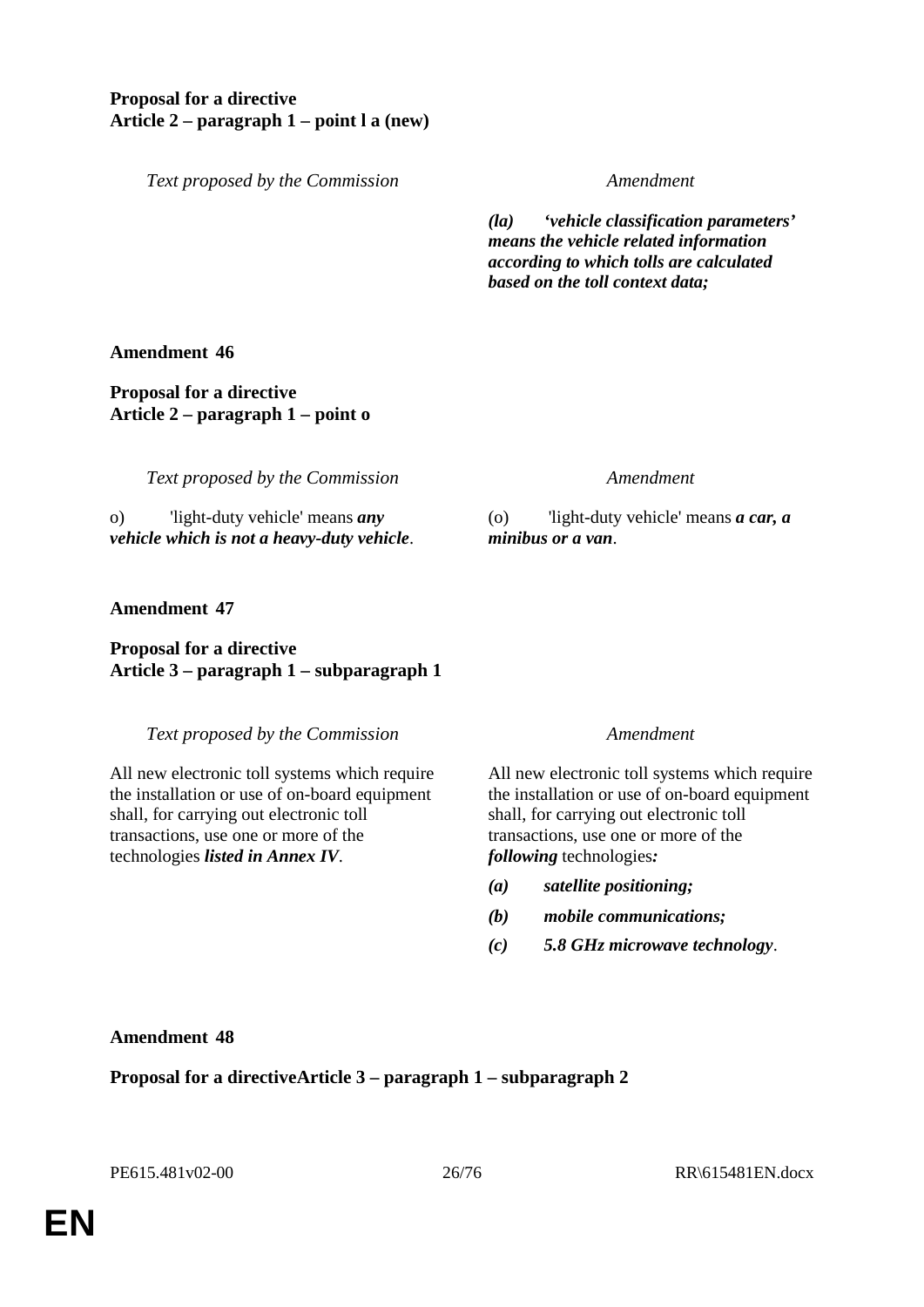Existing electronic toll systems which use technologies other than those *listed in Annex IV* shall *comply* with those technologies if substantial technological improvements are carried out.

Existing electronic toll systems which use technologies other than those listed *in the first subparagraph* shall *be compatible with* those technologies if substantial technological improvements are carried out.

### **Amendment 49**

# **Proposal for a directive Article 3 – paragraph 3**

### *Text proposed by the Commission Amendment*

3. EETS providers shall make available to users on-board equipment which is suitable for use, interoperable and capable of communicating with all electronic toll systems in service in the Member States using the technologies listed in *Annex IV*.

3. EETS providers shall make available to users on-board equipment which is suitable for use, interoperable and capable of communicating with all electronic toll systems in service in the Member States using the technologies listed in *paragraph 1*.

**Amendment 50**

**Proposal for a directive Article 3 – paragraph 4**

### *Text proposed by the Commission Amendment*

4. The on-board equipment may use its own hardware and software, use elements of other hardware and software present in the vehicle, or both. For the purpose of communicating with other hardware systems present in the vehicle, the on-board equipment may use technologies other than those listed in *Annex IV*.

4. The on-board equipment may use its own hardware and software, use elements of other hardware and software present in the vehicle, or both. For the purpose of communicating with other hardware systems present in the vehicle, the on-board equipment may use technologies other than those listed in *paragraph 1. Each vehicle shall have only one on-board unit, and that on-board unit may be linked to only one vehicle.*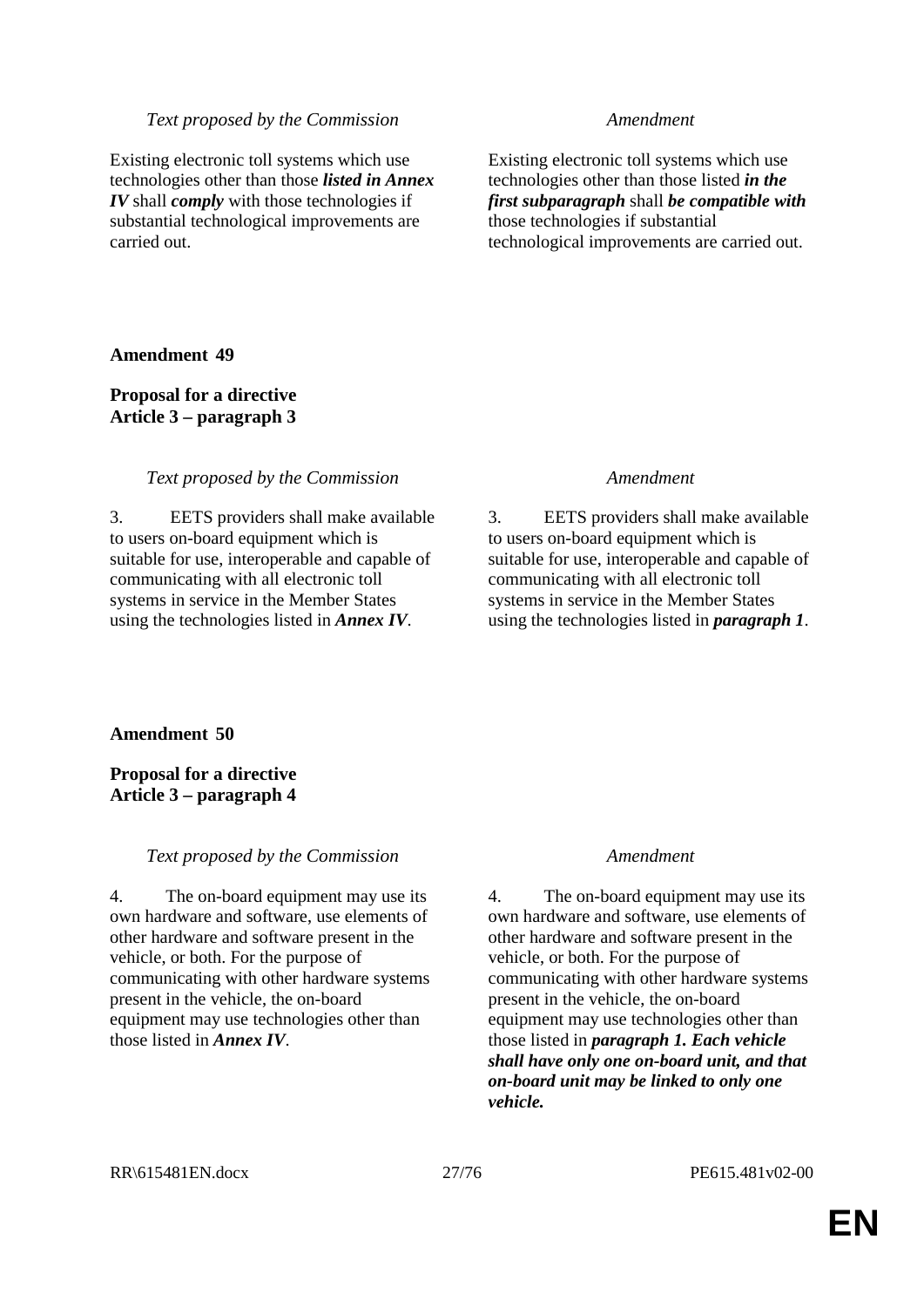# **Proposal for a directive Article 3 – paragraph 5**

## *Text proposed by the Commission Amendment*

5. Until 31 December 2027, EETS providers may provide users of light-duty vehicles with on-board equipment suitable for use only with the 5.8 GHz microwave technology.

5. Until 31 December 2027, EETS providers may provide users of light-duty vehicles with on-board equipment suitable for use only with the 5.8 GHz microwave technology *to be used in the EETS domains which do not require satellite positioning or mobile communications technologies*.

**Amendment 52**

# **Proposal for a directive Article 3 – paragraph 6**

## *Text proposed by the Commission Amendment*

6. Member States shall ensure that processing of personal data necessary for the operation of the EETS is carried out in accordance with the Union rules protecting the freedoms and fundamental rights of individuals, including their privacy, and that, in particular, the provisions of Regulation (EU) 2016/679, Directive (EU) 2016/680 and of Directive 2002/58/EC are complied with.

6. Member States shall ensure that processing of personal data necessary for the operation of the EETS is carried out in accordance with the Union rules protecting the freedoms and fundamental rights of individuals, including their privacy, and that, in particular, the provisions of Regulation (EU) 2016/679, Directive (EU) 2016/680 and of Directive 2002/58/EC are complied with. *At the same time, Member States shall allow the exchange of information with the other Member States in duly justified cases, such as failure to pay a road fee*.

**Amendment 53**

**Proposal for a directive Article 4 – paragraph 2**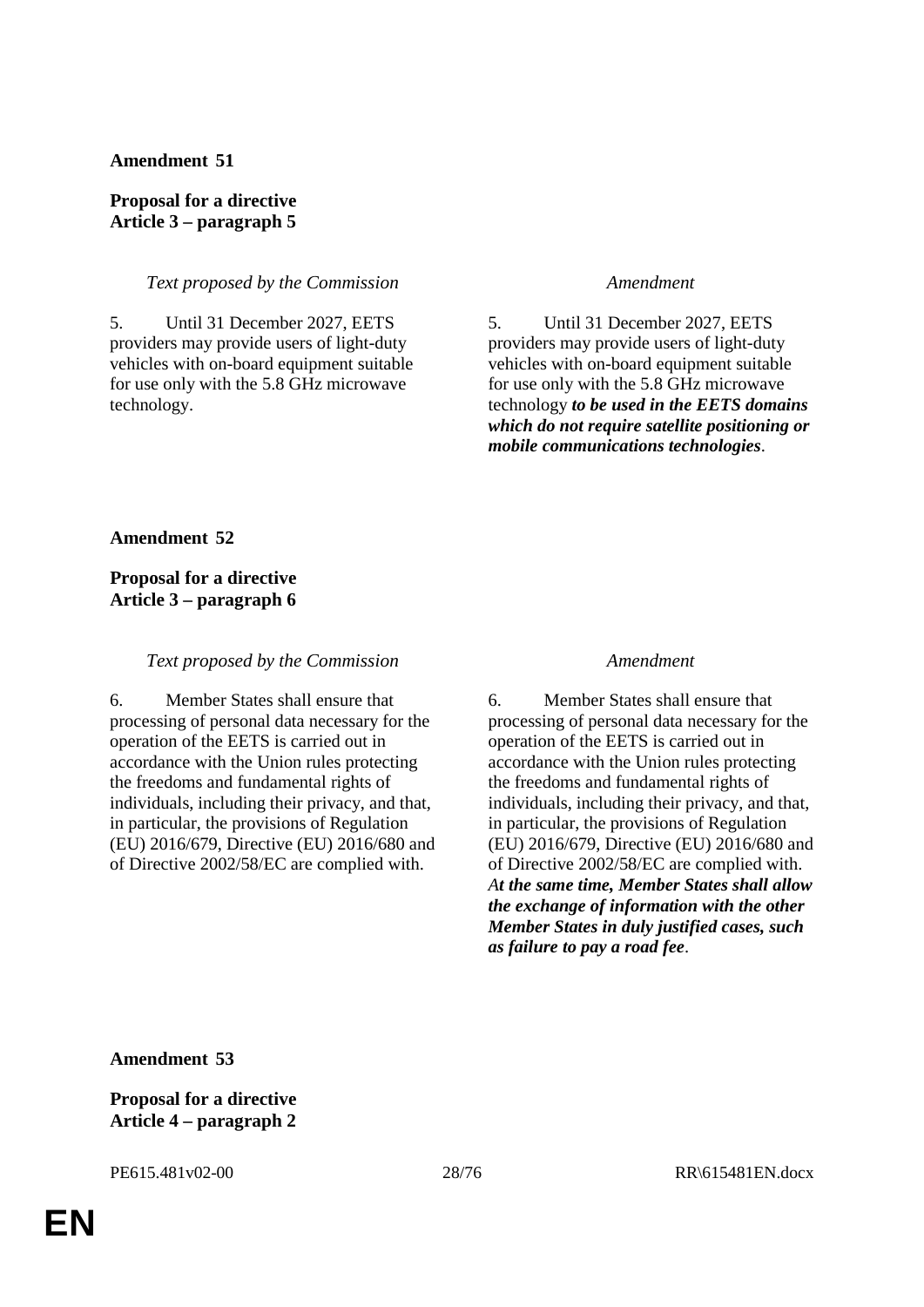2. The *EETS* shall allow for contracts to be concluded irrespective of the place of registration of the vehicle, the nationality of the parties to the contract, and the zone or section on the road network in respect of which the road fee is due.

2. The *EETS* shall allow for contracts to be concluded irrespective of the place of registration of the vehicle, the nationality of the parties to the contract, and the zone or section on the road network in respect of which the road fee is due*, taking into account the means of payment valid in that Member State*.

**Amendment 54**

**Proposal for a directive Article 4 – paragraph 2 a (new)**

*Text proposed by the Commission Amendment*

*2a. The EETS is provided through contractual agreements between the service providers and the toll collectors which guarantee that tolls are paid correctly.*

**Amendment 55**

# **Proposal for a directive Article 4 – paragraph 3**

*Text proposed by the Commission Amendment*

3. The EETS shall allow intermodality to develop *without creating disadvantages* for other modes of transport.

3. The EETS shall allow intermodality to develop *whilst guaranteeing compliance with the "user and polluter pays principle" and developing advantages* for other *and more sustainable* modes of transport.

### **Amendment 56**

# **Proposal for a directive Article 4 – paragraph 5**

*Text proposed by the Commission Amendment*

5. The Commission shall request the relevant standardisation bodies, in particular

5. The Commission shall request the relevant standardisation bodies, in particular

RR\615481EN.docx 29/76 PE615.481v02-00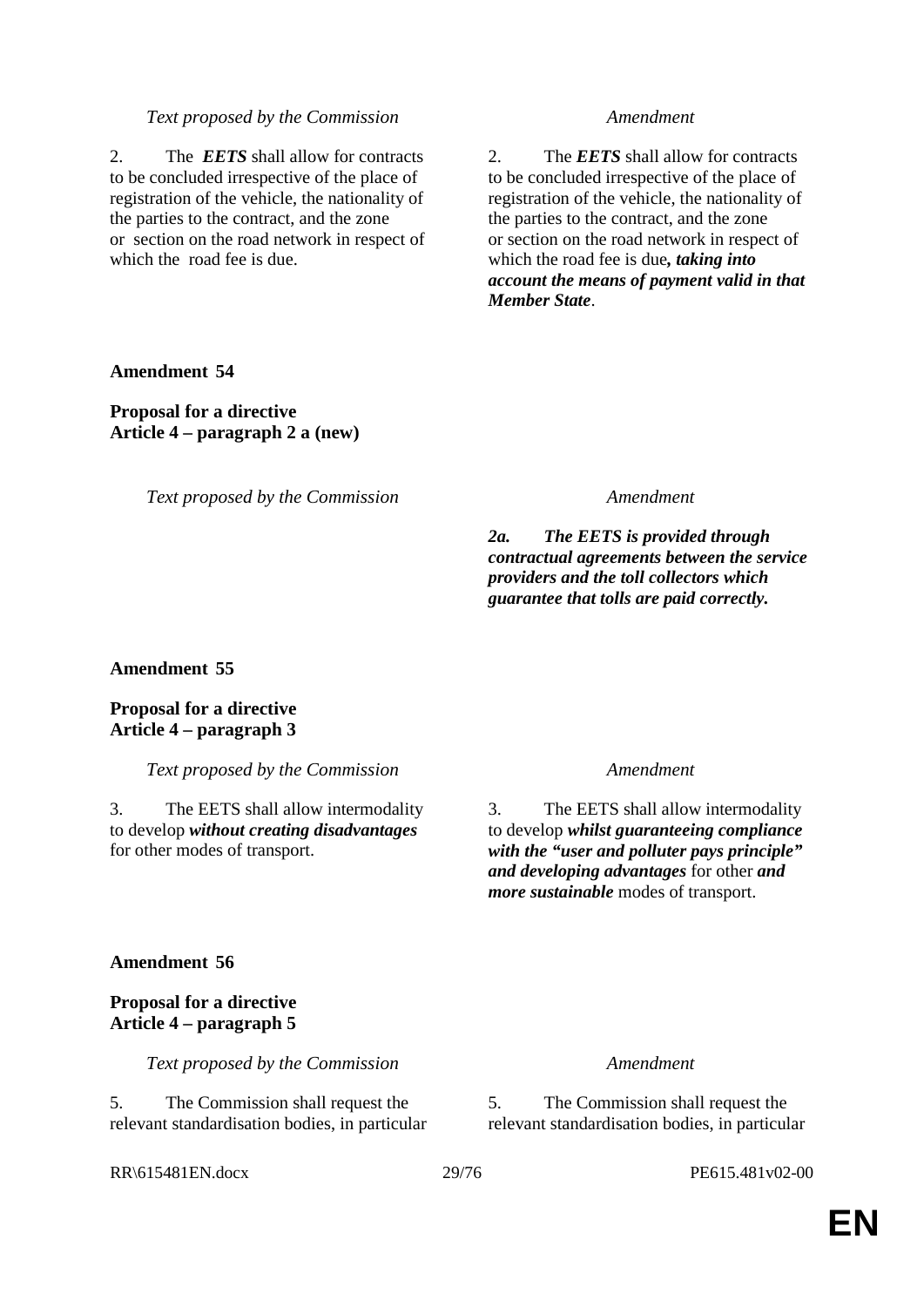the CEN, in accordance with the procedure laid down by Directive 2015/1535/EU of the European Parliament and of the Council<sup>23</sup> to swiftly adopt standards applicable to electronic toll systems with regard to the technologies listed in *Annex IV*, and to update them where necessary. The Commission shall request that the standardisation bodies ensure the continual compatibility of interoperability constituents.

\_\_\_\_\_\_\_\_\_\_\_\_\_\_\_\_\_ \_\_\_\_\_\_\_\_\_\_\_\_\_\_\_\_\_

**Amendment 57**

**Proposal for a directive Article 4 a (new)**

*Text proposed by the Commission Amendment*

the CEN, in accordance with the procedure laid down by Directive 2015/1535/EU of the European Parliament and of the Council<sup>23</sup> to swiftly adopt standards applicable to electronic toll systems with regard to the technologies listed in *Article 3*, and to update them where necessary. The Commission shall request that the standardisation bodies ensure the continual compatibility of interoperability constituents.

<sup>23</sup> Directive 2015/1535/EU of the European Parliament and of the Council of 9 September 2015 laying down a procedure for the provision of information in the field of technical regulations and of rules on Information Society services (OJ L 241, 17.9.2015, p. 1).

*Article 4a*

### *Requirements to be fulfilled by the EETS providers*

*EETS providers shall seek registration in a Member State where they are established. Such registration shall be granted if the EETS providers fulfil the following requirements:*

*(a) hold EN ISO 9001 certification or equivalent;*

*(b) demonstrate having the technical equipment and the EC declaration or certificate attesting the conformity of the interoperability constituents to specifications;*

*(c) demonstrate competence in the provision of electronic tolling services or in relevant domains;*

- *(d) have appropriate financial standing;*
- *(e) maintain a global risk management*

 $23$  Directive 2015/1535/EU of the European Parliament and of the Council of 9 September 2015 laying down a procedure for the provision of information in the field of technical regulations and of rules on Information Society services (OJ L 241, 17.9.2015, p. 1).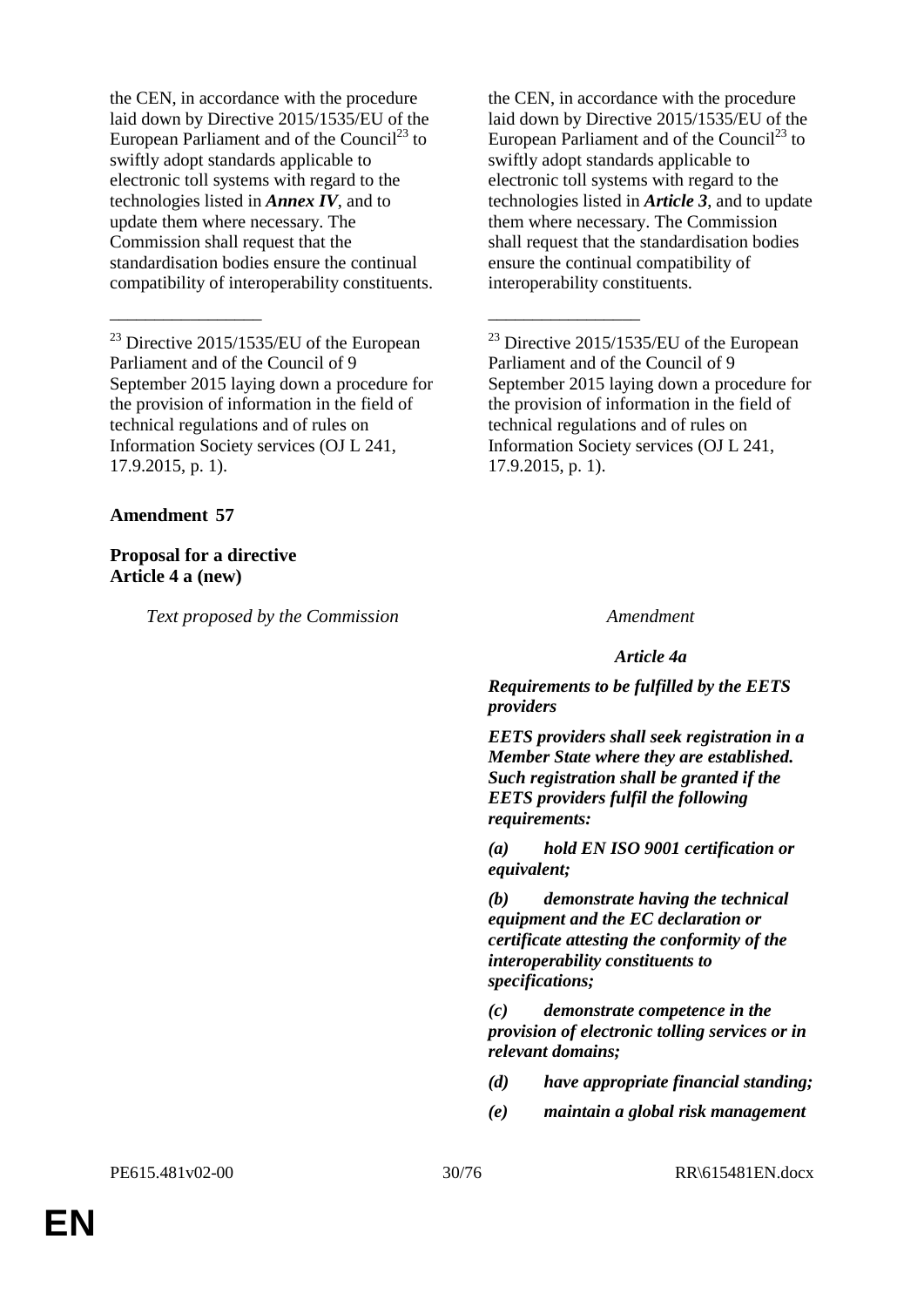*plan, which is audited at least every 2 years;*

*(f) be of good repute.*

*The Commission is empowered to adopt delegated acts in accordance with Article 11 laying down the specifications referred to in point (b) of the first paragraph.*

**Amendment 58**

### **Proposal for a directive Article 4 b (new)**

*Text proposed by the Commission Amendment*

*Article 4b*

*Rights and obligations of EETS Providers*

*1. EETS providers shall conclude EETS contracts covering all EETS domains on the territories of at least 4 Member States within 36 months following their registration in accordance with Article 4a.*

*They shall conclude contracts covering all EETS domain in a given Member State within 24 months from concluding the first contract in that Member State, except for those EETS domains in which the responsible toll chargers do not comply with the provisions of Article 4d.*

*2. EETS providers shall maintain at all times the coverage of all EETS domains once they have concluded contracts therefor. Where an EETS provider is not able to maintain coverage of an EETS domain because the toll charger does not comply with its obligations, it shall reestablish the coverage of the concerned domain as soon as possible.*

*3. EETS providers shall cooperate with toll chargers in their enforcement efforts. Where a failure by a road user to pay a road fee is suspected, the toll charger may request that the EETS provider provide it with data relating to the vehicle involved in the suspected failure to pay a road fee and to the owner or holder of that vehicle who is a client of the EETS provider. The EETS* 

RR\615481EN.docx 31/76 PE615.481v02-00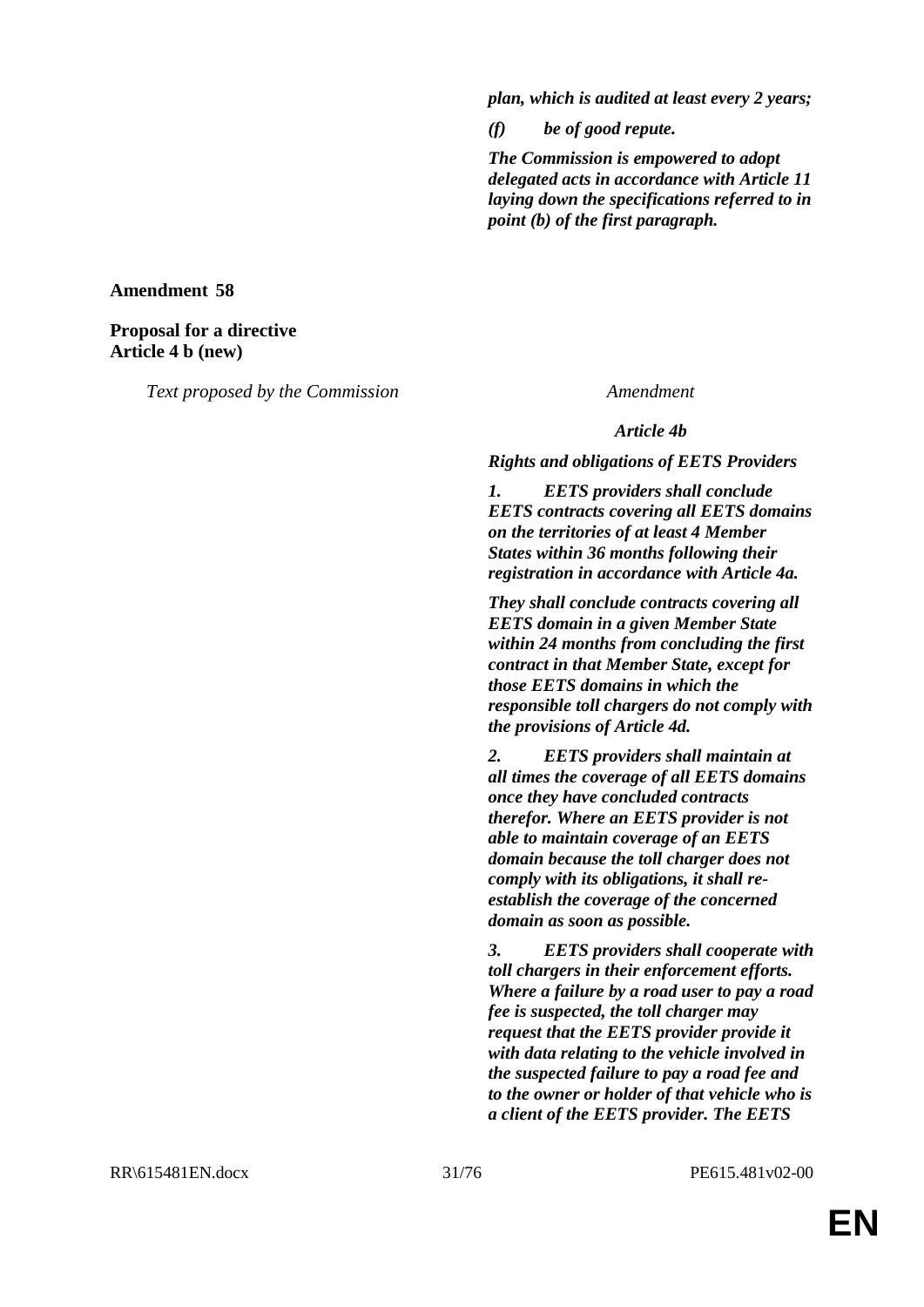*provider shall ensure that such data is instantly available.*

*The toll charger shall ensure that such data is not disclosed to any other toll service provider. If the toll charger is integrated with a toll service provider in one entity, it shall put in place appropriate measures and procedures to ensure that the data is used for the sole purpose of enforcement.*

### **Amendment 59**

### **Proposal for a directive Article 4 c (new)**

*Text proposed by the Commission Amendment*

*Article 4c*

### *Rights and obligations of the Toll Charger*

*1. Each toll charger shall develop and maintain an EETS domain statement setting out the general conditions for EETS providers for accessing their toll domains.*

*2. Where a new electronic toll collection system is created, the future toll charger responsible for this system shall publish the EETS domain statement with sufficient notice to allow for an accreditation of interested EETS providers to conclude at the latest one month before the operational launch of the new system, having due regard to the length of the process of assessment of the conformity to specifications and of the suitability for use of interoperability constituents.*

*3. Where an electronic toll collection system is substantially modified, the toll charger shall publish the revised EETS domain statement with sufficient notice to allow already accredited EETS providers to adapt their interoperability constituents to the new requirements and obtain reaccreditation where required at the latest one month before the operational launch of the modified system, with due regard to the length of the process of assessment of the*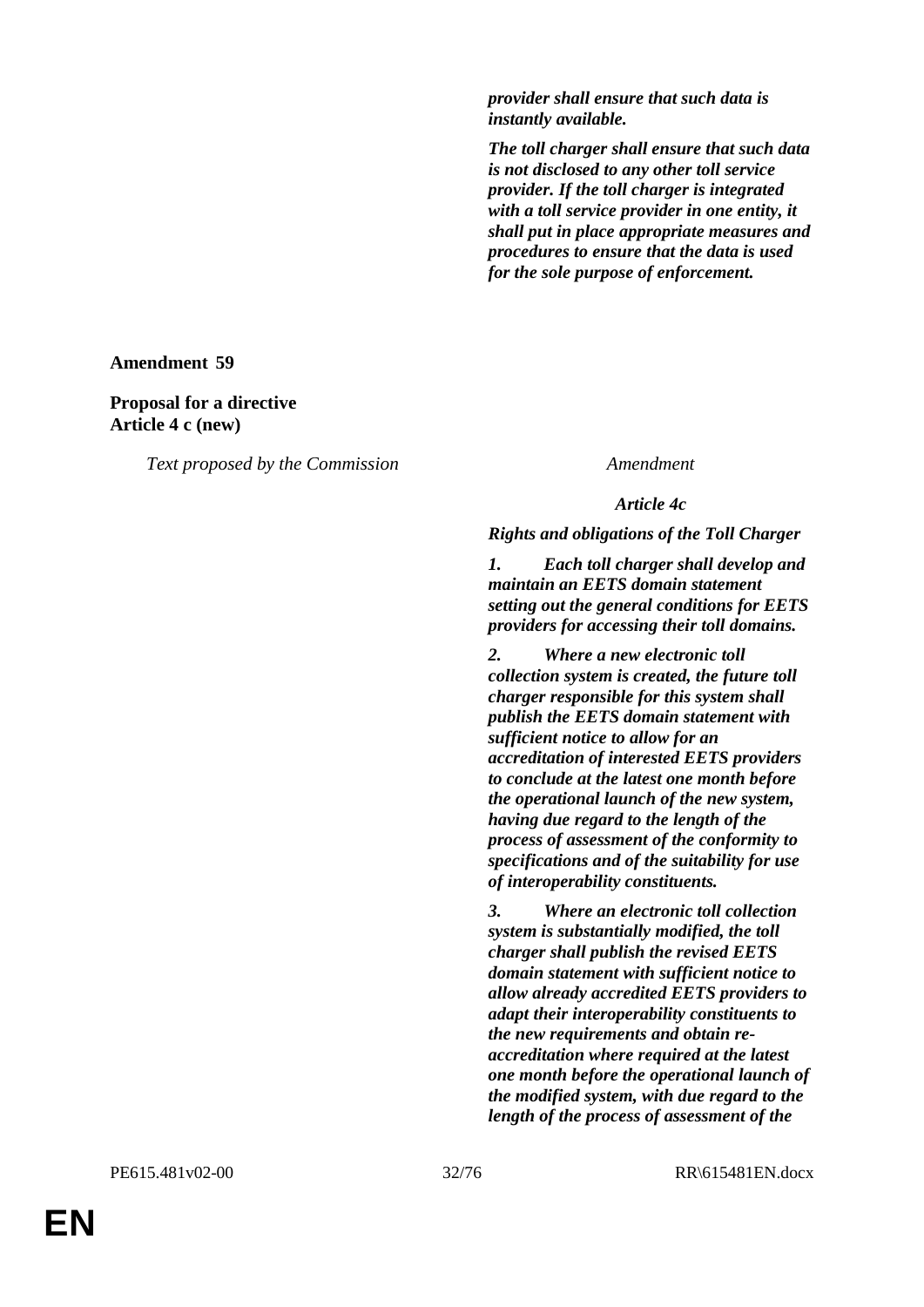*conformity to specifications and of the suitability for use of interoperability constituents.*

*The toll charger shall establish and publish in the EETS domain statement the detailed planning of the process of assessment or reassessment of the conformity to specifications and of the suitability for use of interoperability constituents, which allows for the accreditation or reaccreditation of interested EETS providers at the latest one month before the operational launch of the new or substantially modified system. The toll charger shall be bound to respect its side of the planning.*

### **Amendment 60**

**Proposal for a directive Article 4 d (new)**

*Text proposed by the Commission Amendment*

*Article 4d*

*Toll chargers shall accept on a nondiscriminatory basis any EETS provider requesting to provide EETS on the EETS domain(s) under the toll charger's responsibility.*

*Acceptance of an EETS provider in a toll domain shall be subject to the provider's compliance with the obligations and general conditions set out in the EETS domain statement.*

*Toll chargers shall not require the EETS provider to use any specific technical solutions or processes which hinder the interoperability of an EETS provider's interoperability constituents with electronic toll collection systems in other EETS domains.*

*If a toll charger and an EETS provider cannot reach an agreement, the matter may be referred to the conciliation body responsible for the relevant toll domain.*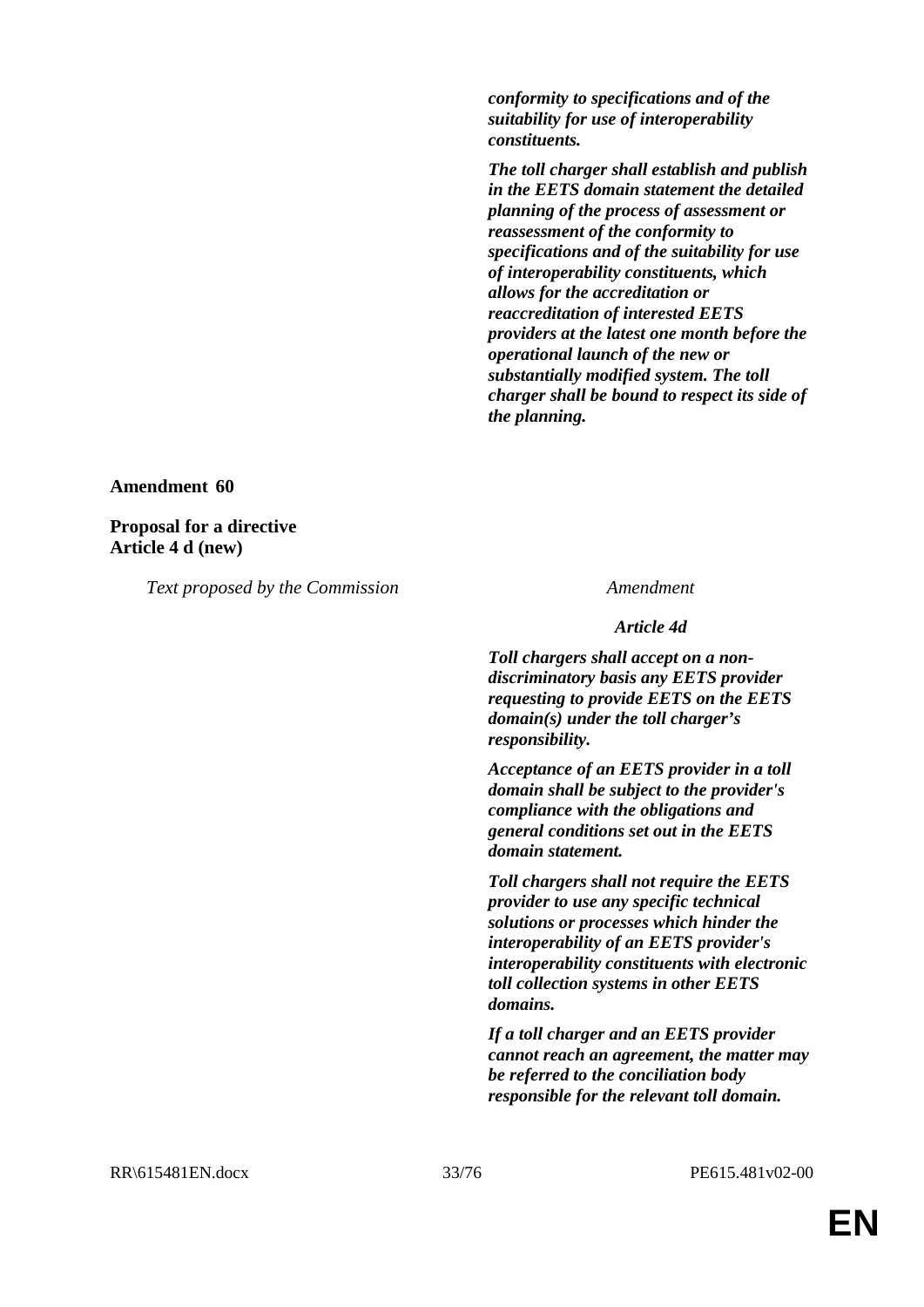### **Proposal for a directive Article 4 e (new)**

*Text proposed by the Commission Amendment*

### *Article 4e*

*Each Member State shall ensure that the contracts between the toll charger and the EETS provider, regarding the provision of EETS on the territory of that Member State, permit that the invoice for the toll is issued to the EETS user directly by the EETS provider. The Toll Charger may require that the EETS Provider invoices the user in the name and on behalf of the toll charger, and the EETS provider shall comply with that request.*

**Amendment 62**

**Proposal for a directive Article 4 f (new)**

*Text proposed by the Commission Amendment*

*Article 4f*

*Each Member State with at least two EETS domains on its territory shall designate a single contact office for EETS providers. At the request of the EETS provider, the contact office shall facilitate and coordinate early contacts between the EETS provider and the toll chargers responsible for the EETS domains on the territory of the Member State. The contact office may be a person or a public or private body.*

### **Amendment 63**

### **Proposal for a directive Article 4 g (new)**

*Text proposed by the Commission Amendment*

*Article 4g*

PE615.481v02-00 34/76 RR\615481EN.docx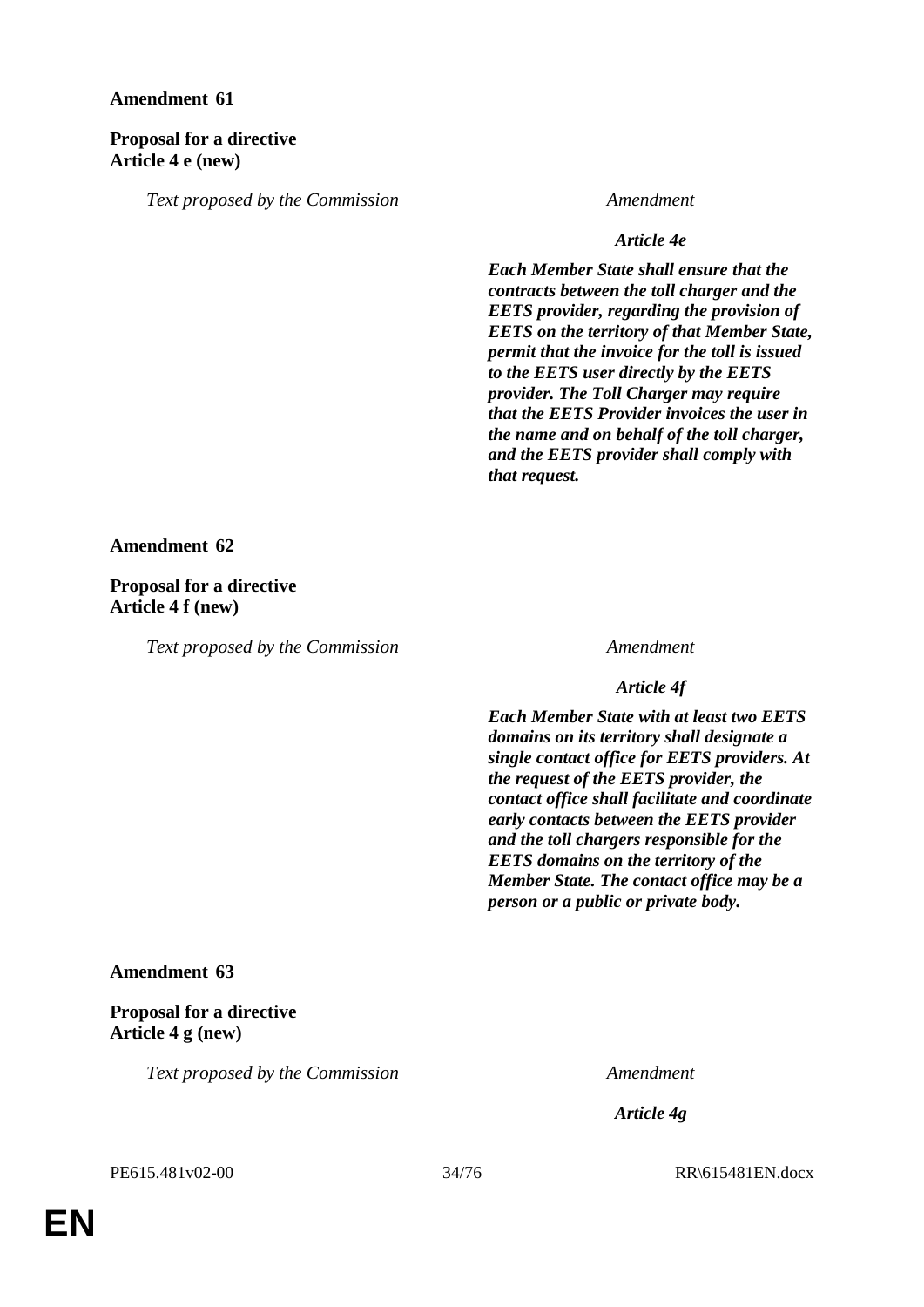*The toll charged by toll chargers to EETS users shall not exceed the corresponding national/local toll. All on-board-equipment user rebates or discounts on tolls offered by a Member State or by a toll charger should be available under the same conditions to clients of EETS providers.*

**Amendment 64**

### **Proposal for a directive Article 4 h (new)**

*Text proposed by the Commission Amendment*

*Article 4h*

*Remuneration*

*1. EETS providers shall be entitled to remuneration by the toll charger.*

*2. The methodology for defining the remuneration of the EETS providers shall be transparent, non-discriminatory and the same for all EETS providers accredited to a given EETS domain.*

**Amendment 65**

**Proposal for a directive Article 4 i (new)**

*Text proposed by the Commission Amendment*

*Article 4i*

*1. The toll shall be determined by the toll charger according inter alia to the vehicle's classification. A vehicle's classification shall be determined on the basis of the vehicle classification parameters. In the event of a discrepancy between the vehicle classification used by the EETS provider and the toll charger, the toll charger's classification shall prevail, unless an error can be demonstrated.*

*2. In addition to requiring payment from an EETS provider for any substantiated toll declaration, a toll charger*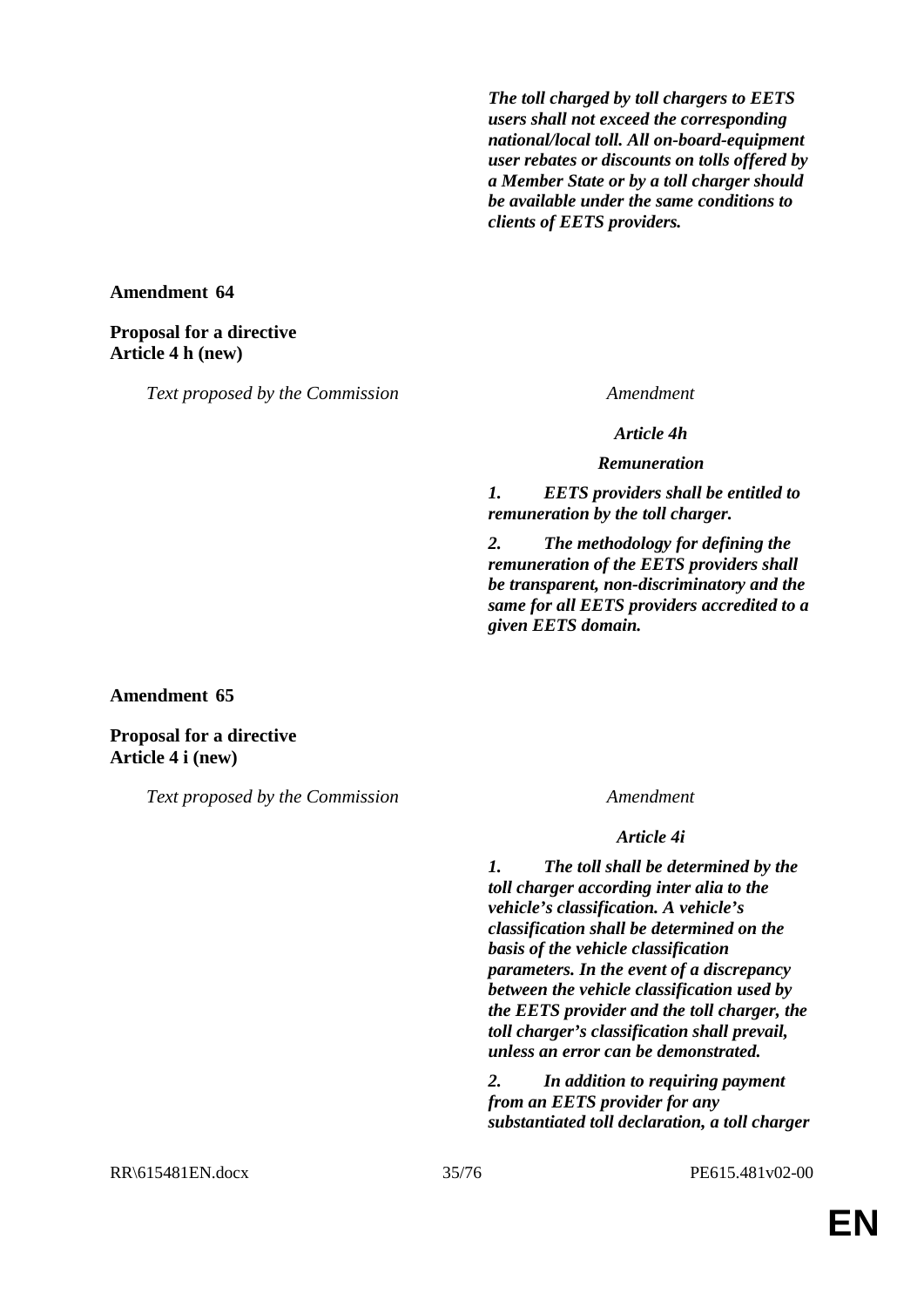*may require payment from an EETS provider for any substantiated toll nondeclaration relative to any user account managed by that EETS provider.*

*3. Where an EETS provider has sent a toll charger a list of invalidated on-board equipment, the EETS provider shall not be held liable for any further toll incurred through the use of such invalidated onboard equipment. The number of entries in the list of invalidated OBE, the list's format and its updating frequency shall be agreed between toll chargers and EETS providers.*

*4. In microwave-based toll systems toll chargers shall communicate substantiated toll declarations to EETS providers for tolls incurred by their respective EETS users.*

### **Amendment 66**

**Proposal for a directive Article 4 j (new)**

*Text proposed by the Commission Amendment*

*Article 4j*

*Accounting*

*1. Member States shall take the necessary measures to ensure that legal entities which are toll service providers keep separate profit and loss accounts and balance sheets for activities performed in the role related to the provision of the toll service, as defined in standard ISO 17573:2010 and all other activities. Member States shall also take the necessary measures to ensure that these accounts and balance sheets are published separately for each type of activity and that cross subsidies between the activities performed in the role related to the provision of the toll service and other activities are excluded.*

*2. The accounting systems for the activities performed in a role related to the provision of the toll service and other activities shall be kept separate from accounts relating to any other type of*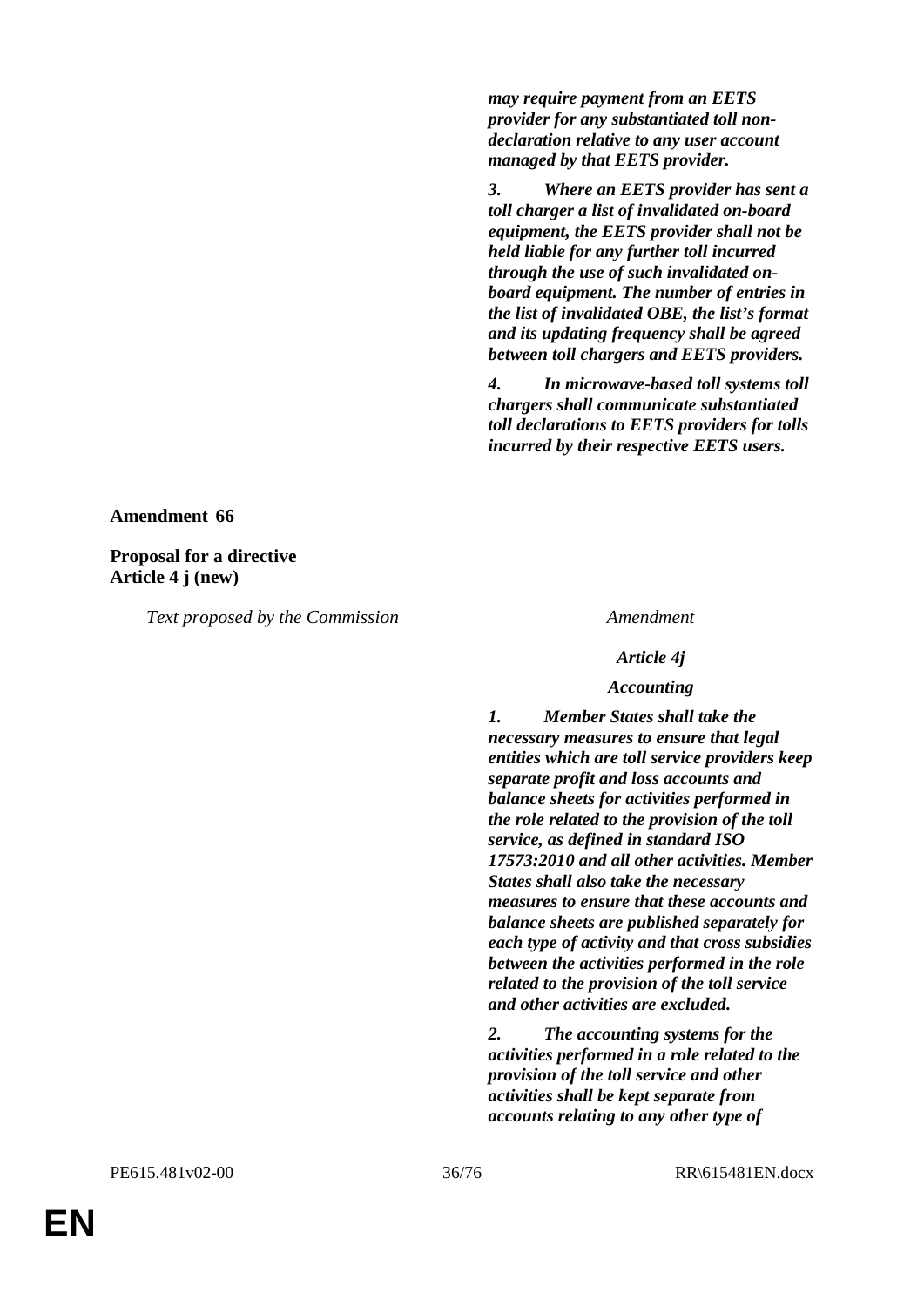*activities so that a clear evaluation can be made of the costs and benefits related to activities performed in the role related to the provision of the toll service.*

**Amendment 67**

**Proposal for a directive Article 4 k (new)**

*Text proposed by the Commission Amendment*

*Article 4k*

*Conciliation Body*

*1. Each Member State with at least one EETS domain shall designate or establish a conciliation body in order to facilitate mediation between toll chargers with an EETS domain located within its territory and EETS providers which have contracts or are in contractual negotiations with those toll chargers.*

*2. The conciliation body shall be empowered, in particular, to verify that the contractual conditions imposed by a toll charger on EETS providers are nondiscriminatory. That body shall be empowered to verify that the EETS is remunerated in line with the principles provided in this Directive.*

*3. The Member States referred to in paragraph 1 shall take the necessary measures to ensure that their conciliation bodies are independent in their organisation and legal structure from the commercial interests of toll chargers and toll service providers.*

#### **Amendment 68**

#### **Proposal for a directive Article 4 l (new)**

*Text proposed by the Commission Amendment*

*Article 4l*

RR\615481EN.docx 37/76 PE615.481v02-00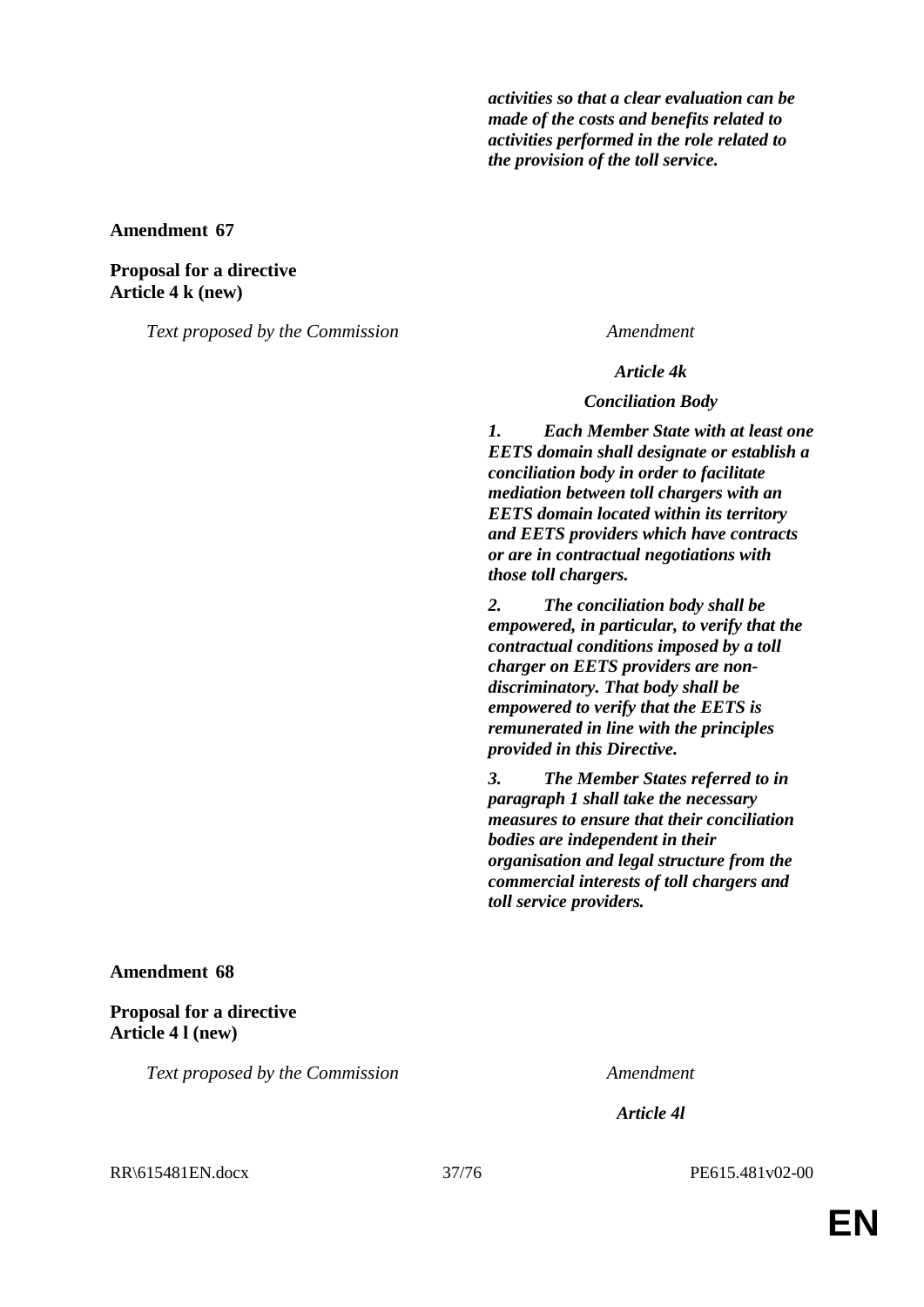#### *Registers*

*1. For the purposes of the implementation of this Directive, each Member State shall keep a national electronic register of the following:*

*(a) the EETS domains within their territory, including information relating to:*

- *i) the corresponding toll chargers,*
- *ii) the tolling technologies employed,*
- *iii) the toll context data,*
- *iv) the EETS domain statement,*

*v) the EETS providers having EETS contracts with the toll chargers active in their area of competence.*

*(b) the EETS providers to whom it has granted registration.*

*(c) the details of a contact office referred to in Article 4f for EETS including a contact e-mail address and telephone number.*

*Unless otherwise specified, Member States shall verify at least once a year that the requirements in points (a), (d), (e) and (f) of Article 4a are still met and update the register accordingly. The register shall also contain the conclusions of the audit provided for in Article 4a(e). A Member State shall not be held liable for the actions of the EETS providers mentioned in its register.*

*2. Member States shall take all necessary measures to ensure that all the data contained in the national electronic register is kept up-to-date and is accurate.*

*3. The registers shall be electronically accessible to the public.*

*4. These registers shall be available as of the day of entry into force of this Directive.*

*5. The Member States authorities in charge of the registers shall communicate by electronic means to their counterparts in the other Member States and the Commission the registers of EETS domains and EETS providers at the end of each*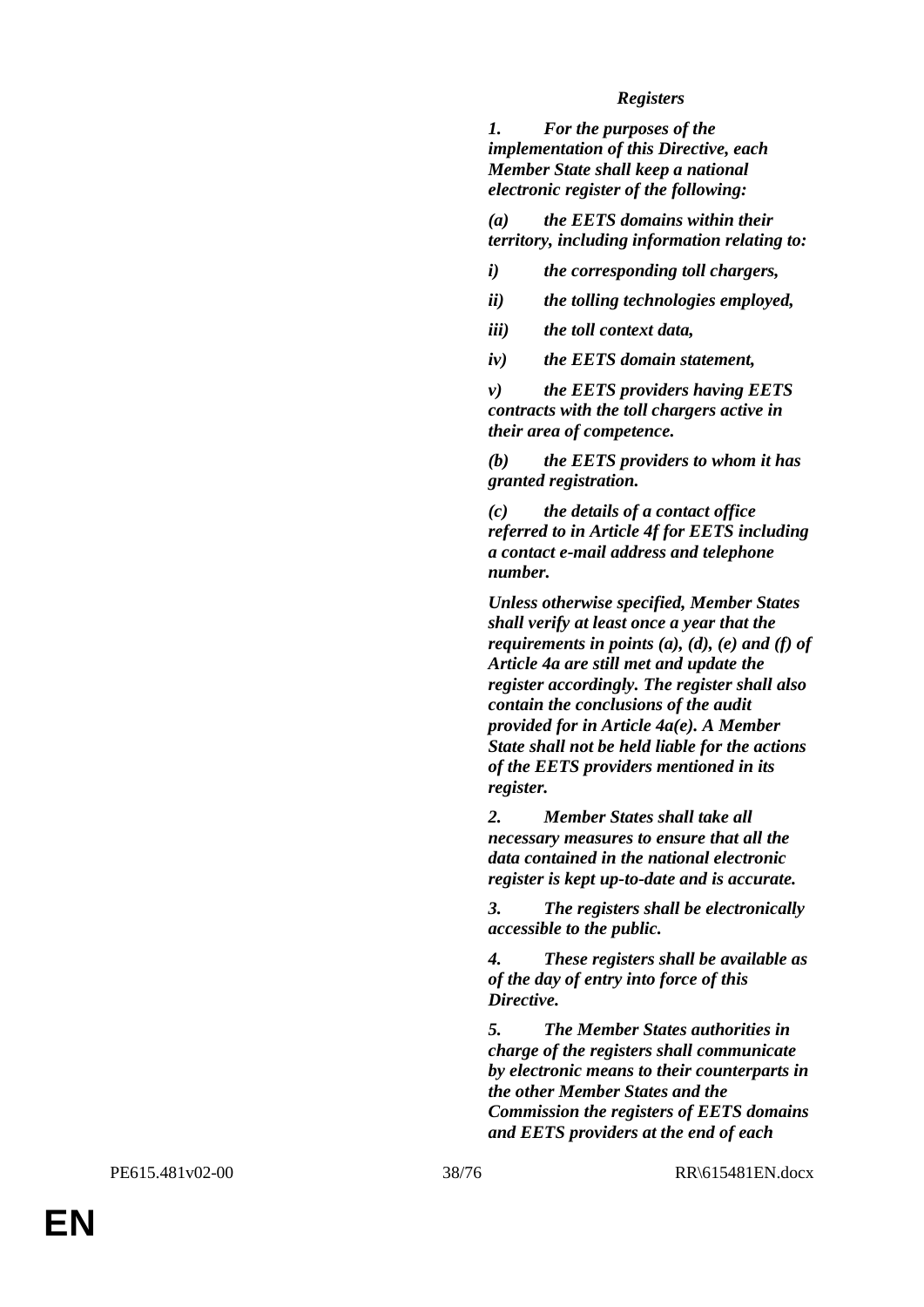*calendar year. Any inconsistencies with the situation in a Member State shall be brought to the attention of the Member State of registration and of the Commission.*

**Amendment 69**

**Proposal for a directive Article 4 m (new)**

*Text proposed by the Commission Amendment*

*Article 4m*

*Pilot toll systems*

*To allow for EETS technical development Member States may temporarily authorise, on limited parts of their toll domain and in parallel to the EETS compliant system, pilot toll systems incorporating new technologies or new concepts which do not comply with one or more provisions of this Directive.*

*Such authorisation shall be subject to the prior approval of the Commission.*

*The initial period of such authorisation shall not exceed three years. EETS providers shall not be required to participate in pilot toll systems.*

**Amendment 70**

### **Proposal for a directive Article 5 – paragraph 1 – subparagraph 1 – introductory part**

*Text proposed by the Commission Amendment*

*For the investigation of the failure to pay road fees, the* Member State shall grant other Member States' national contact points access to the following national vehicle registration data, with the power to conduct automated searches thereon:

*The* Member State shall grant, *only to* other Member States' national contact points *and solely for the purpose of investigations into failure to pay road fees,* access to the following national vehicle registration data, with the power to conduct automated searches thereon*,* :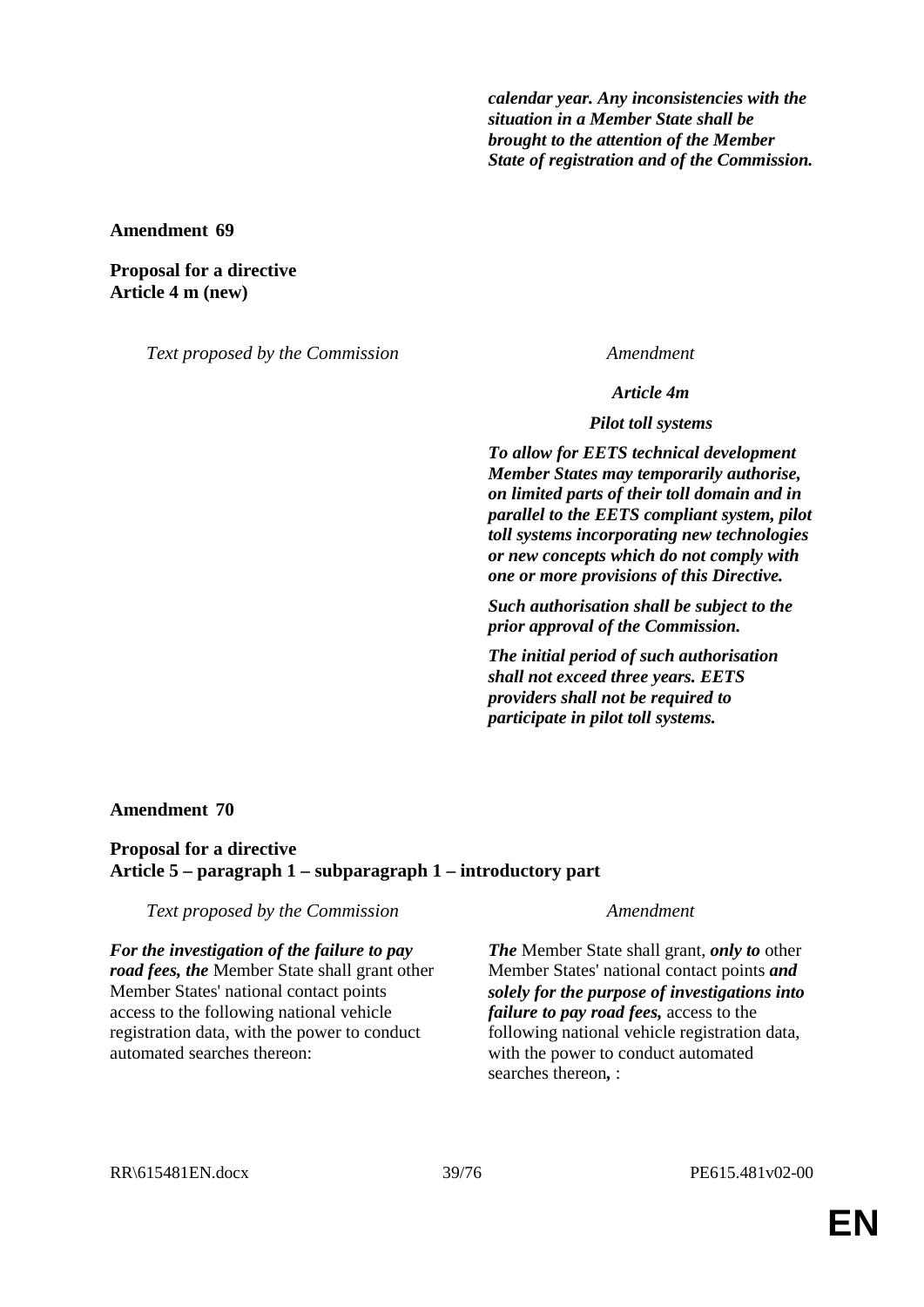#### **Amendment 71**

#### **Proposal for a directive Article 5 – paragraph 1 – subparagraph 1 – point a**

*Text proposed by the Commission Amendment*

(a) data *relating to vehicles*; and (a) data *necessary to identify a specific vehicle*; and

### **Amendment 72**

### **Proposal for a directive Article 5 – paragraph 1 – subparagraph 1 – point b**

*Text proposed by the Commission Amendment*

(b) data *relating* to the owners or holders of the vehicle.

(b) data *necessary to identify and contact* to the owners or holders of the vehicle.

### **Amendment 73**

### **Proposal for a directive Article 5 – paragraph 2**

#### *Text proposed by the Commission Amendment*

*2.* For the purposes of the exchange of data referred to in paragraph 1, each Member State shall designate a national contact point. The powers of the national contact points shall be governed by the applicable law of the Member State concerned.

*(2)* For the purposes of the exchange of data referred to in paragraph 1, each Member State shall designate a national contact point. The powers of the national contact points shall be governed by the applicable law of the Member State concerned. *In this process, particular attention should be paid to the proper protection of personal data necessary for the operation of the EETS.*

**Amendment 74**

**Proposal for a directive Article 5 – paragraph 4**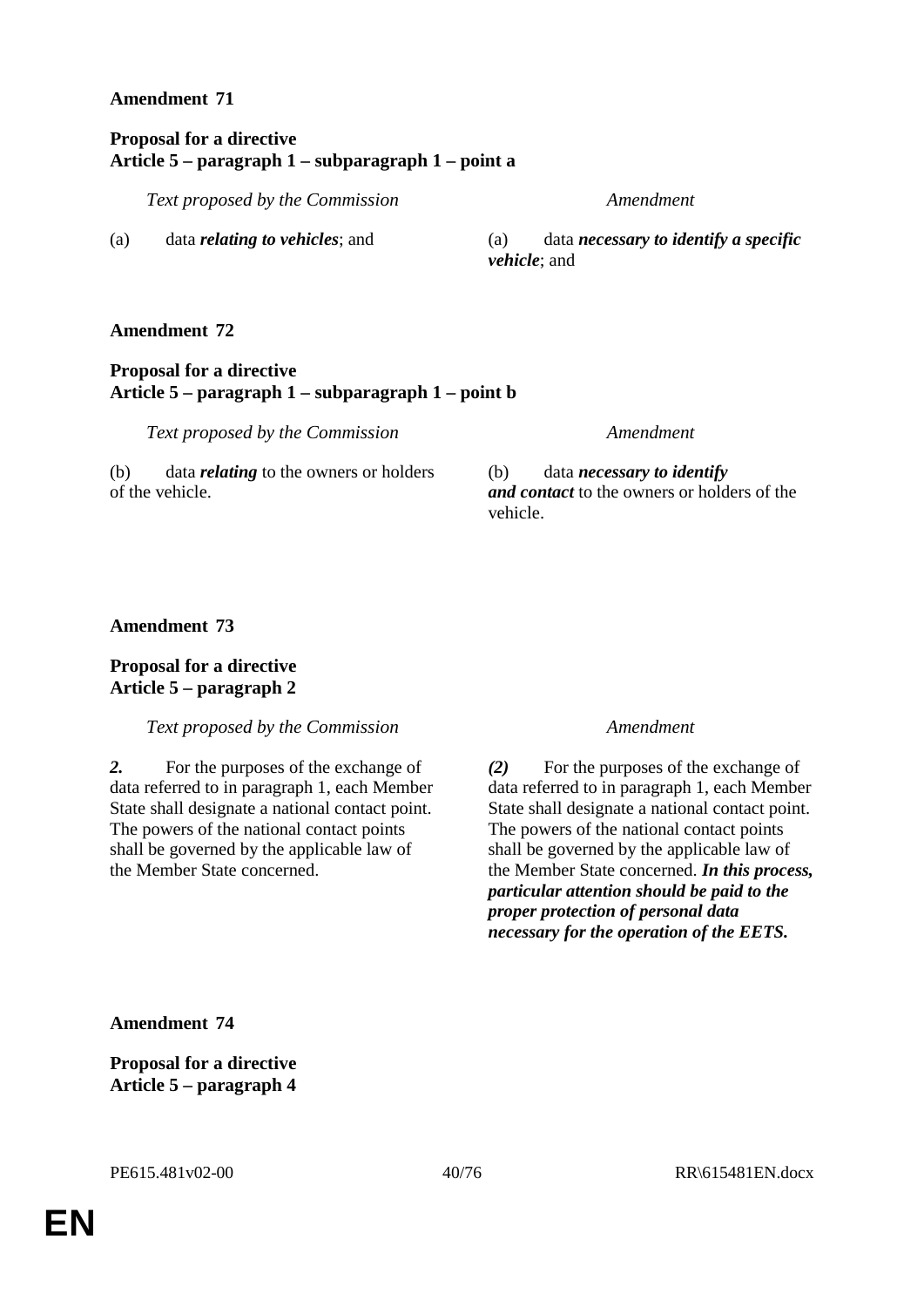#### *Text proposed by the Commission Amendment*

4. Member States shall take all necessary measures to ensure that the exchange of information is carried out by interoperable electronic means without exchange of data involving other databases which are not used for the purposes of this Directive. Member States shall ensure that such exchange of information is conducted in a cost-efficient and secure manner. Member States shall ensure the security and protection of the data transmitted, as far as possible using existing software applications such as the one referred to in Article 15 of Decision 2008/616/JHA and amended versions of those software applications, in compliance with Annex II to this Directive and with points 2 and 3 of Chapter 3 of the Annex to Decision 2008/616/JHA. The amended versions of the software applications shall provide for both online real-time exchange mode and batch exchange mode, the latter allowing for the exchange of multiple requests or responses within one message.

4. Member States shall take all necessary measures to ensure that the exchange of information is carried out by interoperable electronic means without exchange of data involving other databases which are not used for the purposes of this Directive. Member States shall ensure that such exchange of information is conducted in a cost-efficient and secure manner *and that authorities not empowered under this Directive are not given access to data*. Member States shall ensure the security and protection of the data transmitted, as far as possible using existing software applications such as the one referred to in Article 15 of Decision 2008/616/JHA and amended versions of those software applications, in compliance with Annex II to this Directive and with points 2 and 3 of Chapter 3 of the Annex to Decision 2008/616/JHA. The amended versions of the software applications shall provide for both online real-time exchange mode and batch exchange mode, the latter allowing for the exchange of multiple requests or responses within one message.

#### **Amendment 75**

### **Proposal for a directive Article 5 – paragraph 4 a (new)**

*Text proposed by the Commission Amendment*

*4a. Under no circumstances shall Member States' contact points allow private firms or individuals access to the data referred to in paragraph 1 of this Article.*

#### **Amendment 76**

### **Proposal for a directive Article 6 – title**

RR\615481EN.docx 41/76 PE615.481v02-00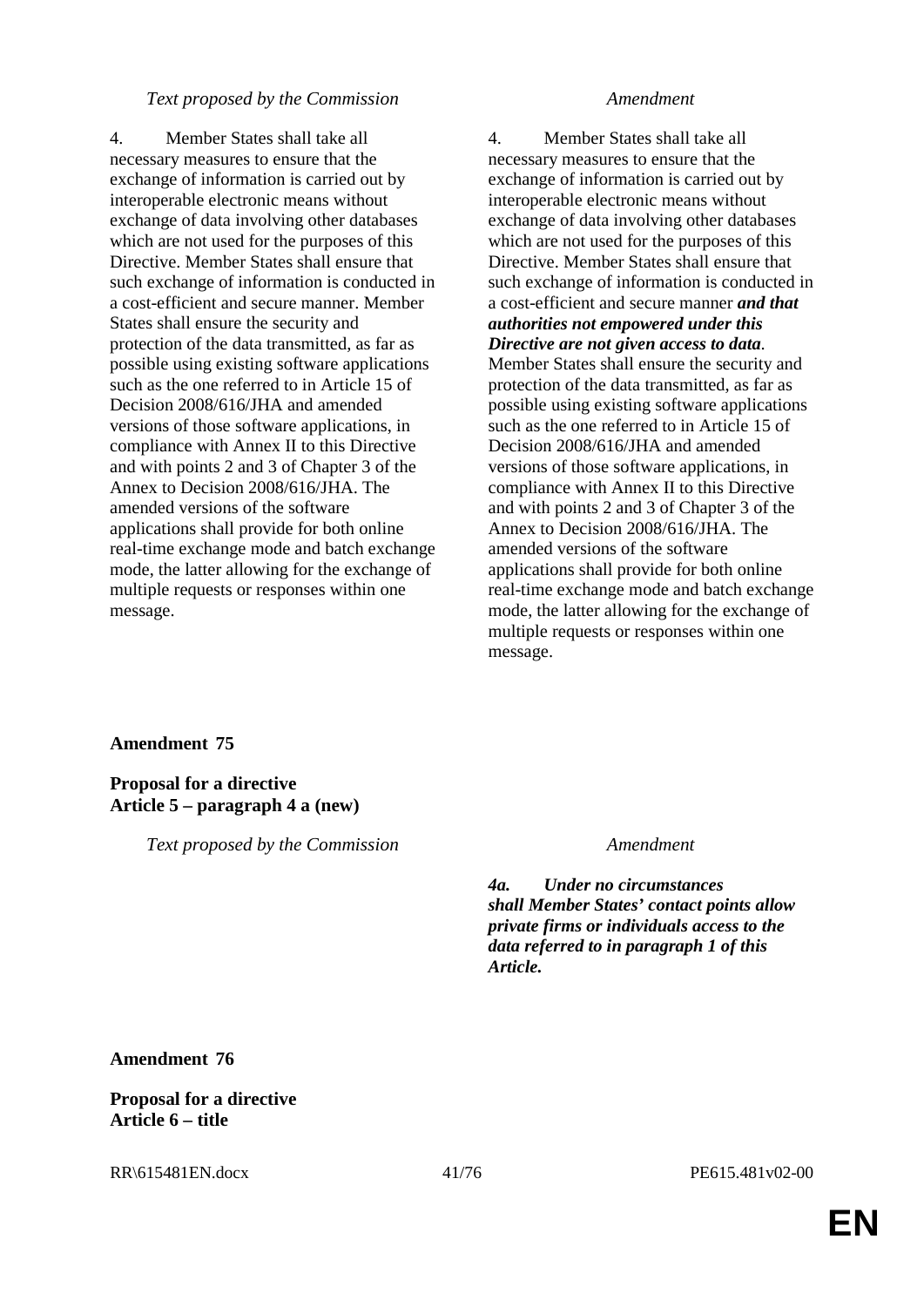*Text proposed by the Commission Amendment*

Information letter on the failure to pay a road fee

### **Amendment 77**

**Proposal for a directive Article 6 – paragraph 1 – subparagraph 1**

*Text proposed by the Commission Amendment*

*The* Member State in whose territory there was a failure to pay a road fee shall *decide whether or not to initiate follow-up proceedings in relation to the* failure to pay a *road fee*.

Information letter *and follow-up proceedings* on the failure to pay a road fee

*The competent domestic authority in the* Member State in whose territory there was a failure to pay a road fee shall *initiate proceedings for the offence of failing to pay tolls when it establishes that there has been a* failure to pay a *toll, in accordance with the tools provided for in Directive (EU) 2015/413 of the European Parliament and*  of the Council<sup>24</sup>.

*24 Directive (EU) 2015/413 of the European Parliament and of the Council of 11 March 2015 facilitating cross-border exchange of information on road-safety-related traffic offences (OJ L 68, 13.3.2015, p. 9).*

\_\_\_\_\_\_\_\_\_\_\_\_\_\_\_\_\_\_

### **Amendment 78**

### **Proposal for a directive Article 6 – paragraph 2**

*Text proposed by the Commission Amendment*

2. When sending the information letter to the owner, the holder of the vehicle or to the otherwise identified person suspected of failing to pay the road fee, the Member State in whose territory there was a failure to pay a road fee shall, in accordance with its law, include any relevant information, notably the nature of the failure to pay the road fee, the place, date and time of the failure to pay the road fee, the title of the texts of the national

2. When sending the information letter to the owner, the holder of the vehicle or to the otherwise identified person suspected of failing to pay the road fee, the Member State in whose territory there was a failure to pay a road fee shall, in accordance with its law, include any relevant information, notably the nature of the failure to pay the road fee, the place, date and time of the failure to pay the road fee, the title of the texts of the national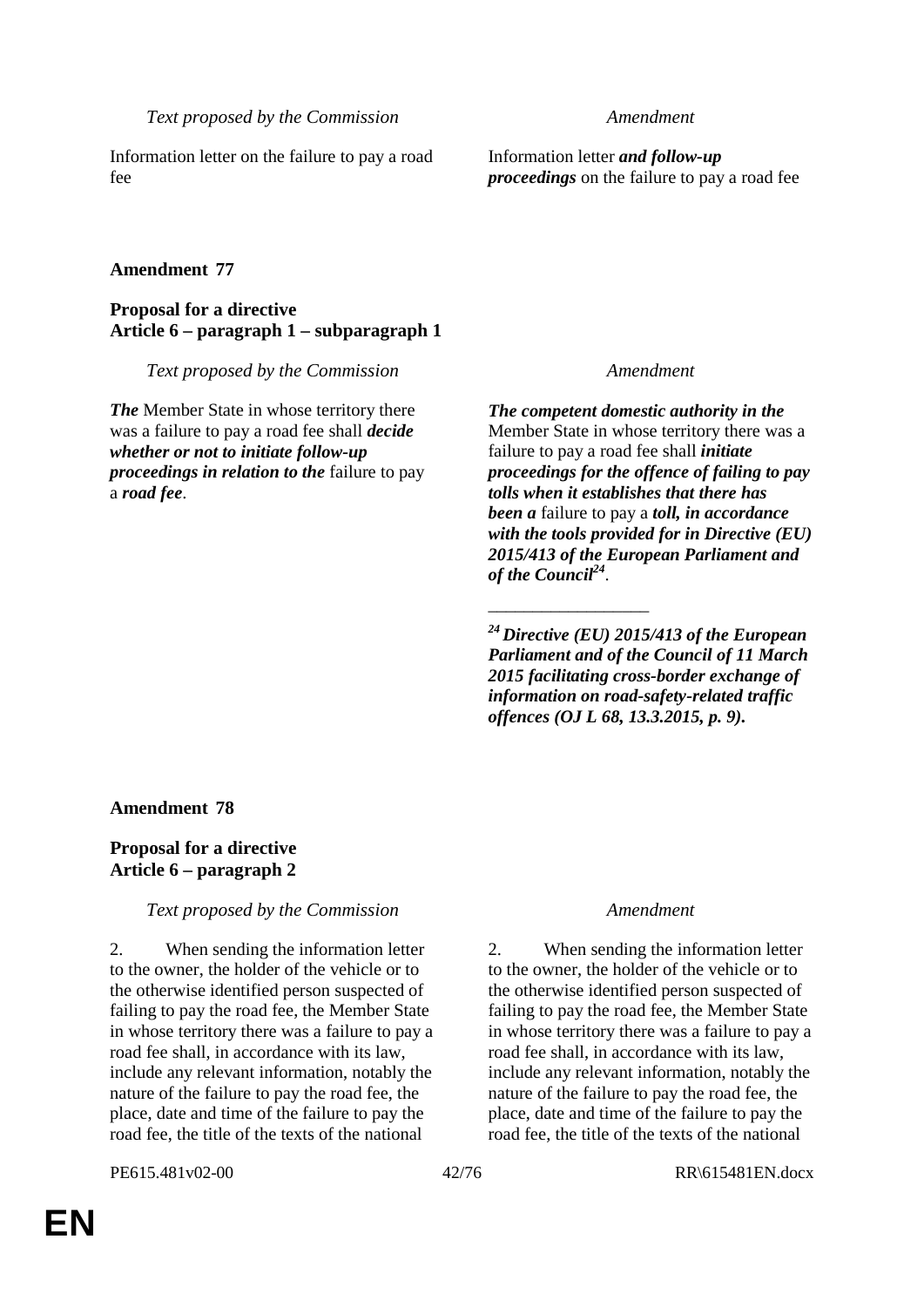law infringed and the sanction and*, where appropriate,* data concerning the device used for detecting the offence. For that purpose, the Member State in whose territory there was a failure to pay a road fee *may* use the template set out in Annex III.

law infringed*, the right to object and be given information,* and the sanction and data concerning the device used for detecting the offence. For that purpose, the Member State in whose territory there was a failure to pay a road fee *shall* use the template set out in Annex III.

**Amendment 79**

**Proposal for a directive Article 6 – paragraph 2 a (new)**

*Text proposed by the Commission Amendment*

*2a. The decision by the competent body in the Member State in whose territory there was a failure to pay a road fee, taken in accordance with its national law, shall be automatically recognised by the Member State of the owner, the holder of the vehicle or the otherwise identified person suspected of failing to pay the road fee.*

#### **Amendment 80**

**Proposal for a directive Article 6 – paragraph 3 a (new)**

*Text proposed by the Commission Amendment*

*3a. If necessary for the purposes of following up unpaid road tolls, the national contact point may provide the toll collector affected by the unpaid toll with the information necessary for its recovery.*

#### **Amendment 81**

#### **Proposal for a directive Article 6 a (new)**

*Text proposed by the Commission Amendment*

RR\615481EN.docx 43/76 PE615.481v02-00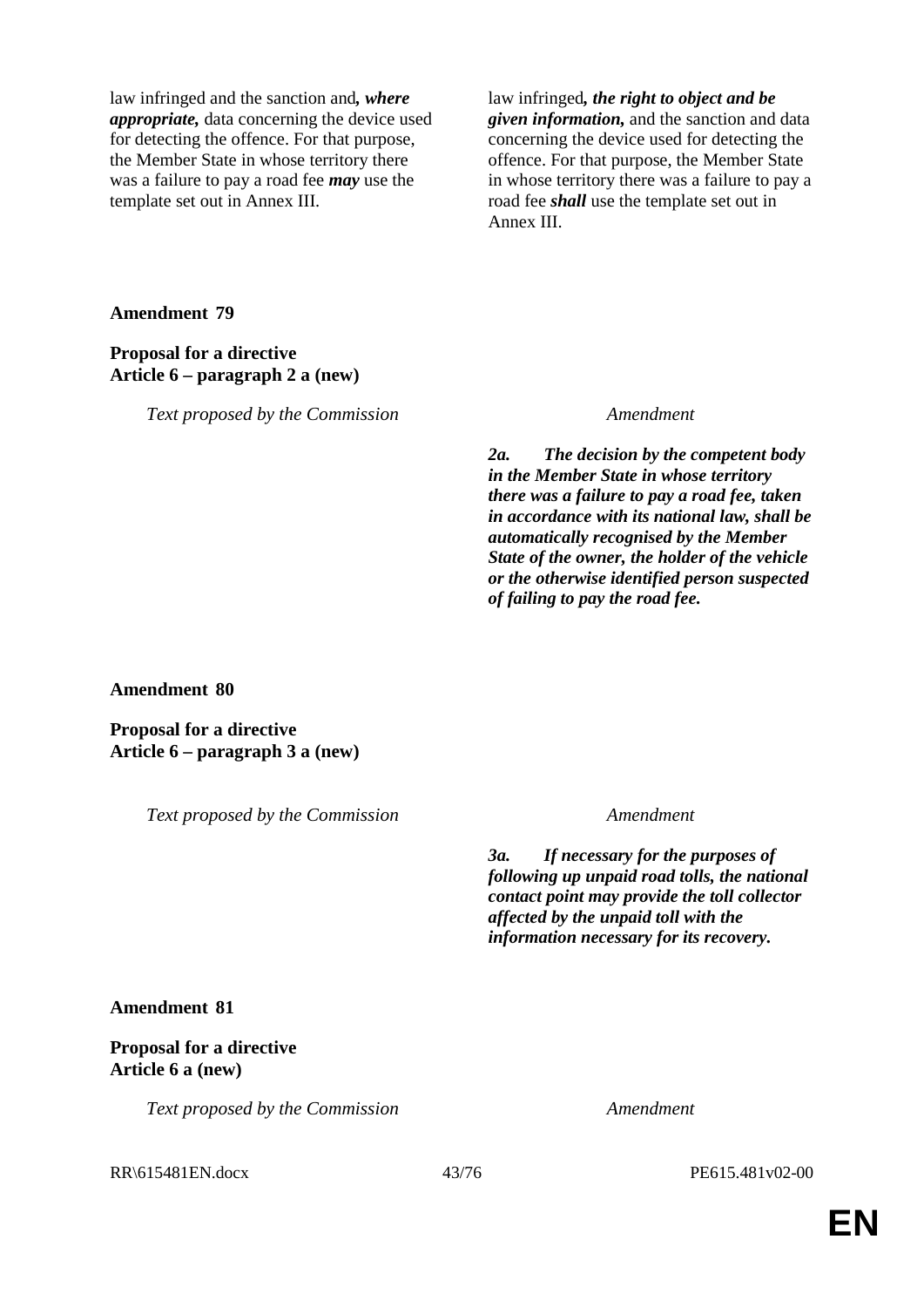#### *Article 6a*

*Arrangements for mutual assistance*

*From 2021, in order to enforce payment of road fees in the Union across borders, an arrangement for mutual assistance shall apply under which the Member State of registration will assist the Member State in whose territory there has been a failure to pay a road fee in the recovery of road fees and fines. The Commission shall adopt implementing acts laying down detailed arrangements for such mutual assistance. Those implementing acts shall be adopted in accordance with the examination procedure referred to in Article 11a.*

#### **Amendment 82**

#### **Proposal for a directive Article 8**

*Text proposed by the Commission Amendment*

#### Article 8 Article 8

Data protection Data protection

1. The provisions of Regulation (EU) 2016/679 *and the national laws, regulations or administrative provisions transposing Directive (EU) 2016/680* shall apply to personal data processed under this Directive.

2. Member States shall ensure that personal data processed *under this Directive are, within an appropriate time period, rectified* if inaccurate*, or erased or restricted, and that a time limit for the storage of data is established* in accordance with Regulation (EU) 2016/679 and *the national laws, regulations or administrative provisions transposing* Directive (EU) 2016/680.

1. Regulation (EU) 2016/679 *and Directive 2002/58/EC* shall apply to personal data processed under this Directive. *Directive (EU) 2016/680 shall only apply to personal data processed under this Directive when the failure to pay a road fee is a criminal offence in the Member State where the payment is due.*

2. Member States shall ensure that *the processing of personal data for the purposes of Article 5 is limited to the types of data listed in Annex II. Member States shall also ensure that data subjects have the right to update, rectify or erase* personal data processed *without undue delay* if inaccurate. *Member States shall establish a time limit for the storage of personal data* in accordance with Regulation (EU) 2016/679 and*, where applicable,* Directive (EU) 2016/680.)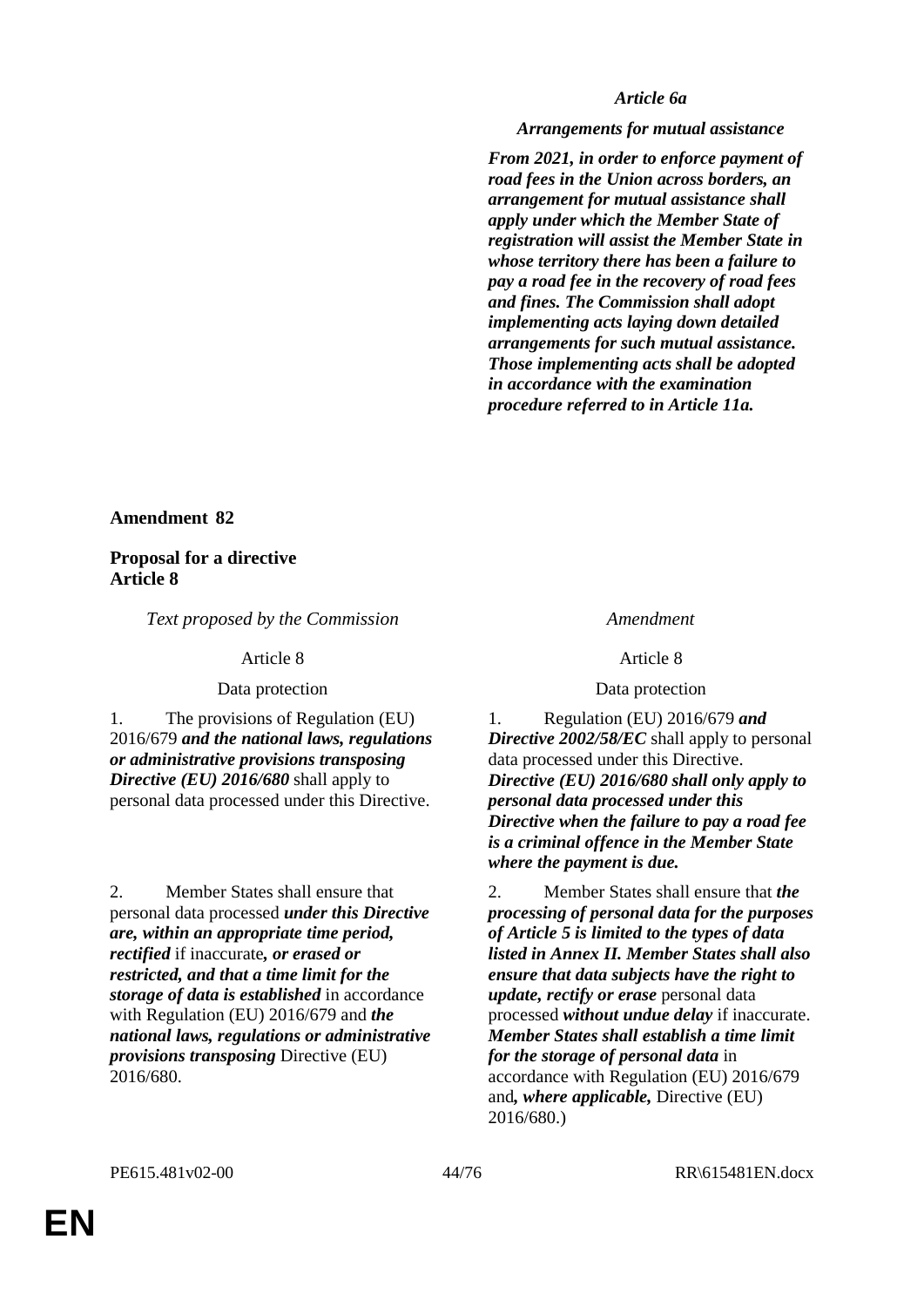Member States shall ensure that *all* personal data processed under this Directive are *only used for the purpose of facilitating the cross-border exchange of information on failures to pay road fees, and* that the data subjects have the same rights *to* information, access, rectification, erasure and *blocking*, compensation and judicial *redress* as provided for in Regulation (EU) 2016/679 and *the national laws, regulations or administrative provisions transposing*  Directive (EU) 2016/680.

3. Any person concerned shall have the right to obtain information on which personal data recorded in the Member State of registration were transmitted to the Member State in which there was a failure to pay a road fee, including the date of the request and the competent authority of the Member State in whose territory there was a failure to pay a road fee.

Member States shall ensure that personal data processed under this Directive are *processed for the sole purpose of facilitating the cross-border exchange of information on failures to pay road fees and shall not be further processed for any other purpose. Member States shall also ensure* that the data subjects have the same rights *of* information, access, rectification, erasure and *restriction of processing, to lodge a complaint with a data protection supervisory authority*, compensation and *an effective* judicial *remedy* as provided for in Regulation (EU) 2016/679 and*, where applicable,* Directive (EU) 2016/680. *Member States shall ensure that access to personal data is only granted to the designated competent authorities for the exchange of vehicle registration.*

3. Any person concerned shall have the right to obtain*, without undue delay,* information on which personal data recorded in the Member State of registration were transmitted to the Member State in which there was a failure to pay a road fee, including the date of the request and the competent authority of the Member State in whose territory there was a failure to pay a road fee.

#### **Amendment 83**

**Proposal for a directive Article 9**

*Text proposed by the Commission Amendment*

#### Article 9 Article 9

#### Report Report

*The Commission shall, by* [*5* years after the entry into force of this Directive], *submit* a report to the European Parliament and to the Council on the *application* of Articles 6 and 7 of this Directive *by the Member States. In its report, the Commission shall focus in particular on, and shall, as appropriate,* 

*1. By* [*4* years after the entry into force of this Directive], *the Commission shall present* a report to the European Parliament and to the Council on the *implementation and effects of this Directive, in particular as regards the advancement and deployment of the EETS and the effectiveness and* 

RR\615481EN.docx 45/76 PE615.481v02-00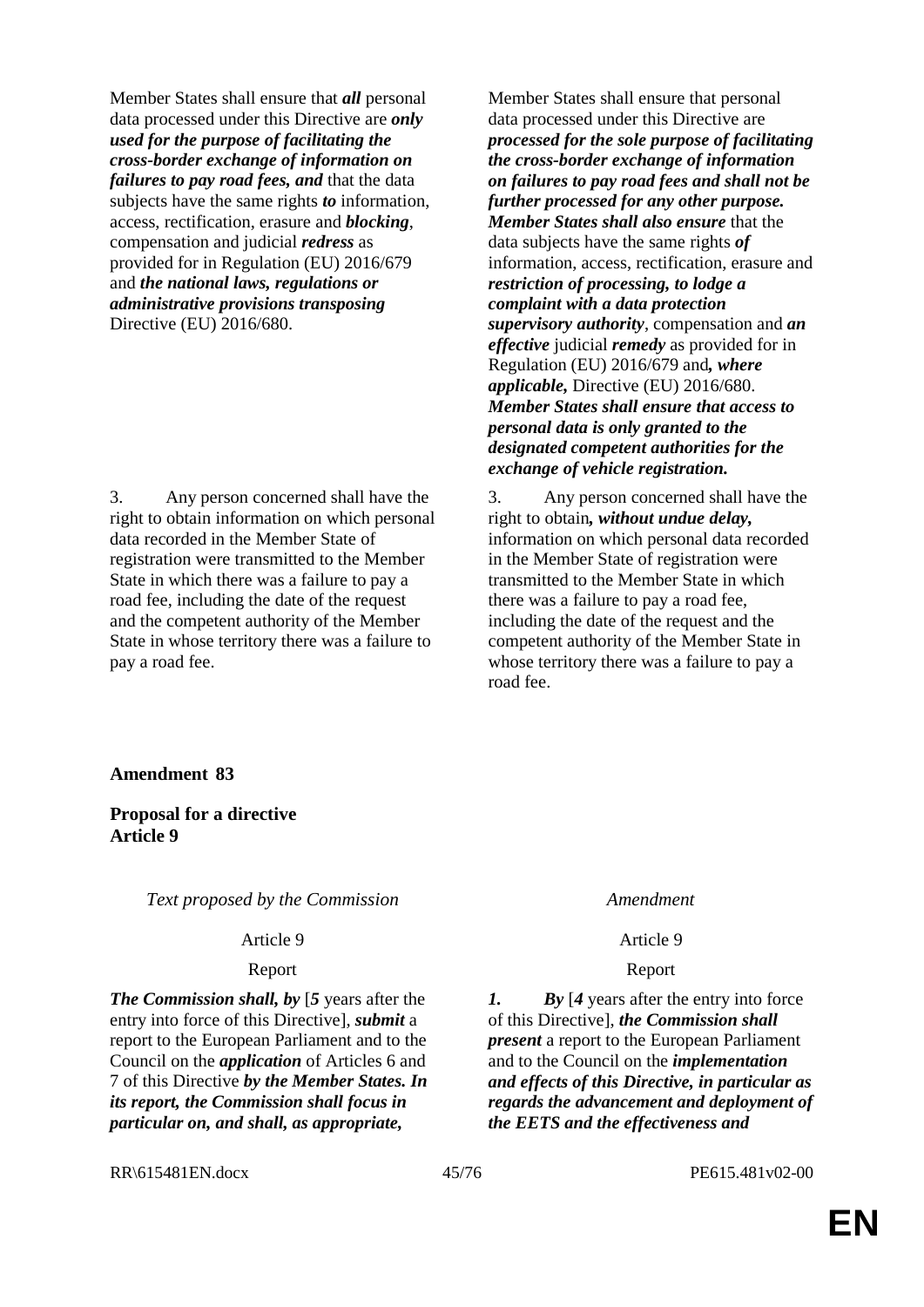*make proposals to cover,* the following *aspects*:

*- an assessment of* the effectiveness of Articles 6 and 7 on the reduction in the number of failures to pay road fees in the Union*,*

*- an assessment of the need to further facilitate the cross-border enforcement of the payment of road fees in the Union by establishing* a mechanism of assistance by the Member State of registration to the Member State in whose territory there was a failure to pay *a road fee in the recovery of road fees and fines.*

**Amendment 84**

**Proposal for a directive Article 10 - paragraph 1**

#### *Text proposed by the Commission Amendment*

1. The Commission is empowered to adopt delegated acts in accordance with Article 11 amending Annexes I and IV in

*efficiency of the mechanism for the exchange of data in the framework of the investigation of events of failure to pay road fees.*

*The report shall analyse in particular the following:*

*(a) the effect of the provisions of Article 4b on the deployment of EETS, with a particular focus on the availability of the service in small or peripheral EETS domains;*

*(b)* the effectiveness of Articles 6 and 7 on the reduction in the number of failures to pay road fees in the Union*;*

#### *(c) the progress made on interoperability aspects between satellite and conventional toll systems;*

*2. The report shall be accompanied, if appropriate, by a proposal to the European Parliament and the Council for further revision of this Directive, regarding notably the following elements:*

#### *(a) additional measures to ensure that the EETS is available in all EETS domains, including small and peripheral ones;*

*(b)* a mechanism of assistance by the Member State of registration to the Member State in whose territory there was a failure to pay *in order to further facilitate the crossborder enforcement of the payment of road fees in the Union, particularly where automatic debit systems are in use.*

1. The Commission is empowered to adopt delegated acts in accordance with Article 11 amending *Annex* I in order to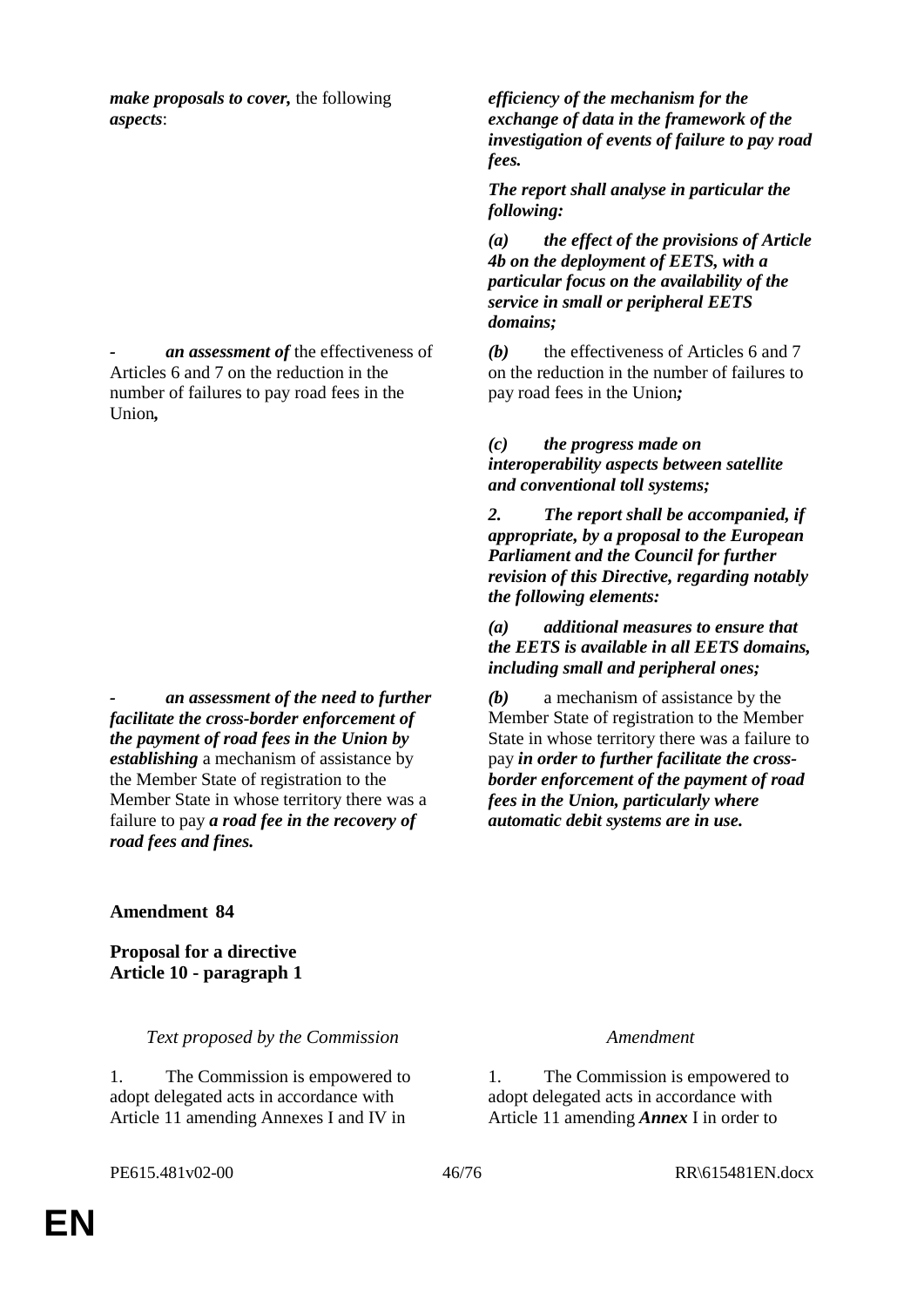order to adapt them to technical progress. a adapt *it* to technical progress.

### **Amendment 85**

#### **Proposal for a directive Article 11 a (new)**

*Text proposed by the Commission Amendment*

### *Article 11 a*

#### *Committee procedure*

*1. The Commission shall be assisted by an Electronic Toll Committee.*

*That committee shall be a committee within the meaning of Regulation (EU) No 182/2011 of the European Parliament and of the Council(\*\*).*

*2. When reference is made to this paragraph, Article 5 of Regulation (EU) No 182/2011 shall apply. Where the committee delivers no opinion, the Commission shall not adopt the draft implementing act and the third subparagraph of Article 5(4) of Regulation (EU) No 182/2011 shall apply.*

### **Amendment 86**

### **Proposal for a directive Article 12 – paragraph 1 – subparagraph 1**

#### *Text proposed by the Commission Amendment*

Member States shall bring into force the laws, regulations and administrative provisions necessary to comply with Articles 1 and 3 to 8 and Annexes II and III by [*18* months after the entry into force of this Directive]. They shall immediately communicate the text of those measures to the Commission.

Member States shall bring into force the laws, regulations and administrative provisions necessary to comply with Articles 1 and 3 to 8 and Annexes II and III by [*30* months after the entry into force of this Directive]. They shall immediately communicate the text of those measures to the Commission.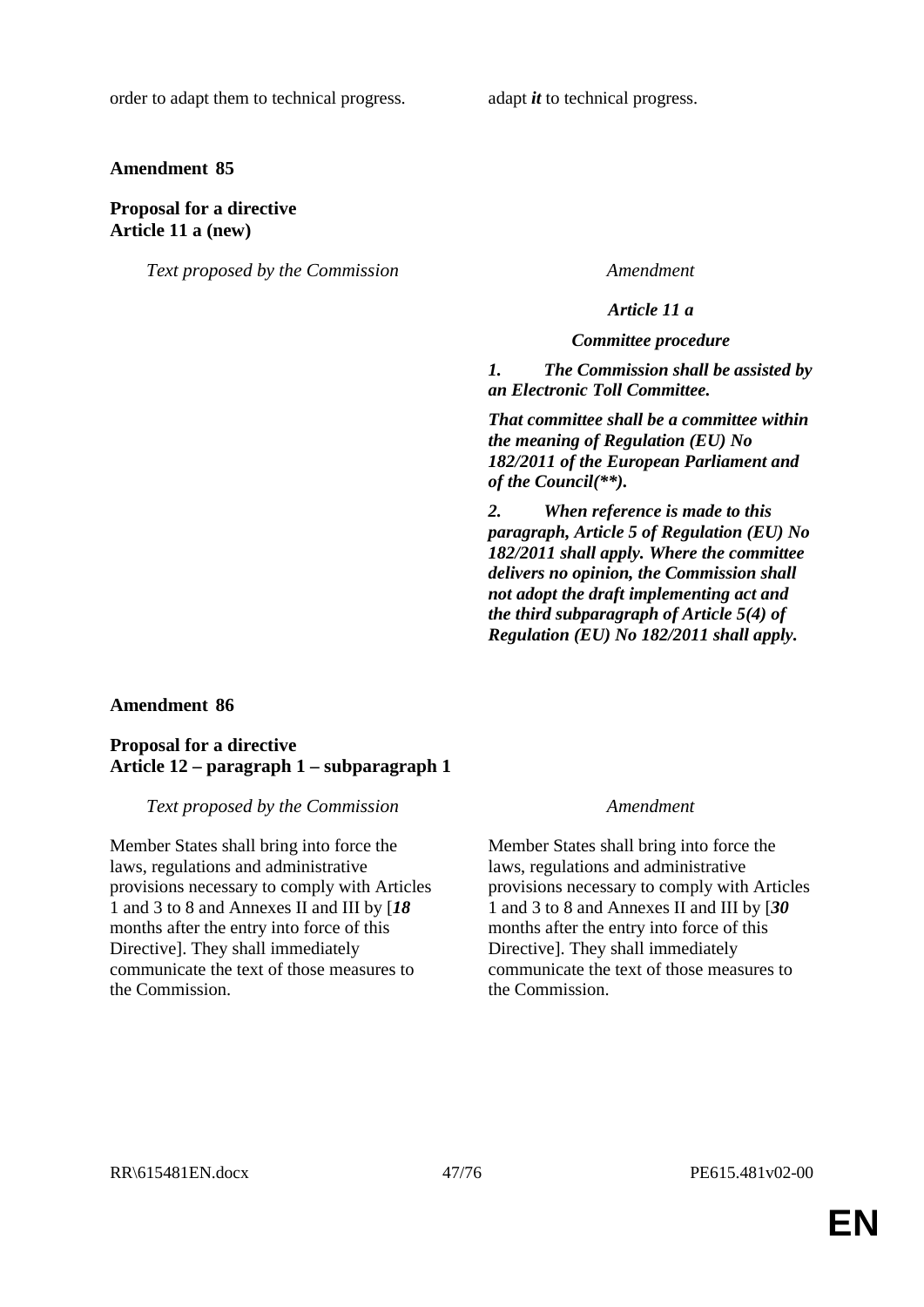### **Amendment 87**

#### **Proposal for a directive Annex I – paragraph 1 – subparagraph 3 – point k**

#### *Text proposed by the Commission Amendment*

(k) validation of the chosen technical solutions vis-à-vis the Union rules protecting the freedoms and fundamental rights of individuals, including their privacy and protection of personal data. In particular, it will be necessary to ensure compliance with Regulation (EU) 2016/679 and Directive 2002/58/EC;

(k) validation of the chosen technical solutions vis-à-vis the Union rules protecting the freedoms and fundamental rights of individuals, including their privacy and protection of personal data. In particular, it will be necessary to ensure compliance with Regulation (EU) 2016/679 and Directive 2002/58/EC, *as well as, where applicable, Directive (EU) 2016/680*;

**Amendment 88**

**Proposal for a directive Annex III – paragraph 26 a (new)**

*Text proposed by the Commission Amendment*

#### *Data protection disclaimer*

*In accordance with Regulation (EU) 2016/679, you have the right to request access to, and rectification or erasure of, personal data or restriction of processing of your personal data or to object to the processing, as well as the right to data portability. You also have the right to lodge a complaint with [name and address of the relevant supervisory authority].*

*[If the failure to pay a road fee is considered as a criminal offence under national law:*

*In accordance with [name of the national law applying Directive (EU) 2016/680], you have the right to request from the controller access to and rectification or erasure of personal data and restriction of processing of your personal data. You also have the right to lodge a complaint with [name and address of the relevant supervisory authority]. ]*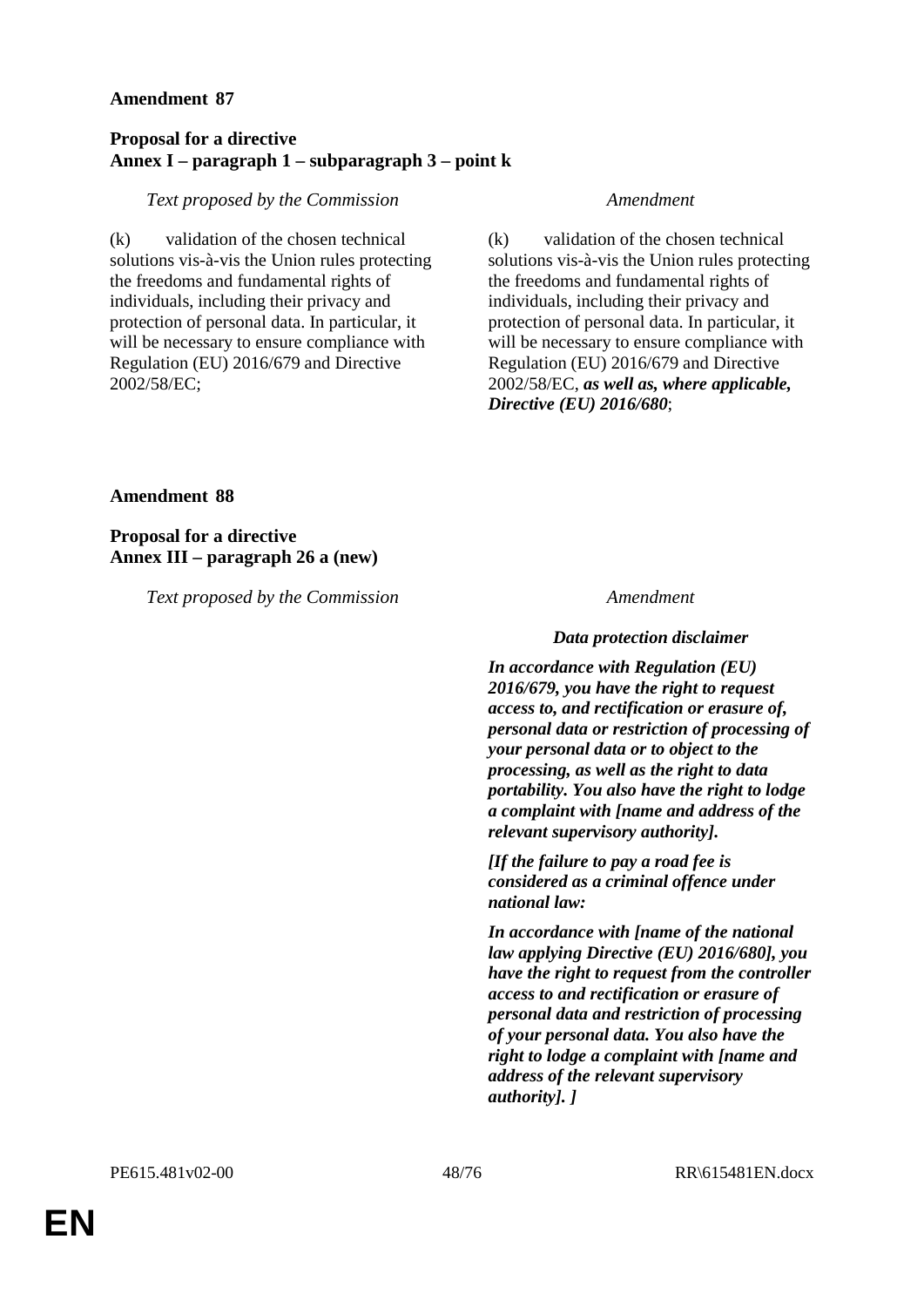### **Amendment 89**

### **Proposal for a directive Annex IV**

*Text proposed by the Commission Amendment*

### *Annex IV deleted*

*List of technologies allowed for use in electronic road toll systems for carrying out electronic toll transactions*

- *1. satellite positioning;*
- *2. mobile communications;*
- *3. 5.8 GHz microwave technology*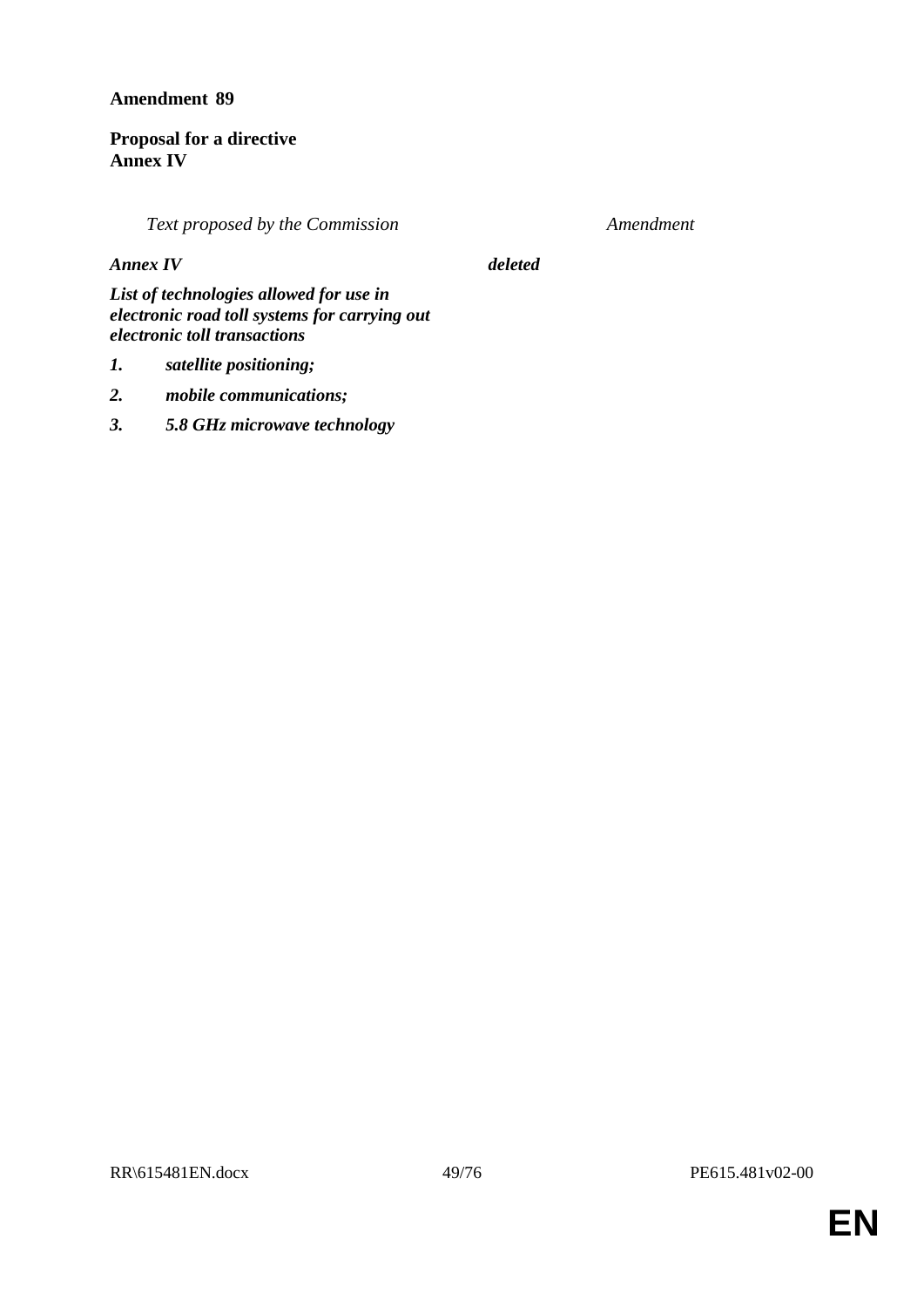# **EXPLANATORY STATEMENT**

### *Commission proposal*

The Commission proposal aims to overcome the shortcomings of current legislation governing the European Electronic Toll Service (EETS), establishing the necessary conditions for guaranteeing the interoperability of electronic road toll systems, and to facilitate the crossborder exchange of information on violations caused by unpaid tolls in the EU Member States.

The current legislation in force, including Directive 2004/52/EC on the interoperability of electronic road toll systems and Commission Decision 2009/750/EC on the definition of the European Electronic Toll Service and its technical elements, was drawn up with the aim of improving the functioning of the market through the introduction of a service based on an onboard device capable of communicating with the infrastructure of the countries crossed by the user, thus facilitating the creation of an interoperable electronic toll system at Union level.

Nevertheless, the Commission maintains that the current legislation has not made it possible to achieve the objectives set regarding the automatic collection of tolls. In the case in point, the Commission identified certain limitations in the legislation currently in force, including barriers to market access for EETS providers, which were burdened with excessive obligations. Technologically speaking, satellite devices are still more expensive than on-board units that use microwave technology, although the ongoing development of Intelligent Transport Systems (ITS) should prompt consideration of potential synergies between these systems and electronic toll systems. Furthermore, the Commission notes that there is no legal basis at EU level for the exchange of vehicle registration data between Member States for the purpose of toll enforcement.

#### *The rapporteur's position*

- The rapporteur welcomes and supports the Commission proposal as a significant improvement to the current legislation governing the EETS. The rapporteur proposes a series of amendments which, in his opinion, give added value to the proposal, to promote the interoperable nature of the EETS and make the enforcement procedure more effective.
- The rapporteur agrees on the need to clearly and objectively define the various EETS operators, currently only defined in Decision 2009/750/EC, and recognises the need for consistency with Directive 2017/0114(COD).
- The rapporteur considers the technological aspects to be of great importance for creating a truly interoperable electronic toll system. For this reason, amendments have been tabled that highlight the need to give priority to codecision, so as to involve all stakeholders in the decision-making process.
- In reference to the procedure for enforcing tolls, the rapporteur acknowledges the limits of the intergovernmental approach, which is indeed not capable of guaranteeing the coercive payment of cross-border tolls. With regard to enforcement, the rapporteur would simply like to introduce some clarifications into the text, aimed at making the procedure more effective.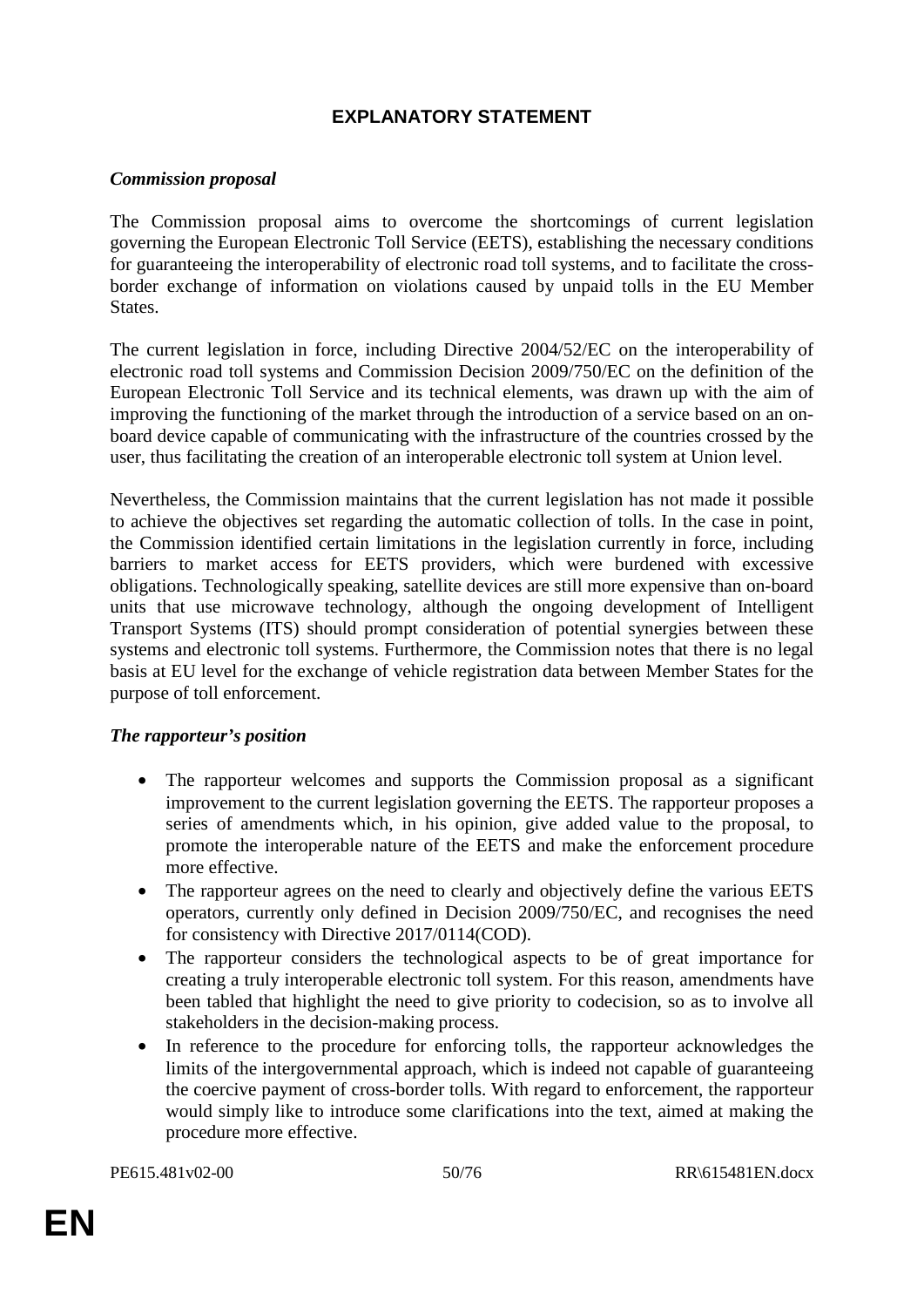# ANNEX: LETTER FROM THE **COMMITTEE** ON LEGAL AFFAIRS

D(2017)36120

Karima Delli Chair, Committee on Transport and Tourism ASP 04F155 Brussels

*Subject***: Proposal for a Directive of the European Parliament and of the Council on the interoperability of electronic road toll systems and facilitating crossborder exchange of information on the failure to pay road fees in the Union (recast) (COM(2017)0280 – C8-0173/2017 – 2017/0128(COD))**

Dear Chair,

The Committee on Legal Affairs has examined the proposal referred to above, pursuant to Rule 104 on Recasting, as introduced into the Parliament's Rules of Procedure.

Paragraph 3 of that Rule reads as follows:

*"If the committee responsible for legal affairs considers that the proposal does not entail any substantive changes other than those identified as such in the proposal, it shall inform the committee responsible for the subject matter thereof.* 

*In such a case, over and above the conditions laid down in Rules 169 and 170, amendments shall be admissible within the committee responsible for the subject-matter only if they concern those parts of the proposal which contain changes.*

*However, amendments to parts of the proposal which remain unchanged may, by way of exception and on a case-by-case basis, be accepted by the Chair of the committee responsible for the subject matter if he or she considers that this is necessary for pressing reasons relating to the internal logic of the text or because the amendments are inextricably linked to other admissible amendments. Such reasons must be stated in a written justification to the amendments."*

Following the opinion of the Consultative Working Party of the legal services of the Parliament, the Council and the Commission, which has examined the recast proposal, and in keeping with the recommendations of the rapporteur, the Committee on Legal Affairs considers that the proposal in question does not include any substantive changes other than those identified as such in the proposal and by the Consultative Working Party and that, as

RR\615481EN.docx 51/76 PE615.481v02-00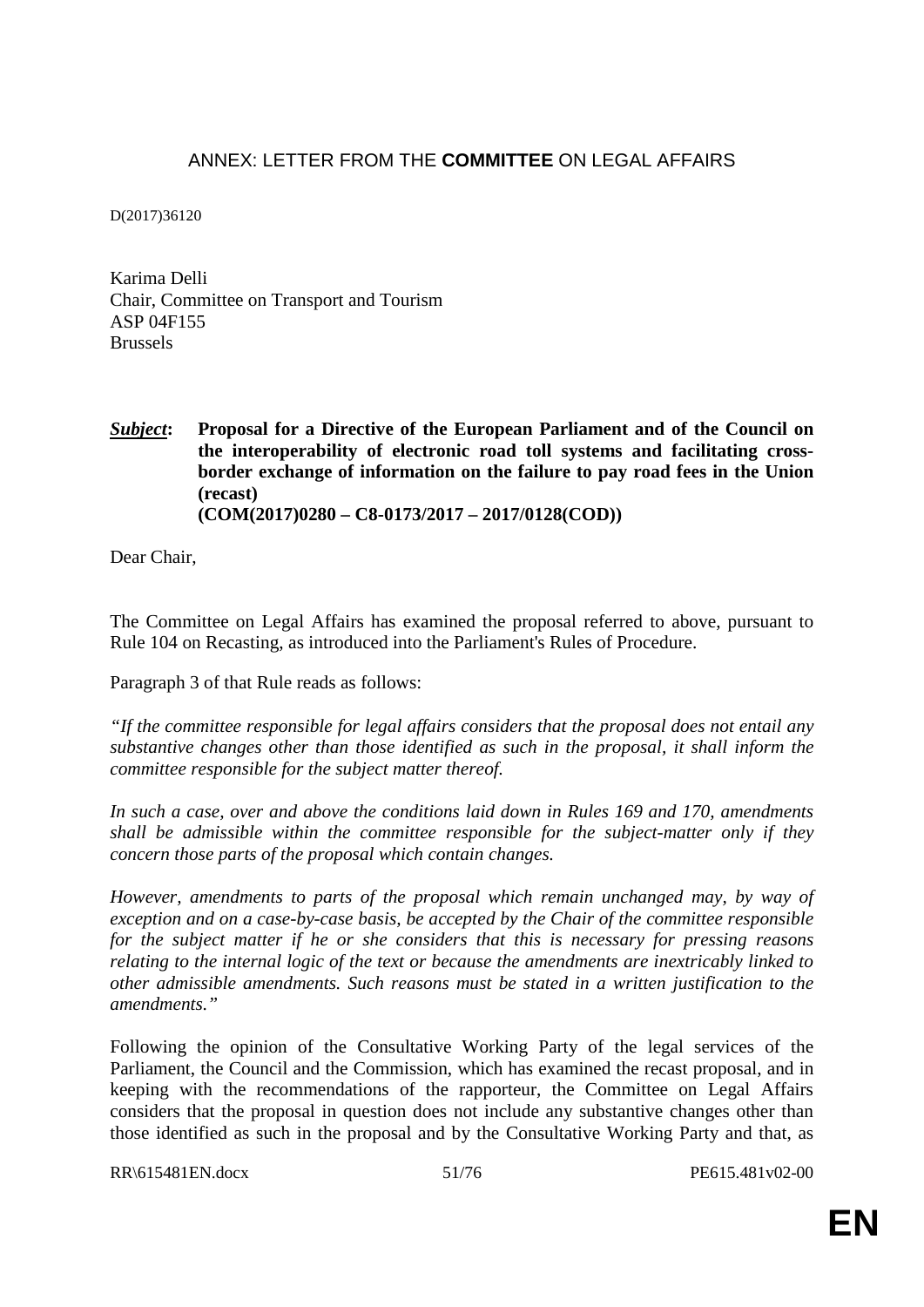regards the codification of the unchanged provisions of the earlier acts with those changes, the proposal contains a straightforward codification of the existing texts, without any change in their substance.

In conclusion, at its meeting of 7 September 2017, the Committee on Legal Affairs, unanimously<sup>[1](#page-51-0)</sup>, recommends that the Committee on Transport and Tourism, as the committee responsible, can proceed to examine the above proposal in accordance with Rule 104.

Yours sincerely,

Pavel Svoboda

*Encl.: Report signed by the President of the Consultative Working Party.*

<span id="page-51-0"></span><sup>&</sup>lt;sup>1</sup> The following Members were present: Isabella Adinolfi, Max Andersson, Joëlle Bergeron, Marie-Christine Boutonnet, Jean-Marie Cavada, Kostas Chrysogonos, Sergio Gaetano Cofferati, Angel Dzhambazki, Lidia Joanna Geringer de Oedenberg, Mary Honeyball, Sylvia-Yvonne Kaufmann, Gilles Lebreton, António Marinho e Pinto, Gabriel Mato, Andrey Novakov, Julia Reda, Evelyn Regner, Axel Voss, Rainer Wieland, Tiemo Wölken, Tadeusz Zwiefka.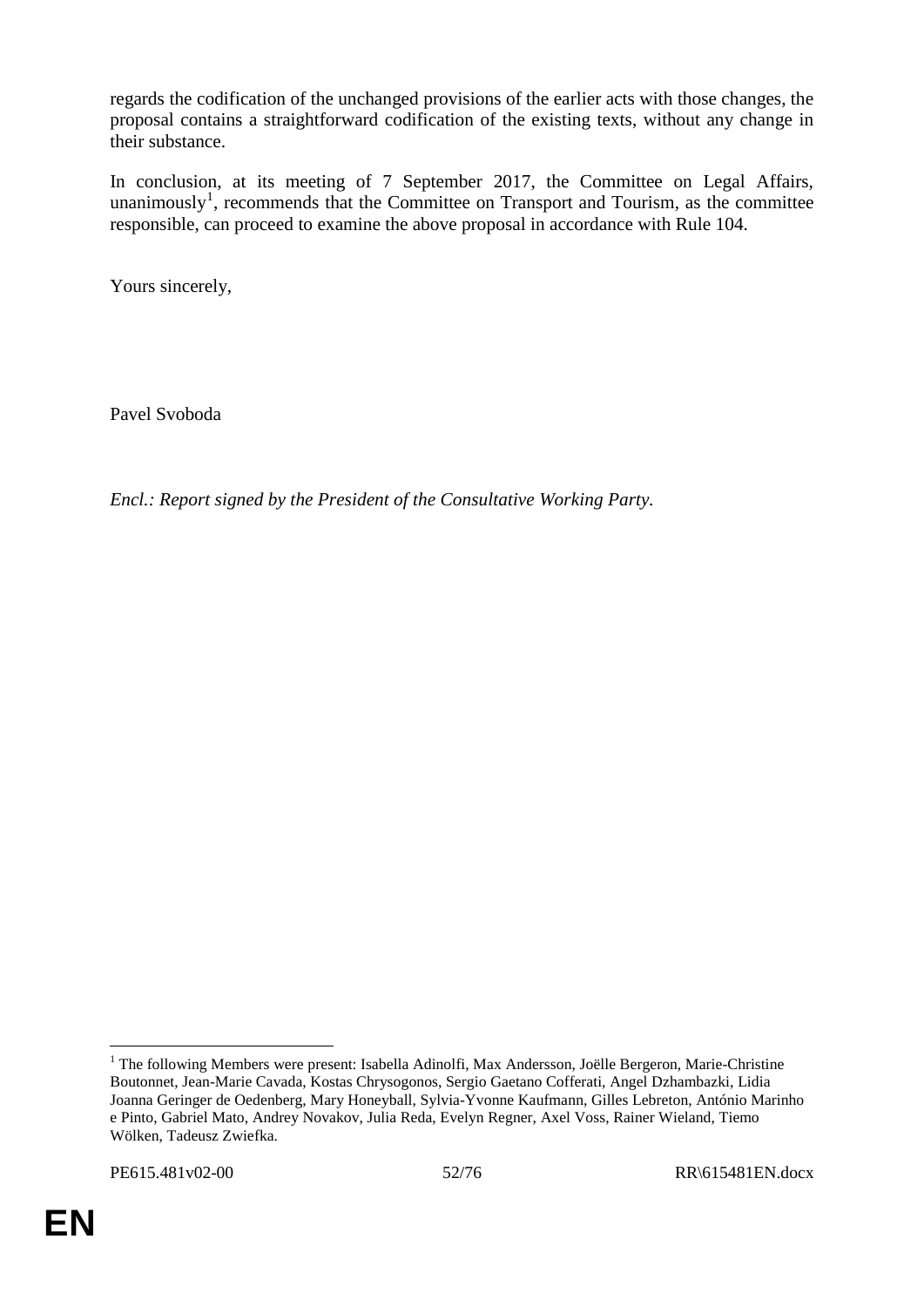### **ANNEX: OPINION OF THE CONSULTATIVE WORKING PARTY OF THE LEGAL SERVICES OF THE EUROPEAN PARLIAMENT, THE COUNCIL AND THE COMMISSION**



CONSULTATIVE WORKING PARTY OF THE LEGAL SERVICES

Brussels, 24 July 2017

#### **OPINION**

#### **FOR THE ATTENTION OF THE EUROPEAN PARLIAMENT THE COUNCIL THE COMMISSION**

**Proposal for a Directive of the European Parliament and of the Council on the interoperability of electronic road toll systems and facilitating cross-border exchange of information on the failure to pay road fees in the Union (recast) COM(2017)0280 of 31.5.2017 – 2017/0128(COD)**

Having regard to the Inter-institutional Agreement of 28 November 2001 on a more structured use of the recasting technique for legal acts, and in particular to point 9 thereof, the Consultative Working Party consisting of the respective legal services of the European Parliament, the Council and the Commission met on 21 June 2017 for the purpose of examining the aforementioned proposal submitted by the Commission.

An examination<sup>[1](#page-52-0)</sup> of the proposal for a Directive of the European Parliament and of the Council recasting Directive 2004/52/EC of the European Parliament and of the Council of 29 April 2004 on the interoperability of electronic road toll systems in the Community resulted in the Consultative Working Party's establishing, by common accord, that the following should have been marked with the greyshaded type generally used for identifying substantive changes:

– in recital 4, the replacement of the words '*motor vehicles*' with the word '*vehicles*';

– the deletion of recital 20 of Directive 2004/52/EC;

– in Article 4(6), the adding of the words '*on-board*'.

In consequence, examination of the proposal has enabled the Consultative Working Party to conclude, by common accord, that the proposal does not comprise any substantive amendments other than those identified as such. The Working Party also concluded, as regards the codification of the unchanged provisions of the earlier act with those substantive amendments, that the proposal contains a straightforward codification of the existing legal text, without any change in its substance.

F. DREXLER H. LEGAL L. ROMERO REQUENA Jurisconsult Jurisconsult Director General

<span id="page-52-0"></span> <sup>1</sup> The Consultative Working Party worked on the basis of the English-language version of the proposal, being the master-copy language version of the text under discussion.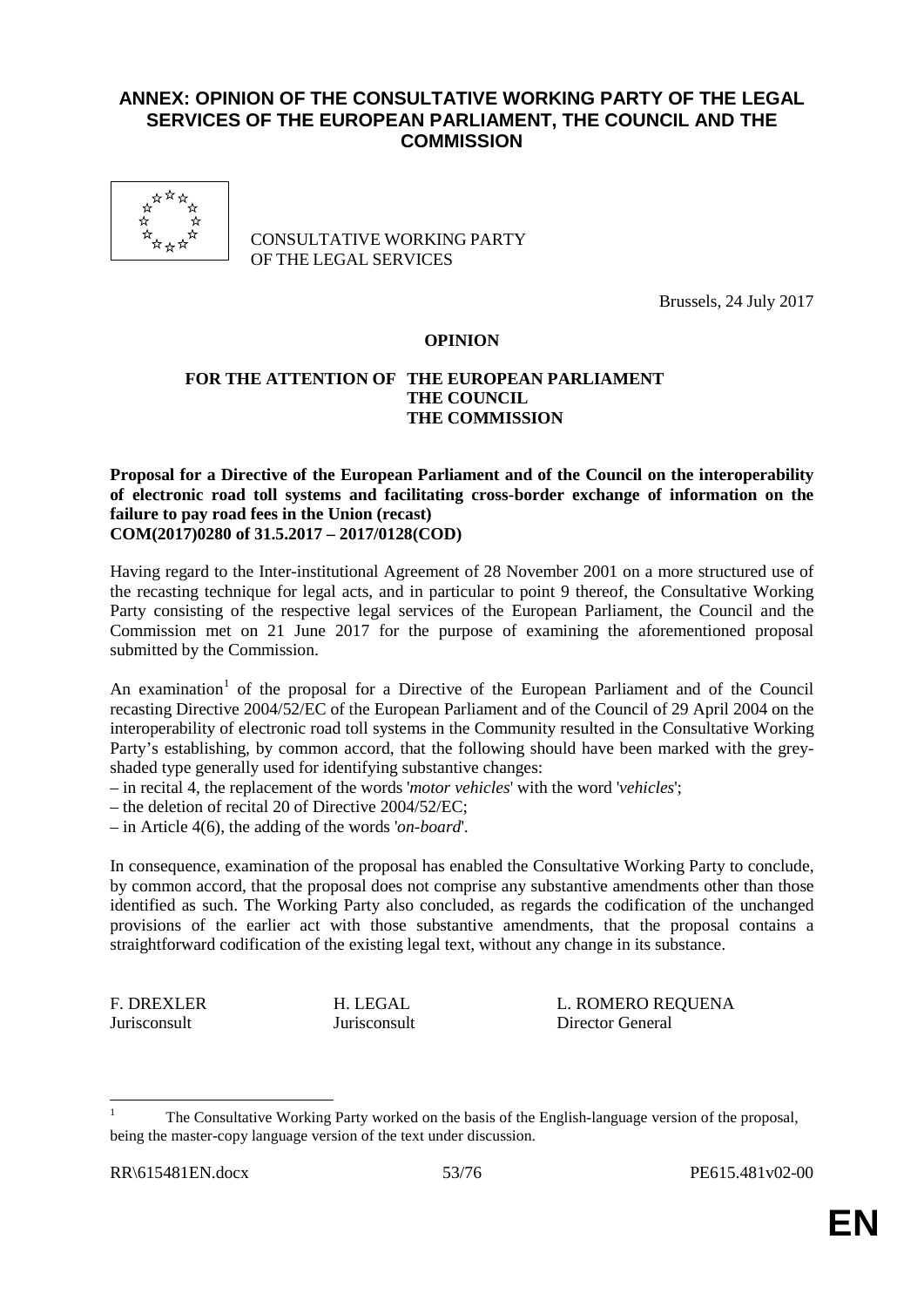PE615.481v02 -00 54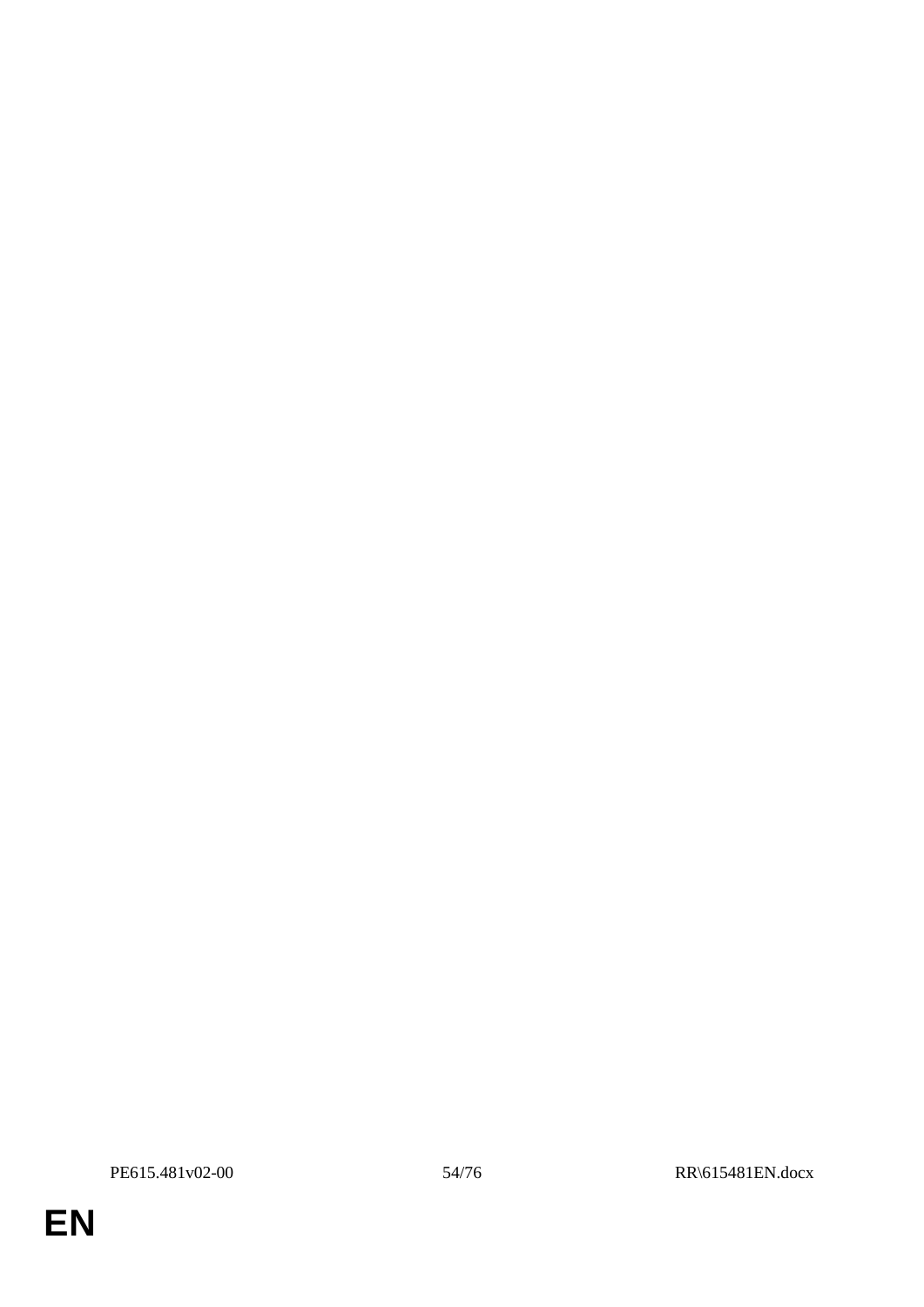# **OPINION OF THE COMMITTEE ON CIVIL LIBERTIES, JUSTICE AND HOME AFFAIRS**

for the Committee on Transport and Tourism

on the proposal for a directive of the European Parliament and of the Council on the interoperability of electronic road toll systems and facilitating cross-border exchange of information on the failure to pay road fees in the Union (recast)  $(COM(2017)0280 - C8 - 0173/2017 - 2017/0128(COD))$ 

Rapporteur: Branislav Škripek

### **AMENDMENTS**

The Committee on Civil Liberties, Justice and Home Affairs calls on the Committee on Transport and Tourism, as the committee responsible, to take into account the following amendments:

**Amendment 1**

**Proposal for a directive Recital -1 (new)**

*Text proposed by the Commission Amendment*

*(-1) All EU citizens have the right to liberty and security of person under Article 6 of the Charter of Fundamental Rights of the European Union ('the Charter'), the right to respect for private and family life under Article 7 of the Charter, and the right to protection of their personal data under*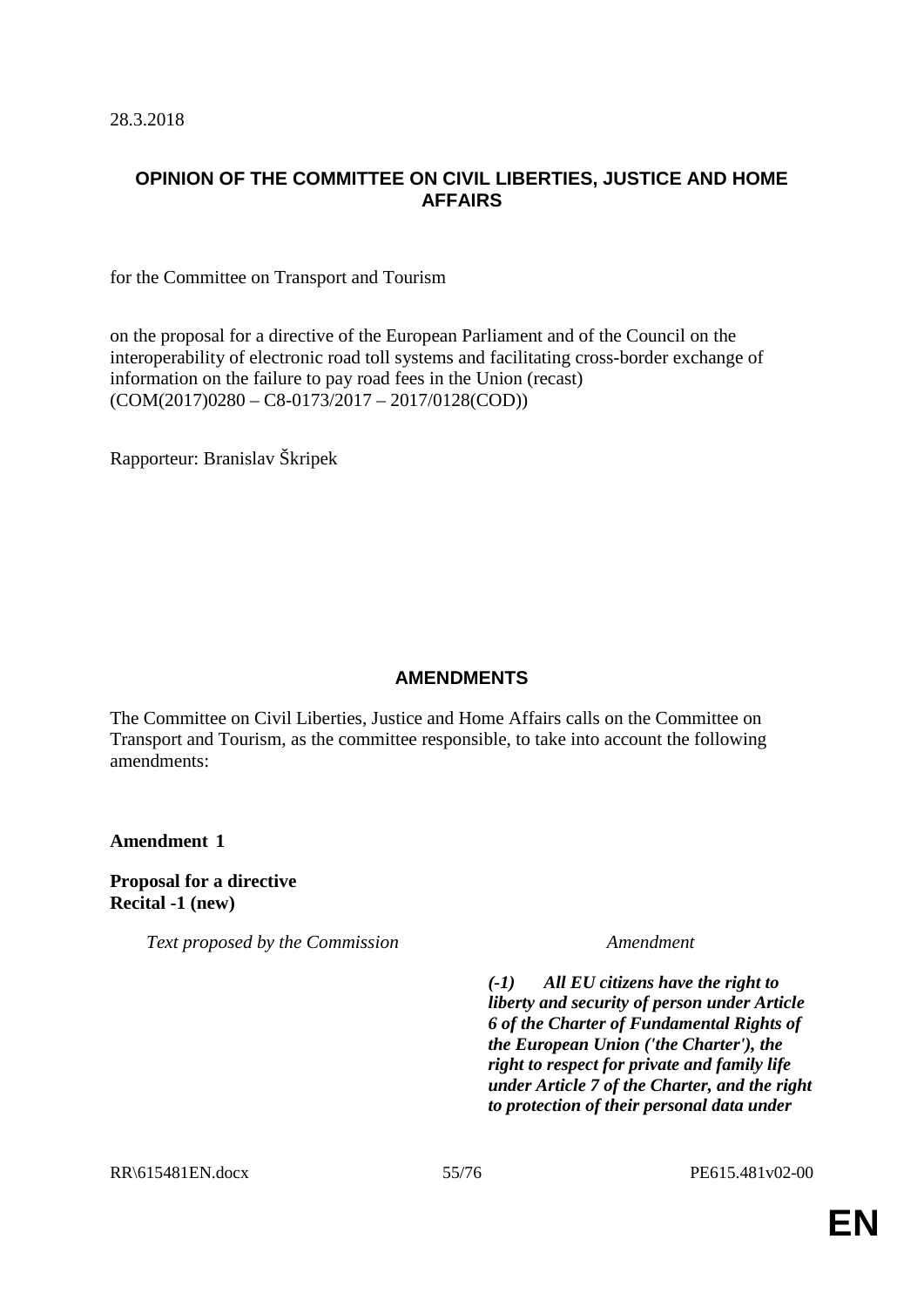# *Article 8 of the Charter.*

# *Justification*

*The protection of the above mentioned rights shall be explicitly highlighted, as cross-border exchange of information through the interoperability of electronic road toll systems could threaten these rights. This amendment is inextricably linked to other admissible amendments.*

# **Amendment 2**

# **Proposal for a directive Recital 2**

# *Text proposed by the Commission Amendment*

(2) It is necessary to provide for the widespread deployment of electronic toll systems in the Member States and neighbouring countries, and to have interoperable systems suited to the future development of road-charging policy at Union level and to future technical developments.

(2) It is necessary to provide for the widespread deployment of electronic toll systems in the Member States and neighbouring countries, and to have*, as far as possible, reliable, user friendly, costefficient,* interoperable systems suited to the future development of road-charging policy at Union level and to future technical developments.

# *Justification*

*The Electronic toll systems should be as far as possible reliable, user friendly and costefficient. This will favour the EU citizens. This amendment is inextricably linked to other admissible amendments.*

# **Amendment 3**

# **Proposal for a directive Recital 4**

# *Text proposed by the Commission Amendment*

(4) The proliferation of specifications imposed by the Member States and neighbouring countries for their electronic toll systems may compromise both the smooth operation of the internal market and transport policy objectives. Such a situation is liable to lead to the proliferation of incompatible and expensive electronic boxes in the driving cabs of heavy duty vehicles, and to drivers making mistakes when using

(4) The proliferation of specifications imposed by the Member States and neighbouring countries for their electronic toll systems may compromise both the smooth operation of the internal market*, the principle of free movement* and transport policy objectives. Such a situation is liable to lead to the proliferation of incompatible and expensive electronic boxes in the driving cabs of heavy duty vehicles, and to drivers

# PE615.481v02-00 56/76 RR\615481EN.docx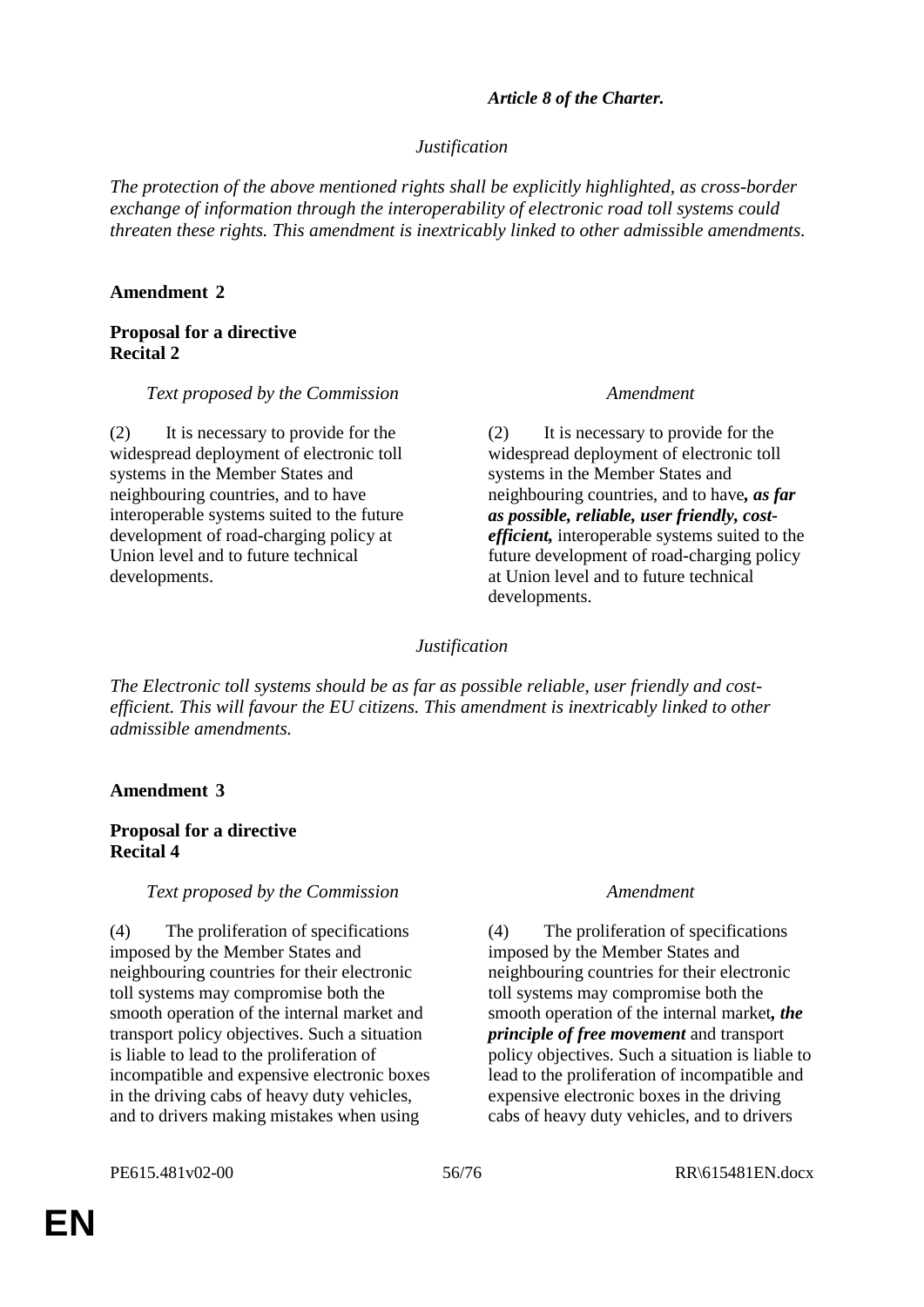them with the result, for example, of unintentionally avoiding payment. Such a proliferation is unacceptable to users and to manufacturers of vehicles for cost, safety and legal reasons.

making mistakes when using them with the result, for example, of unintentionally avoiding payment. Such a proliferation is unacceptable to users and to manufacturers of vehicles for cost, safety and legal reasons.

#### *Justification*

*This amendment is necessary for pressing reasons relating to the internal logic of the text in order to strengthen the proposal by indicating that multiplicity of eTolls system affect the principle of free movement.*

#### **Amendment 4**

#### **Proposal for a directive Recital 5**

#### *Text proposed by the Commission Amendment*

(5) Artificial barriers to the operation of the internal market should be removed, while still allowing the Member States and the Union to implement a variety of roadcharging policies for all types of vehicles at local, national or international level. The equipment installed in vehicles should allow such road-charging policies to be implemented in accordance with the principles of non-discrimination between the citizens of all Member States*. The* interoperability of electronic toll systems at Union level therefore *needs to* be ensured as soon as possible.

(5) Artificial barriers to the operation of the internal market should be removed, while still allowing the Member States and the Union to implement a variety of roadcharging policies for all types of vehicles at local, national or international level. The equipment installed in vehicles should allow such road-charging policies to be implemented in accordance with the principles of non-discrimination between the citizens of all Member States*, while fully respecting all fundamental rights. The reliable* interoperability of electronic toll systems at Union level *based on the respect of fundamental rights should* therefore be ensured as soon as possible.

#### *Justification*

*It is necessary to safeguard the full respect of fundamental rights of people while implementing the interoperability of electronic road toll systems. This amendment is inextricably linked to other admissible amendments.*

#### **Amendment 5**

**Proposal for a directive Recital 8**

RR\615481EN.docx 57/76 PE615.481v02-00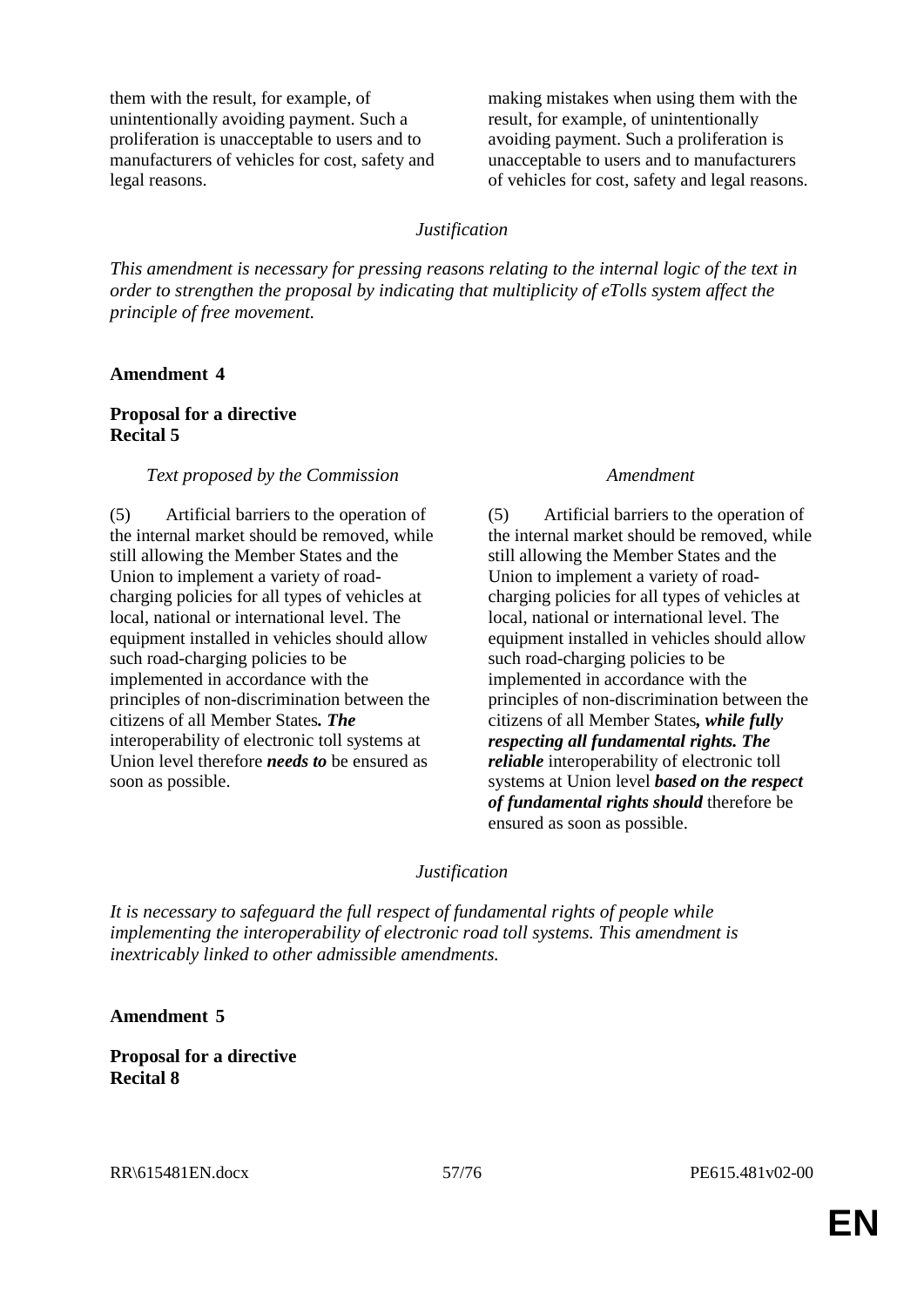#### *Text proposed by the Commission Amendment*

(8) It should be confirmed that the European Electronic Toll Service (EETS) is provided by EETS providers, as specified in Commission Decision  $2009/750/\text{EC}^{17}$ .

 $17$  Commission Decision 2009/750/EC of 6 October 2009 on the definition of the European Electronic Toll Service and its technical elements (OJ L 268, 13.10.2009, p. 11).

\_\_\_\_\_\_\_\_\_\_\_\_\_\_\_\_\_ \_\_\_\_\_\_\_\_\_\_\_\_\_\_\_\_\_

### **Amendment 6**

### **Proposal for a directive Recital 10**

#### *Text proposed by the Commission Amendment*

(10) Electronic tolling and co-operative ITS (C-ITS) applications use similar technologies and neighbouring frequency bands for short range vehicle-to-vehicle and vehicle-to-infrastructure communication. In the future, the potential for merging electronic tolling with C-ITS in the 5.9 GHz band, currently used by C-ITS, should be explored, after a thorough assessment of the costs, benefits, technical barriers and possible solutions thereto.

(8) It should be confirmed that the European Electronic Toll Service (EETS) is *legally* provided by EETS providers, as specified in Commission Decision 2009/750/EC17*and in full compliance with fundamental rights*.

 $17$  Commission Decision 2009/750/EC of 6 October 2009 on the definition of the European Electronic Toll Service and its technical elements (OJ L 268, 13.10.2009, p. 11).

(10) Electronic tolling and co-operative ITS (C-ITS) applications use similar technologies and neighbouring frequency bands for short range vehicle-to-vehicle and vehicle-to-infrastructure communication. In the future, the potential for merging electronic tolling with C-ITS in the 5.9 GHz band, currently used by C-ITS, should be explored, after a thorough assessment of the *possible impact on privacy and data protection and of the* costs, benefits, technical barriers and possible solutions thereto*, so that this does not constitute a barrier, especially for SMEs*.

#### *Justification*

*In line with the adopted LIBE opinion on Cooperative Intelligent Transport Systems (Grapini)*

**Amendment 7**

### **Proposal for a directive Recital 13**

*Text proposed by the Commission Amendment*

PE615.481v02-00 58/76 RR\615481EN.docx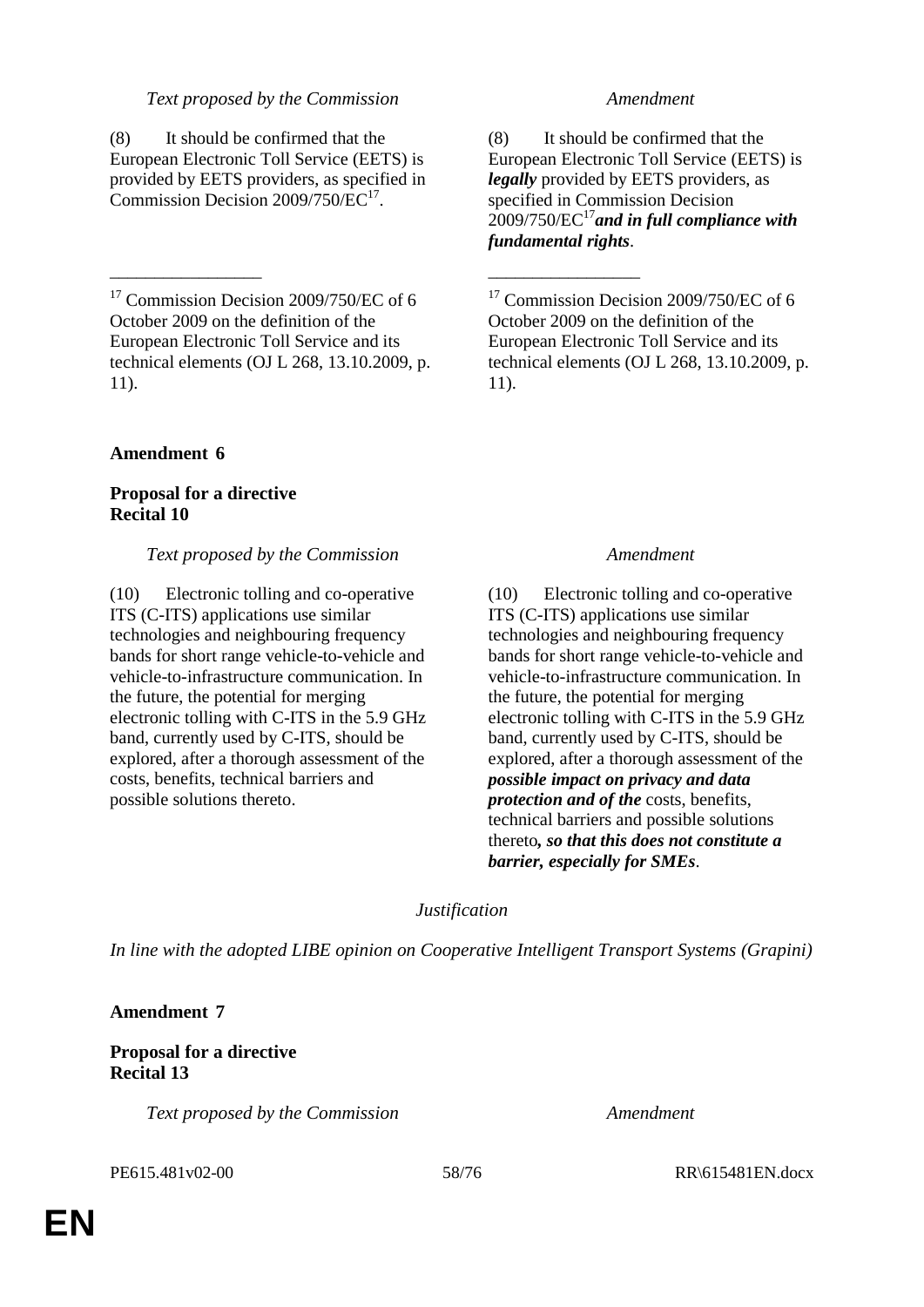(13) Problems with identifying nonresident offenders to electronic tolling systems hamper further deployment of such systems and the wider application of the 'user pays' and 'polluter pays' principles on Union roads.

(13) Problems with identifying nonresident offenders to electronic tolling systems hamper further deployment of such systems and the wider application of the 'user pays' and 'polluter pays' principles on Union roads*, and there is therefore a need to find a way to identify such persons*.

### **Amendment 8**

### **Proposal for a directive Recital 16**

#### *Text proposed by the Commission Amendment*

(16) Member States should be required to provide the Commission information and data necessary to evaluate the effectiveness and efficiency of the system for exchanging information on those who fail to pay a road fee. The Commission should be required to assess the data and information obtained, and to propose, if necessary, amendments to the legislation.

(16) Member States should be required to provide the Commission information and data necessary to evaluate the effectiveness and efficiency of the system for exchanging information on those who fail to pay a road fee, *while fully respecting the protection of personal data*. The Commission should be required to assess the data and information obtained, and to propose, if necessary, amendments to the legislation. *No personal data should be transmitted to, or shared with, the Commission.*

#### *Justification*

*This amendment seeks to ensure legal consistency with EU data protection law.*

*It shall be explicitly stressed that the provision of relevant information from Member States to EU institutions shall fully respect the right to protection of personal data.*

*For pressing reasons related to the internal logic of the text and the link with other admissible amendments, it is necessary to table this amendment.*

**Amendment 9**

**Proposal for a directive Recital 17**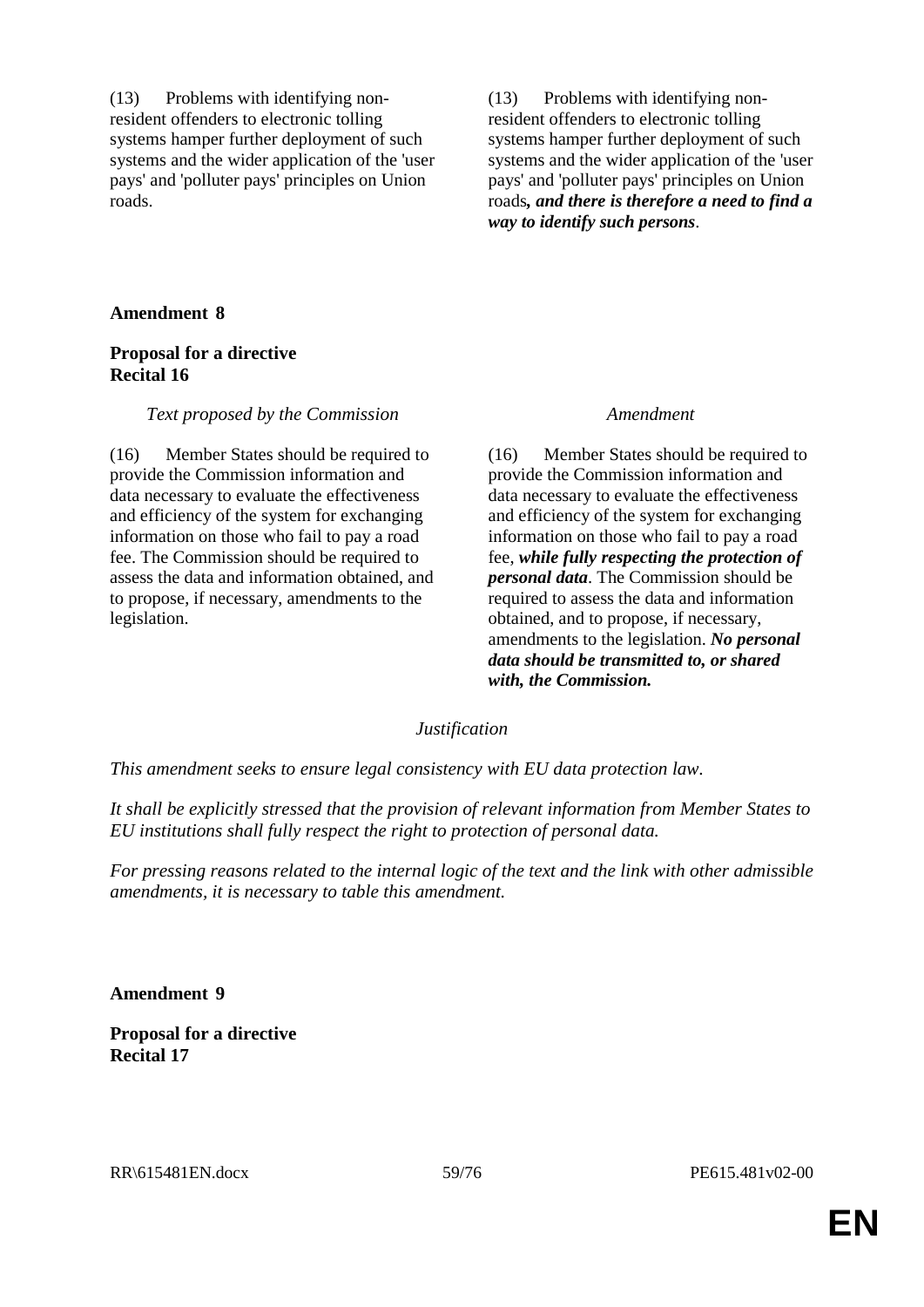#### *Text proposed by the Commission Amendment*

(17) The introduction of electronic toll systems *will entail* the processing of personal data. Such processing needs to be carried out in accordance with Union rules, as set out, inter alia, in Regulation (EU) 2016/679 of the European Parliament and of the Council<sup>19</sup>, *Directive (EU)* 2016/680 of the *European Parliament and of the Council20* and Directive 2002/58/EC of the European Parliament and of the Council*<sup>21</sup>*. *The right to protection of personal data is explicitly recognised by Article 8 of the Charter of Fundamental Rights* of the European *Union*.

\_\_\_\_\_\_\_\_\_\_\_\_\_\_\_\_\_\_ \_\_\_\_\_\_\_\_\_\_\_\_\_\_\_\_\_\_

*<sup>20</sup> Directive (EU) 2016/680 of the European Parliament and of the Council of 27 April 2016 on the protection of natural persons with regard to the processing of personal data by competent authorities for the purposes of the prevention, investigation, detection or prosecution of criminal offences or the execution of criminal penalties, and on the free movement of such data, and repealing Council Framework Decision 2008/977/JHA (OJ L 119, 4.5.2016, p. 89).*

*<sup>21</sup> Directive 2002/58/EC of the European Parliament and of the Council of 12 July 2002 concerning the processing of personal data and the protection of privacy in the electronic communications sector (OJ L 201, 31.7.2002, p. 37).*

(17) The introduction of electronic toll systems *entails* the processing of personal data*. The right to protection of personal data is explicitly recognised by Article 8 of the Charter and Article 16 of the Treaty on the Functioning of the European Union*. Such processing needs to be carried out in accordance with Union rules, as set out, inter alia, in Regulation (EU) 2016/679 of the European Parliament and of the Council<sup>19</sup>. and Directive 2002/58/EC of the European Parliament and of the Council*20, and, where the failure to pay a road fee is a criminal offence in the Member State where the payment is due, by Directive (EU) 2016/680* of the European *Parliament and of the Council*. *21*

<sup>19</sup> Regulation (EU) 2016/679 of the European Parliament and of the Council of 27 April 2016 on the protection of natural persons with regard to the processing of personal data and on the free movement of such data, and repealing Directive 95/46/EC (General Data Protection Regulation) (OJ L 119, 4.5.2016, p.1),

*<sup>20</sup> Directive 2002/58/EC of the European Parliament and of the Council of 12 July 2002 concerning the processing of personal data and the protection of privacy in the electronic communications sector (OJ L 201, 31.7.2002, p. 37).*

*<sup>21</sup> Directive (EU) 2016/680 of the European Parliament and of the Council of 27 April 2016 on the protection of natural persons with regard to the processing of personal data by competent authorities for the purposes of the prevention, investigation, detection or prosecution of criminal offences or the execution of criminal* 

<sup>&</sup>lt;sup>19</sup> Regulation (EU) 2016/679 of the European Parliament and of the Council of 27 April 2016 on the protection of natural persons with regard to the processing of personal data and on the free movement of such data, and repealing Directive 95/46/EC (General Data Protection Regulation) (OJ L 119, 4.5.2016, p.1),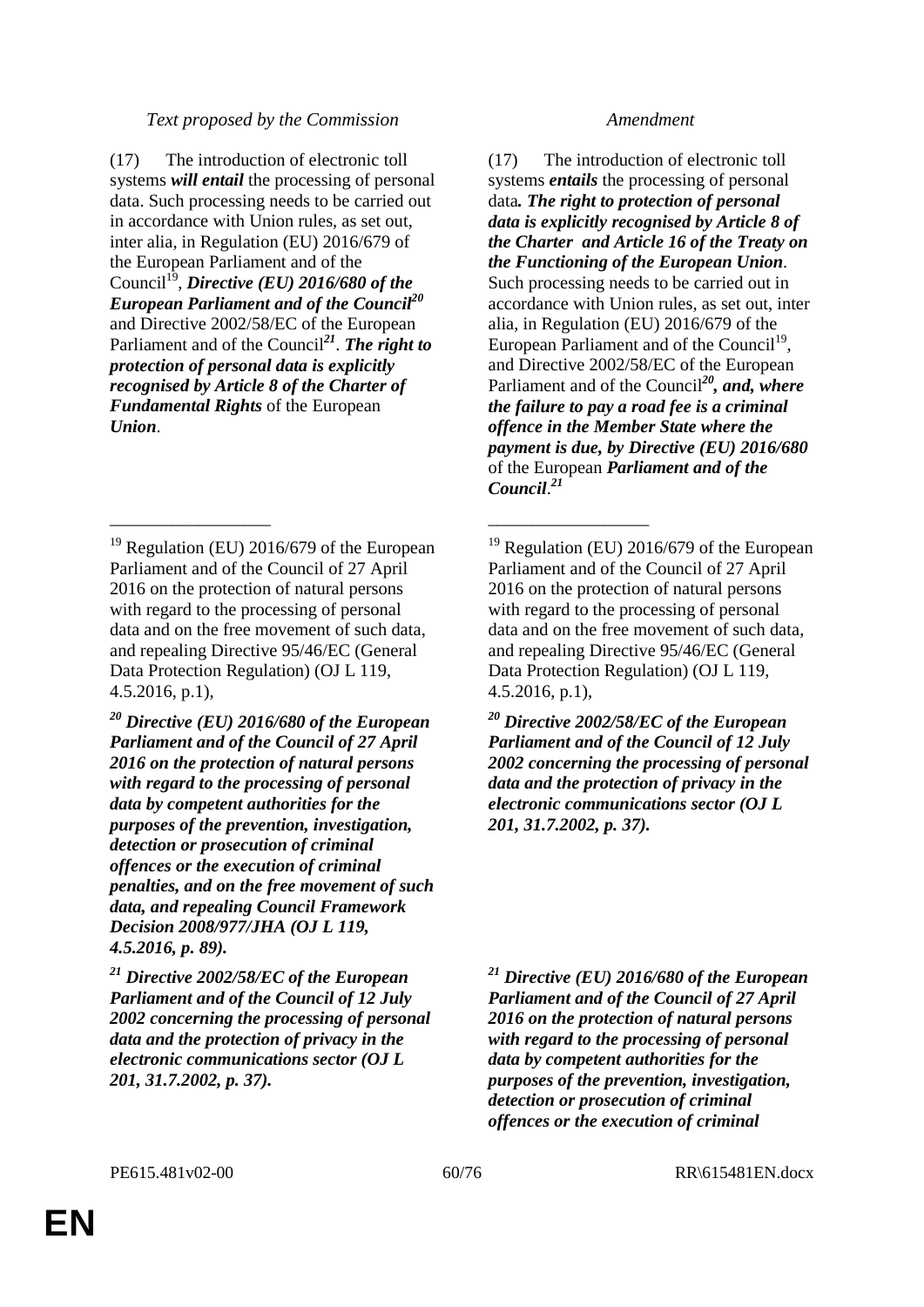RR\615481EN.docx 61/76 PE615.481v02-00

# **EN**

*penalties, and on the free movement of such data, and repealing Council Framework Decision 2008/977/JHA (OJ L 119, 4.5.2016, p. 89).*

#### *Justification*

*The proposal applies the GDPR and the Police Directive (2016/680) to the processing of personal data. It is important to differentiate between Member States where the failure to pay such fees is an administrative issue or where it is a criminal offence. The amendment is inextricably linked to the other amendments by the rapporteur.*

#### **Amendment 10**

#### **Proposal for a directive Recital 19**

#### *Text proposed by the Commission Amendment*

(19) In order to ensure the interoperability of electronic road toll systems and to facilitate the cross-border exchange of information on the failure to pay road fees, the power to adopt acts in accordance with Article 290 of the Treaty on the Functioning of the European Union should be delegated to the Commission in respect of the adapting to technological progress of the list of technologies which can be used for carrying out electronic toll transactions in electronic toll systems which require the installation or use of on-board equipment. It is of particular importance that the Commission carry out appropriate consultations during its preparatory work, including at expert level, and that those consultations be conducted in accordance with the principles laid down in the Interinstitutional Agreement of 13 April 2016 on Better Law-Making. In particular, to ensure equal participation in the preparation of delegated acts, the European Parliament and the Council receive all documents at the same time as Member States' experts, and their experts systematically have access to meetings of Commission expert groups dealing with the preparation of delegated acts.

(19) In order to ensure the interoperability of electronic road toll systems and to *legally* facilitate the cross-border exchange of information on the failure to pay road fees, the power to adopt acts in accordance with Article 290 of the Treaty on the Functioning of the European Union should be delegated to the Commission in respect of the adapting to technological progress of the list of technologies which can be used for carrying out electronic toll transactions in electronic toll systems which require the installation or use of on-board equipment. It is of particular importance that the Commission carry out appropriate consultations during its preparatory work, including at expert level, and that those consultations be conducted in accordance with the principles laid down in the Interinstitutional Agreement of 13 April 2016 on Better Law-Making. In particular, to ensure equal participation in the preparation of delegated acts, the European Parliament and the Council receive all documents at the same time as Member States' experts, and their experts systematically have access to meetings of Commission expert groups dealing with the preparation of delegated acts.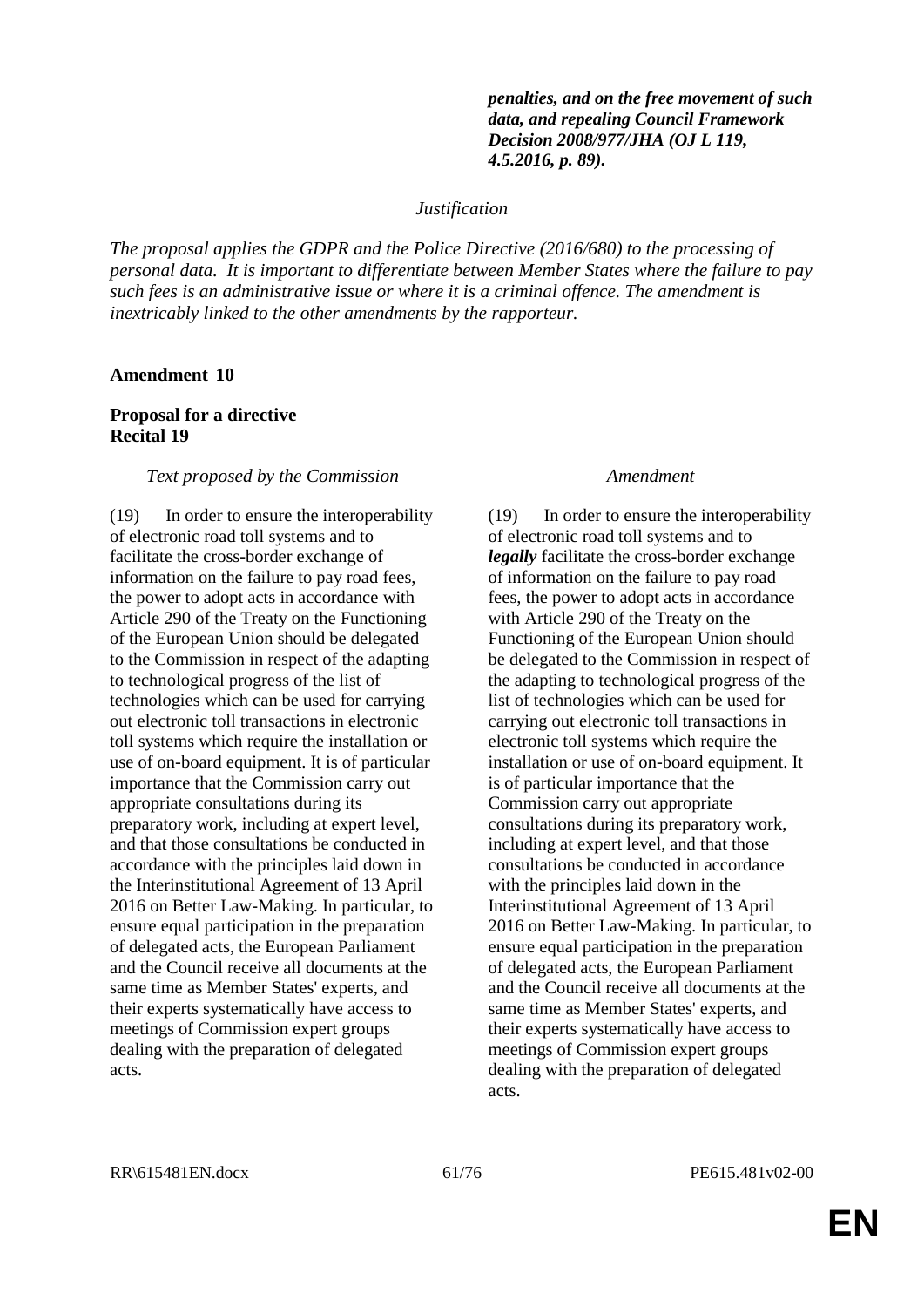#### **Amendment 11**

### **Proposal for a directive Article 1 – paragraph 1 – subparagraph 2**

#### *Text proposed by the Commission Amendment*

This Directive shall apply without prejudice to the decisions taken by Member States to levy fees on particular types of vehicles, to determine the level of those fees and the purpose for which such fees are levied.

*In order to respect the principle of subsidiarity,* this Directive shall apply without prejudice to the decisions taken by Member States to levy fees on particular types of vehicles, *and* to determine the level of those fees and the purpose for which such fees are levied.

### **Amendment 12**

#### **Proposal for a directive Article 2 – paragraph 1 – point e**

#### *Text proposed by the Commission Amendment*

(e) 'electronic toll domain' means a road, a road network, a structure such as a bridge or a tunnel, or ferry, where road fees are collected using, exclusively or partially, automatic detection mechanisms such as communication with on-board equipment inside the vehicle *or* automatic number plate recognition;

(e) 'electronic toll domain' means a road, a road network, a structure such as a bridge or a tunnel, or ferry, where road fees are collected using, exclusively or partially, automatic detection mechanisms such as communication with on-board equipment inside the vehicle*, possibly supplemented by* automatic number plate recognition;

### *Justification*

*Due to the low degree of standardisation of number plates and recognition systems inside the Union, exclusive reliance on number plate recognition could lead to wrong results. For this reason, automatic number plate recognition should only be used as a supplementary tool for toll collection.*

#### **Amendment 13**

#### **Proposal for a directive Article 2 – paragraph 1 – point i**

*Text proposed by the Commission Amendment*

(i) 'Member State of registration' means (i) 'Member State of registration' means

PE615.481v02-00 62/76 RR\615481EN.docx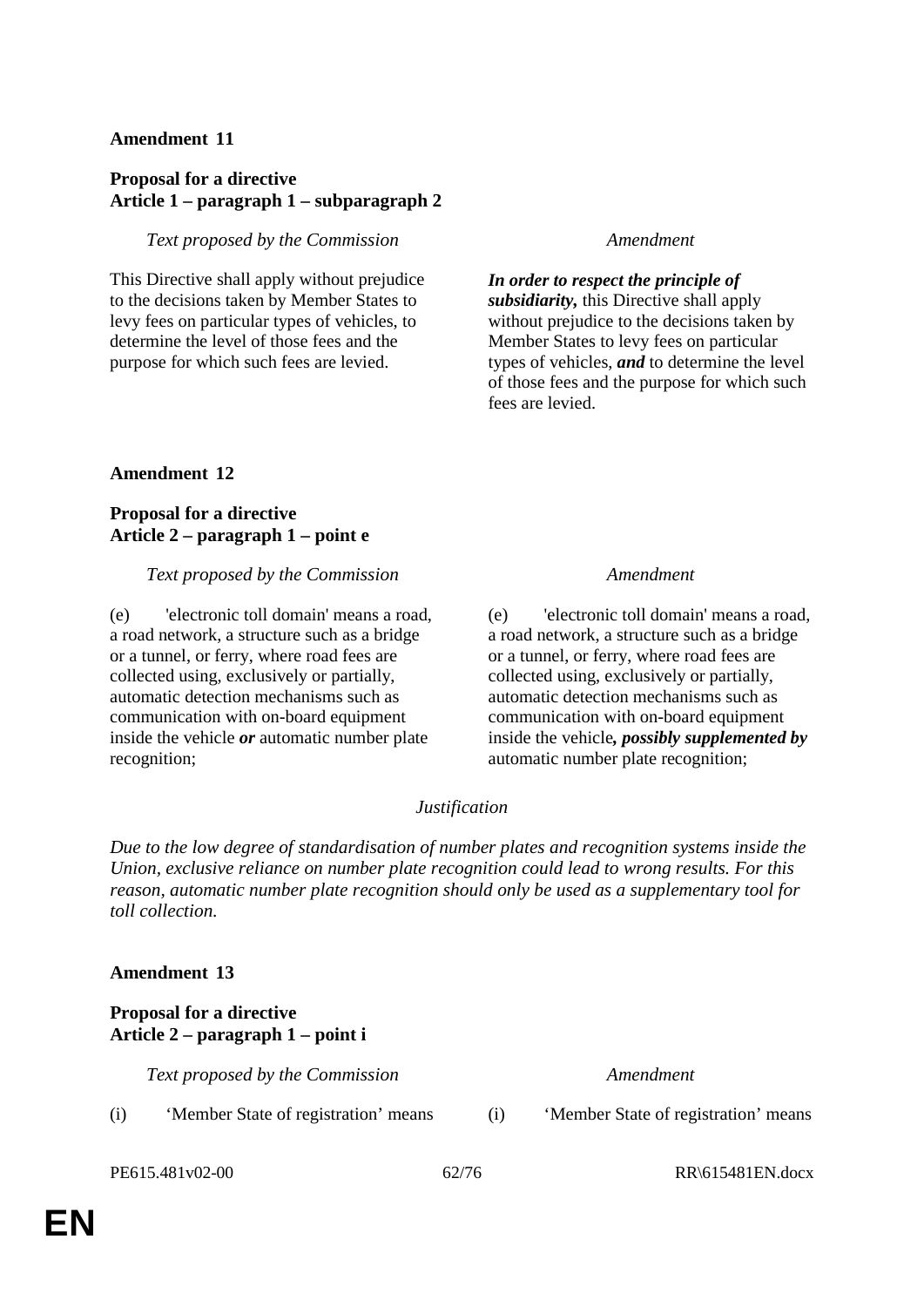the Member State *of registration of* the vehicle with which the offence of failing to pay a road fee was committed;

**Amendment 14**

#### **Proposal for a directive Article 3 – paragraph 1 – subparagraph 1**

*Text proposed by the Commission Amendment*

All new electronic toll systems which require the installation or use of on-board equipment shall, for carrying out electronic toll transactions, use one or more of the technologies *listed in Annex IV*.

the Member State *where* the vehicle with which the offence of failing to pay a road fee was committed *is registered*;

All new electronic toll systems which require the installation or use of on-board equipment shall, for carrying out electronic toll transactions, use one or more of the *following* technologies*:*

*(a) satellite positioning;*

*(b) mobile communications using the GSM-GPRS standard (reference GSM TS 03*.*60/23.00);*

*(c) 5.8 GHz microwave technology.*

#### *Justification*

*Technological solutions a key determinant of interoperability, one of the main objectives of this re-cast. For this reason, the list of eligible technological solutions should be left for colegislator rather than the Commission to decide.*

#### **Amendment 15**

### **Proposal for a directive Article 3 – paragraph 1 – subparagraph 2**

*Text proposed by the Commission Amendment*

Existing electronic toll systems which use technologies other than those listed in *Annex IV* shall comply with those technologies if substantial technological improvements are carried out

Existing electronic toll systems which use technologies other than those listed in *the first subparagraph* shall comply with those technologies if substantial technological improvements are carried out*.*

#### *Justification*

*Consistent with the amendment deleting Annex IV and moving the list of eligible technologies to article 3(1) subparagraph 1.*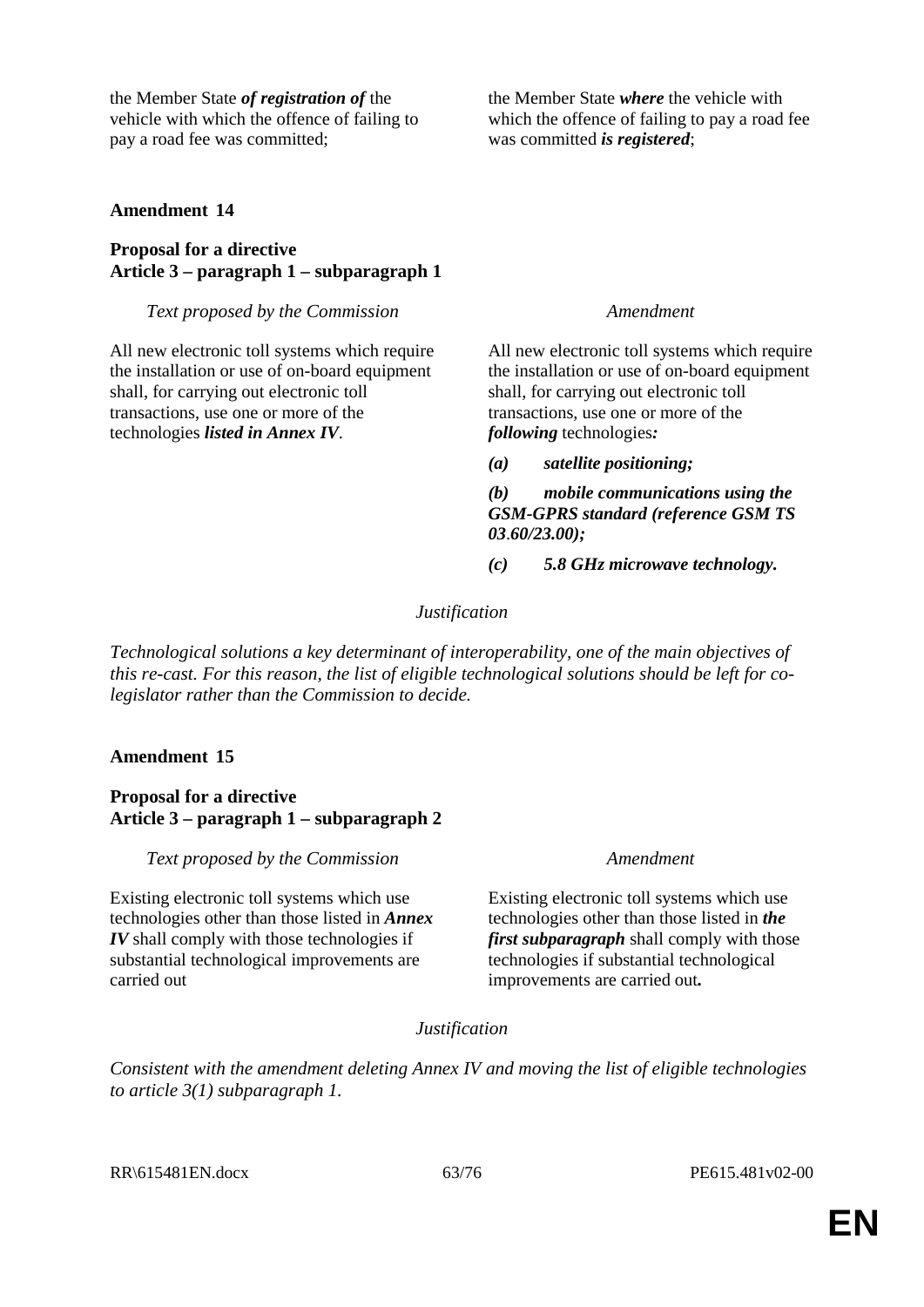#### **Amendment 16**

#### **Proposal for a directive Article 3 – paragraph 3 – subparagraph 1**

*Text proposed by the Commission Amendment*

EETS providers shall make available to users on-board equipment which is suitable for use, interoperable and capable of communicating with all electronic toll systems in service in the Member States using the technologies listed in *Annex IV*.

EETS providers shall make available to users on-board equipment which is suitable for use, interoperable and capable of communicating with all electronic toll systems in service in the Member States using the technologies listed in *paragraph 1*.

#### *Justification*

*Consistent with the amendment deleting Annex IV and moving the list of eligible technologies to article 3(1) subparagraph 1.*

### **Amendment 17**

#### **Proposal for a directive Article 3 – paragraph 4**

#### *Text proposed by the Commission Amendment*

4. The on-board equipment may use its own hardware and software, use elements of other hardware and software present in the vehicle, or both. For the purpose of communicating with other hardware systems present in the vehicle, the on-board equipment may use technologies other than those listed in *Annex IV*.

4. The on-board equipment may use its own hardware and software, use elements of other hardware and software present in the vehicle, or both. For the purpose of communicating with other hardware systems present in the vehicle, the on-board equipment may use technologies other than those listed in *paragraph 1*.

### *Justification*

*Consistent with the amendment deleting Annex IV and moving the list of eligible technologies to article 3(1) subparagraph 1.*

#### **Amendment 18**

### **Proposal for a directive Article 3 – paragraph 6**

*Text proposed by the Commission Amendment*

6. Member States shall ensure that processing of personal data necessary for the

6. Member States shall ensure that processing of personal data necessary for the

PE615.481v02-00 64/76 RR\615481EN.docx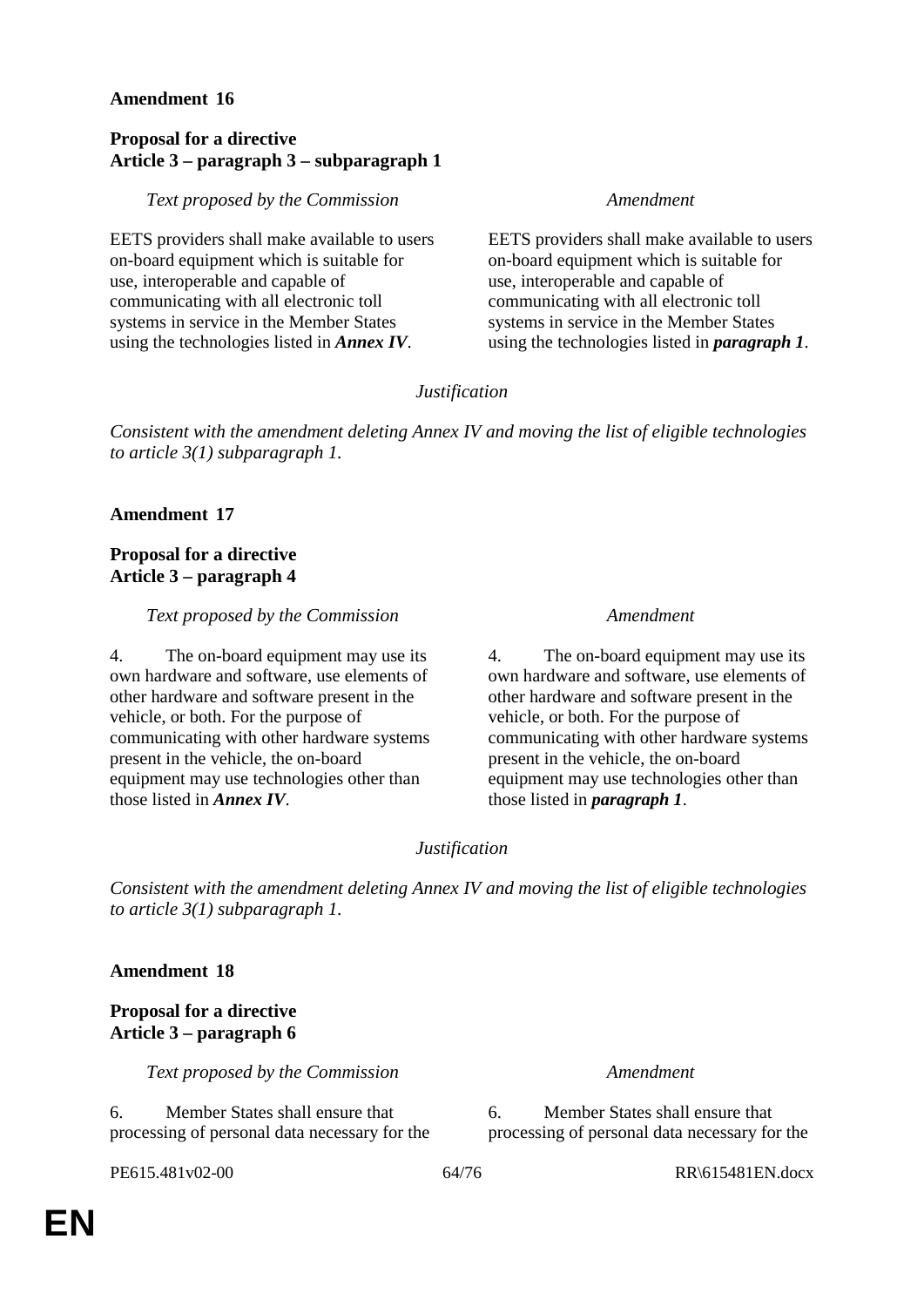operation of the EETS is carried out in accordance with the Union rules protecting the freedoms and fundamental rights of individuals, including their privacy, and that, in particular, the provisions of Regulation (EU) 2016/679, *Directive (EU) 2016/680* and of Directive 2002/58/EC are complied with.

operation of the EETS is carried out in accordance with the Union rules protecting the freedoms and fundamental rights of individuals, including their privacy, and that, in particular, the provisions of Regulation (EU) 2016/679, and of Directive 2002/58/EC are complied with. *Personal data processed under this Directive shall not be further processed for other purposes and shall be deleted as soon as they are no longer necessary for the purpose for which they were processed.*

#### *Justification*

*As the proposal will provide for a substantial change of the current text in force in order to ensure interoperability of EETS, payment of fees and new rules on cooperation and enforcement between Member States regarding unpaid fees, the proposal implies a major interference with the right to data protection which is not addressed by the proposal. Hence, it is necessary to table this amendment in order to ensure the protection of personal data and consistency with EU law.*

#### **Amendment 19**

#### **Proposal for a directive Article 5 – paragraph 1 – subparagraph 1 – introductory part**

*Text proposed by the Commission Amendment*

For the investigation of the failure to pay road fees, the Member State shall grant other Member States' national contact points access to the following national vehicle registration data, with the power to conduct automated searches thereon:

For *the sole purpose of* the investigation of the failure to pay road fees, the Member State shall grant other Member States' national contact points access to the following national vehicle registration data, with the power to conduct automated searches thereon:

#### *Justification*

*This amendment seeks to ensure legal consistency with EU data protection law.*

#### **Amendment 20**

**Proposal for a directive Article 5 – paragraph 1 – subparagraph 1 – point a**

*Text proposed by the Commission Amendment*

RR\615481EN.docx 65/76 PE615.481v02-00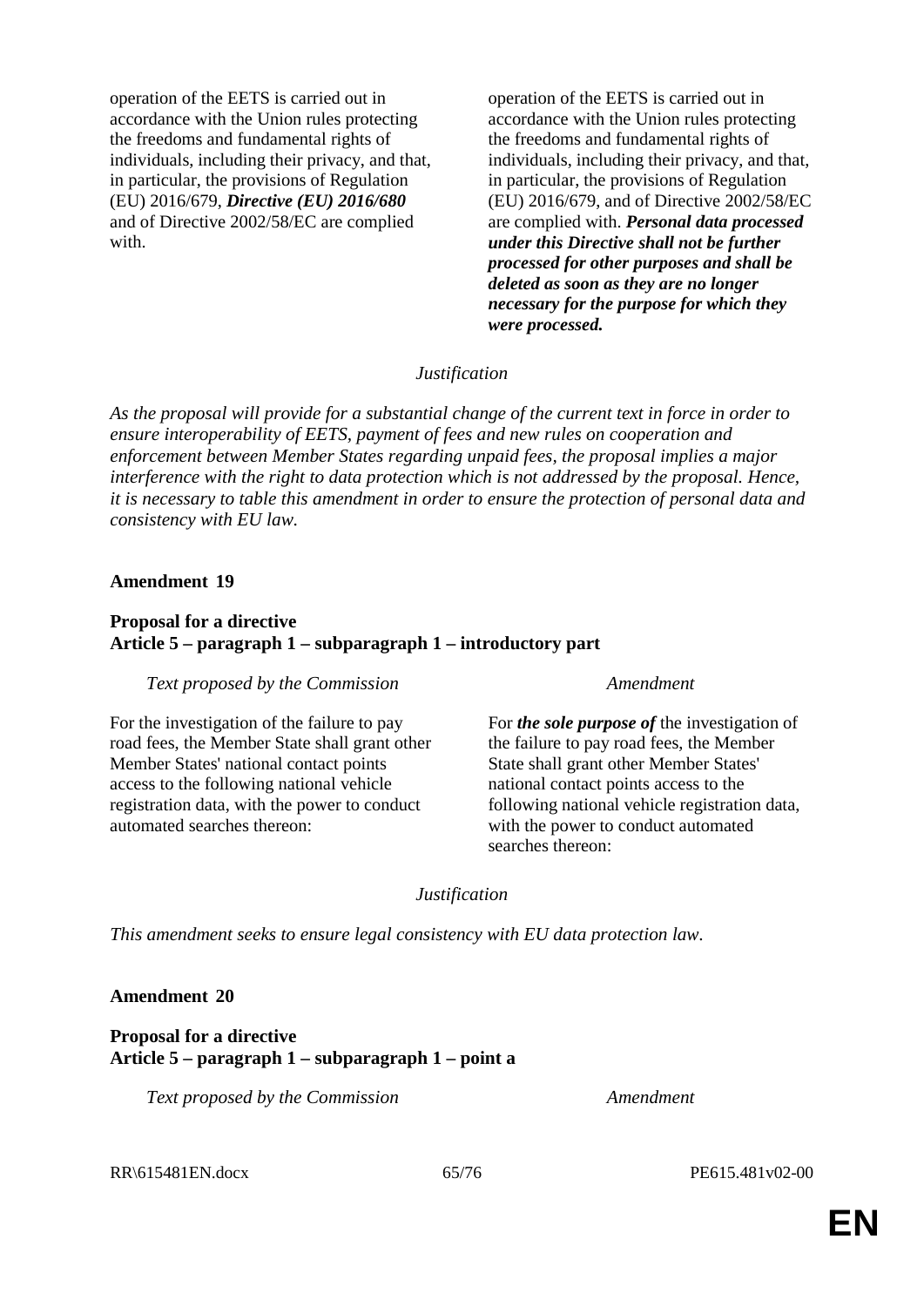#### **Amendment 21**

### **Proposal for a directive Article 5 – paragraph 1 – subparagraph 1 – point b**

*Text proposed by the Commission Amendment*

(b) data *relating* to the owners or holders of the vehicle.

(b) data *necessary to identify and contact* to the owners or holders of the vehicle.

#### **Amendment 22**

### **Proposal for a directive Article 5 – paragraph 3 – subparagraph 2**

#### *Text proposed by the Commission Amendment*

Those automated searches shall be conducted in compliance with the procedures referred to in points 2 and 3 of Chapter 3 of the Annex to Council Decision  $2008/616/JHA^{26}$  and with the requirements of Annex II to this Directive.

\_\_\_\_\_\_\_\_\_\_\_\_\_\_\_\_\_ \_\_\_\_\_\_\_\_\_\_\_\_\_\_\_\_\_

# **Amendment 23**

### **Proposal for a directive Article 6 – paragraph 2**

*Text proposed by the Commission Amendment*

2. When sending the information letter to the owner, the holder of the vehicle or to the otherwise identified person suspected of

Those automated searches shall be conducted in *full* compliance with the procedures referred to in points 2 and 3 of Chapter 3 of the Annex to Council Decision  $2008/616/JHA^{26}$  and with the requirements of Annex II to this Directive, *as well as in full compliance with all fundamental rights*.

2. When sending the information letter to the owner, the holder of the vehicle or to the otherwise identified person suspected of

<sup>&</sup>lt;sup>26</sup> Council Decision 2008/616/JHA of 23 June 2008 on the implementation of Decision 2008/615/JHA on the stepping up of crossborder cooperation, particularly in combating terrorism and cross-border crime (OJ L 210, 6.8.2008, p. 12).

<sup>&</sup>lt;sup>26</sup> Council Decision 2008/616/JHA of 23 June 2008 on the implementation of Decision 2008/615/JHA on the stepping up of crossborder cooperation, particularly in combating terrorism and cross-border crime (OJ L 210, 6.8.2008, p. 12).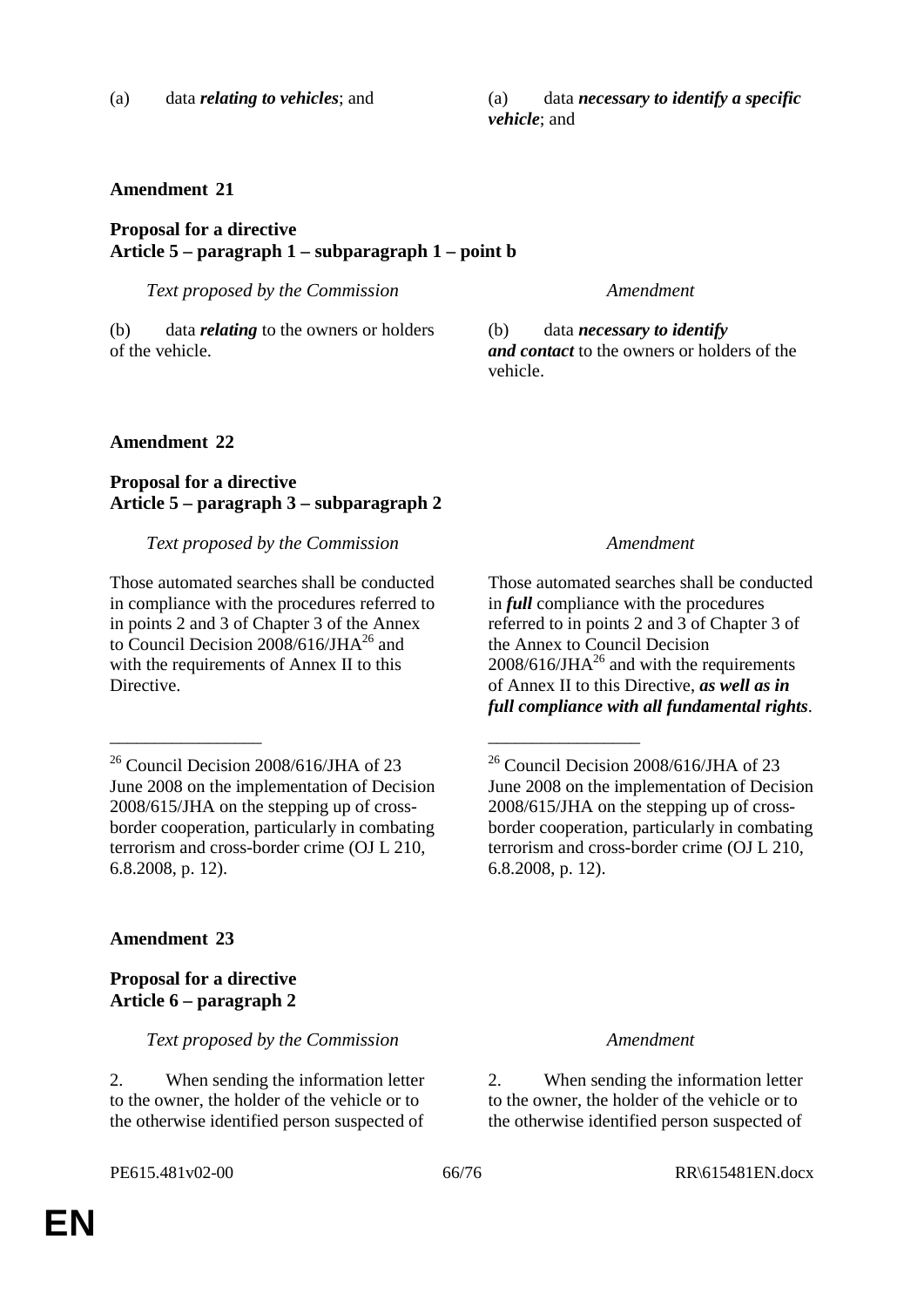failing to pay the road fee, the Member State in whose territory there was a failure to pay a road fee shall, in accordance with its law, include any relevant information, notably the nature of the failure to pay the road fee, the place, date and time of the failure to pay the road fee, the title of the texts of the national law infringed and the sanction and*, where appropriate,* data concerning the device used for detecting the offence. For that purpose, the Member State in whose territory there was a failure to pay a road fee may use the template set out in Annex III.

#### **Amendment 24**

#### **Proposal for a directive Article 6 – paragraph 3**

#### *Text proposed by the Commission Amendment*

3. Where the Member State in whose territory there was a failure to pay a road fee decides to initiate follow-up proceedings in relation to the failure to pay a road fee, it shall, for the purpose of ensuring the respect of fundamental rights, send the information letter in the language of the registration document of the vehicle, if available, or in one of the official languages of the Member State of registration.

failing to pay the road fee, the Member State in whose territory there was a failure to pay a road fee shall, in accordance with its law, include any relevant information, notably the nature of the failure to pay the road fee, the place, date and time of the failure to pay the road fee, the title of the texts of the national law infringed and the sanction and data concerning the device used for detecting the offence. For that purpose, the Member State in whose territory there was a failure to pay a road fee may use the template set out in Annex III.

3. Where the Member State in whose territory there was a failure to pay a road fee decides to initiate follow-up proceedings in relation to the failure to pay a road fee, it shall, for the purpose of ensuring the respect of fundamental rights, send the information letter in the language of the registration document of the vehicle, if available, or in one of the official languages of the Member State of registration. *By that letter, the Member State shall inform the recipient about the mechanisms available to the owner of the vehicle in order to challenge the alleged offence and in particular the right of appeal and legal redress, as well as the authority before which such rights may be exercised.*

#### *Justification*

*This amendment seeks to ensure legal consistency with EU data protection law.*

**Amendment 25**

**Proposal for a directive Article 8**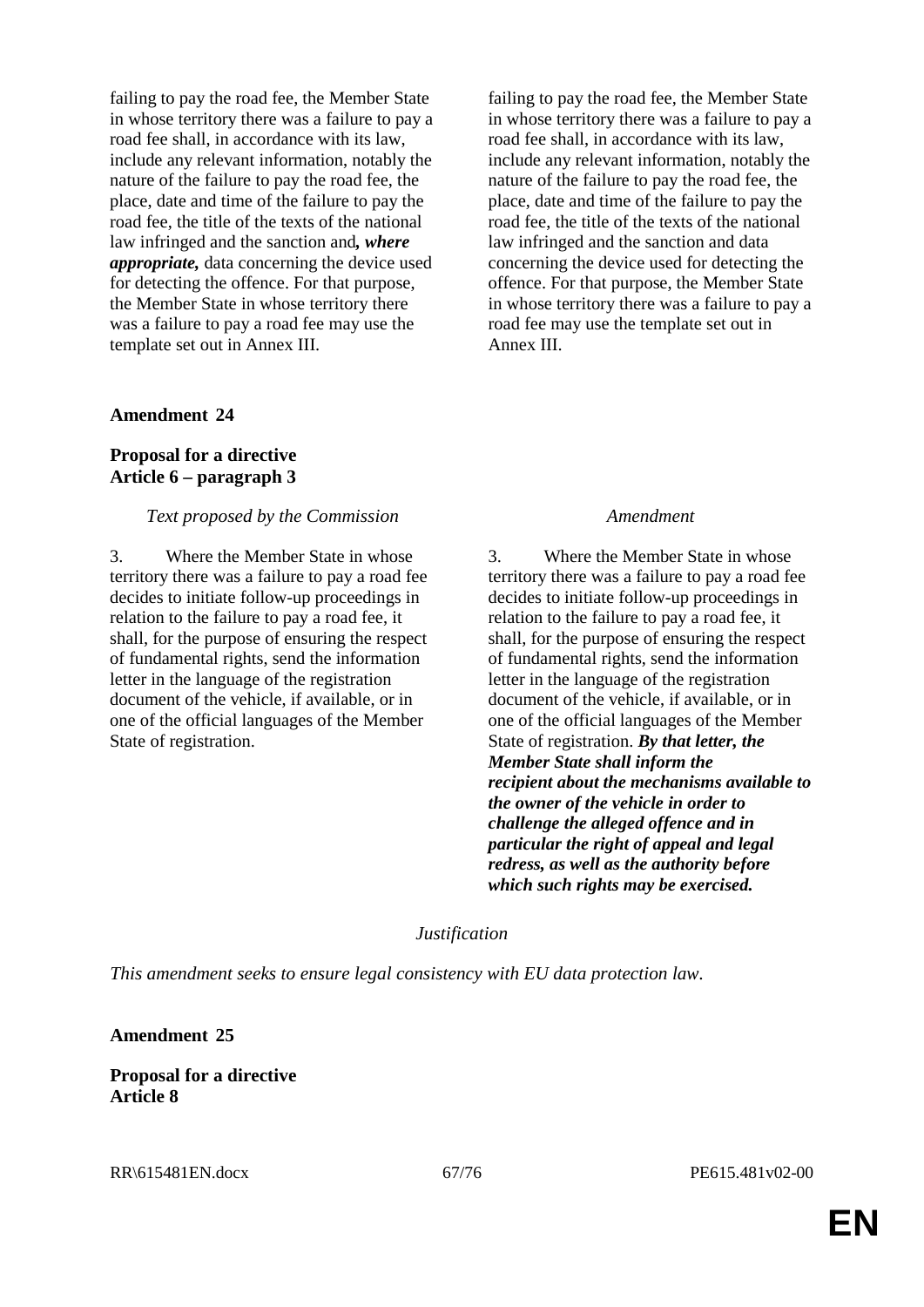### *Text proposed by the Commission Amendment*

#### Article 8 Article 8

1. The provisions of Regulation (EU) 2016/679 *and the national laws, regulations or administrative provisions transposing Directive (EU) 2016/680* shall apply to personal data processed under this Directive.

2. Member States shall ensure that personal data processed *under this Directive are, within an appropriate time period, rectified* if inaccurate*, or erased or restricted, and that a time limit for the storage of data is established* in accordance with Regulation (EU) 2016/679 and *the national laws, regulations or administrative provisions transposing* Directive (EU) 2016/680.

Member States shall ensure that *all* personal data processed under this Directive are *only used for the purpose of facilitating the cross-border exchange of information on failures to pay road fees, and* that the data subjects have the same rights *to* information, access, rectification, erasure and *blocking*, compensation and judicial *redress* as provided for in Regulation (EU) 2016/679 and *the national laws, regulations or administrative provisions transposing*  Directive (EU) 2016/680.

3. Any person concerned shall have the right to obtain information on which personal data recorded in the Member State of registration were transmitted to the Member State in which there was a failure to pay a road fee, including the date of the request

### Data protection Data protection

1. Regulation (EU) 2016/679 *and Directive 2002/58/EC* shall apply to personal data processed under this Directive. *Directive (EU) 2016/680 shall only apply to personal data processed under this Directive when the failure to pay a road fee is a criminal offence in the Member State where the payment is due.*

2. Member States shall ensure that *the processing of personal data for the purposes of Article 5 is limited to the types of data listed in Annex II. Member States shall also ensure that data subjects have the right to update, rectify or erase* personal data processed *without undue delay* if inaccurate. *Member States shall establish a time limit for the storage of personal data* in accordance with Regulation (EU) 2016/679 and*, where applicable,* Directive (EU) 2016/680.)

Member States shall ensure that personal data processed under this Directive are *processed for the sole purpose of facilitating the cross-border exchange of information on failures to pay road fees and shall not be further processed for any other purpose. Member States shall also ensure* that the data subjects have the same rights *of* information, access, rectification, erasure and *restriction of processing, to lodge a complaint with a data protection supervisory authority*, compensation and *an effective* judicial *remedy* as provided for in Regulation (EU) 2016/679 and*, where applicable,* Directive (EU) 2016/680. *Member States shall ensure that access to personal data is only granted to the designated competent authorities for the exchange of vehicle registration.*

3. Any person concerned shall have the right to obtain*, without undue delay,* information on which personal data recorded in the Member State of registration were transmitted to the Member State in which there was a failure to pay a road fee,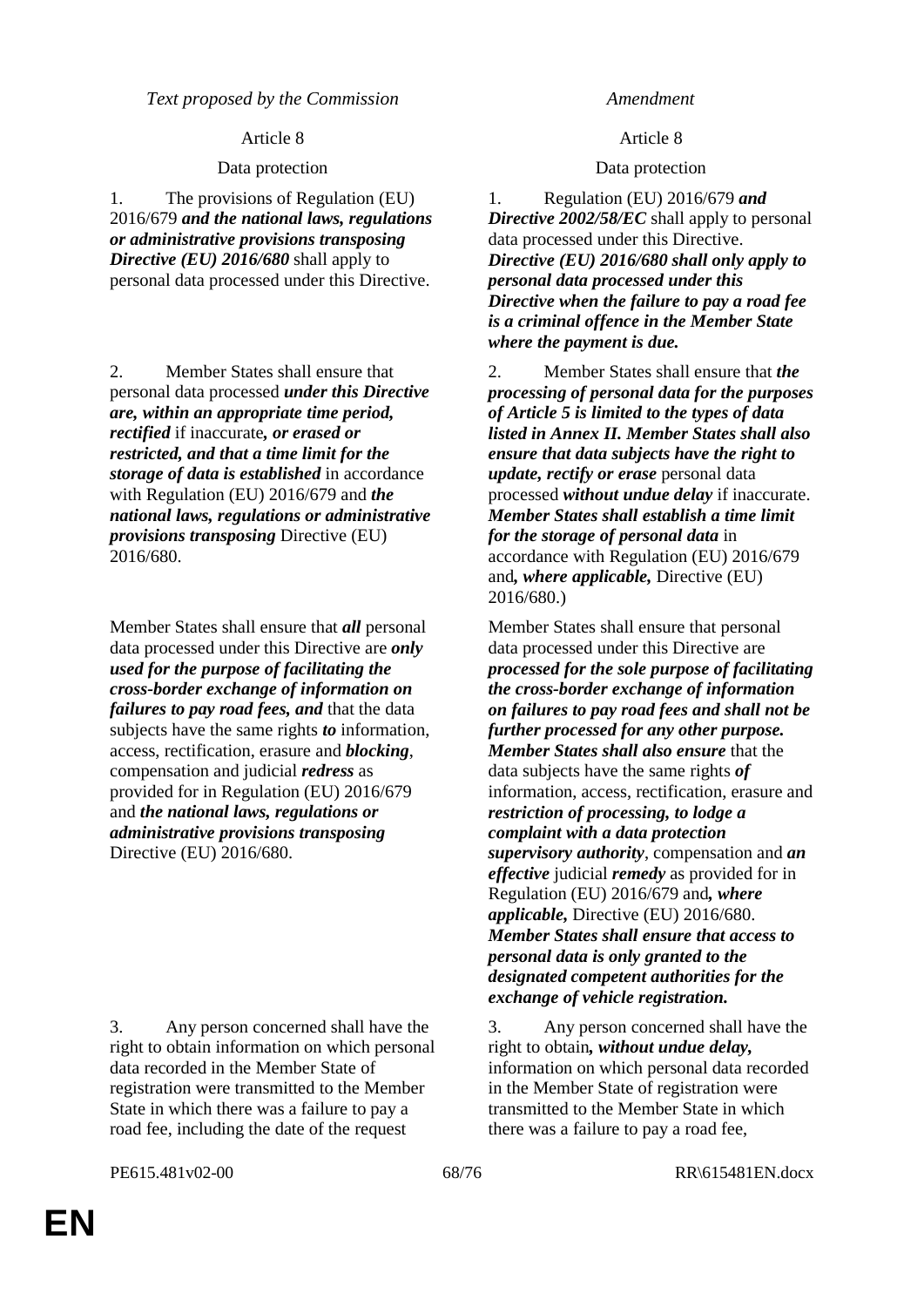and the competent authority of the Member State in whose territory there was a failure to pay a road fee.

including the date of the request and the competent authority of the Member State in whose territory there was a failure to pay a road fee.

### **Amendment 26**

#### **Proposal for a directive Article 9 – paragraph 1 – introductory part**

#### *Text proposed by the Commission Amendment*

The Commission shall, by *[5* years after the entry into force of this Directive], submit a report to the European Parliament and to the Council on the application of Articles 6 and 7 of this Directive by the Member States. In its report, the Commission shall focus in particular on, and shall, as appropriate, make proposals to cover, the following aspects:

The Commission shall, by *[4* years after the entry into force of this Directive], submit a report to the European Parliament and to the Council on the application of Articles 6 and 7 of this Directive by the Member States. In its report, the Commission shall focus in particular on, and shall, as appropriate, make proposals to cover, the following aspects:

#### **Amendment 27**

#### **Proposal for a directive Article 9 – paragraph 1 – indent 1 a (new)**

*Text proposed by the Commission Amendment*

*- an analysis of the impact of the application of Articles 6 and 7 of this Directive on fundamental rights, in particular the right to privacy and protection of personal data,*

#### **Amendment 28**

### **Proposal for a directive Article 10 – paragraph 1**

#### *Text proposed by the Commission Amendment*

1. The Commission is empowered to adopt delegated acts in accordance with Article 11 amending *Annexes I and IV* in order to adapt *them* to technical progress.

1. The Commission is empowered to adopt delegated acts in accordance with Article 11 amending *Annex I* in order to adapt *it* to technical progress.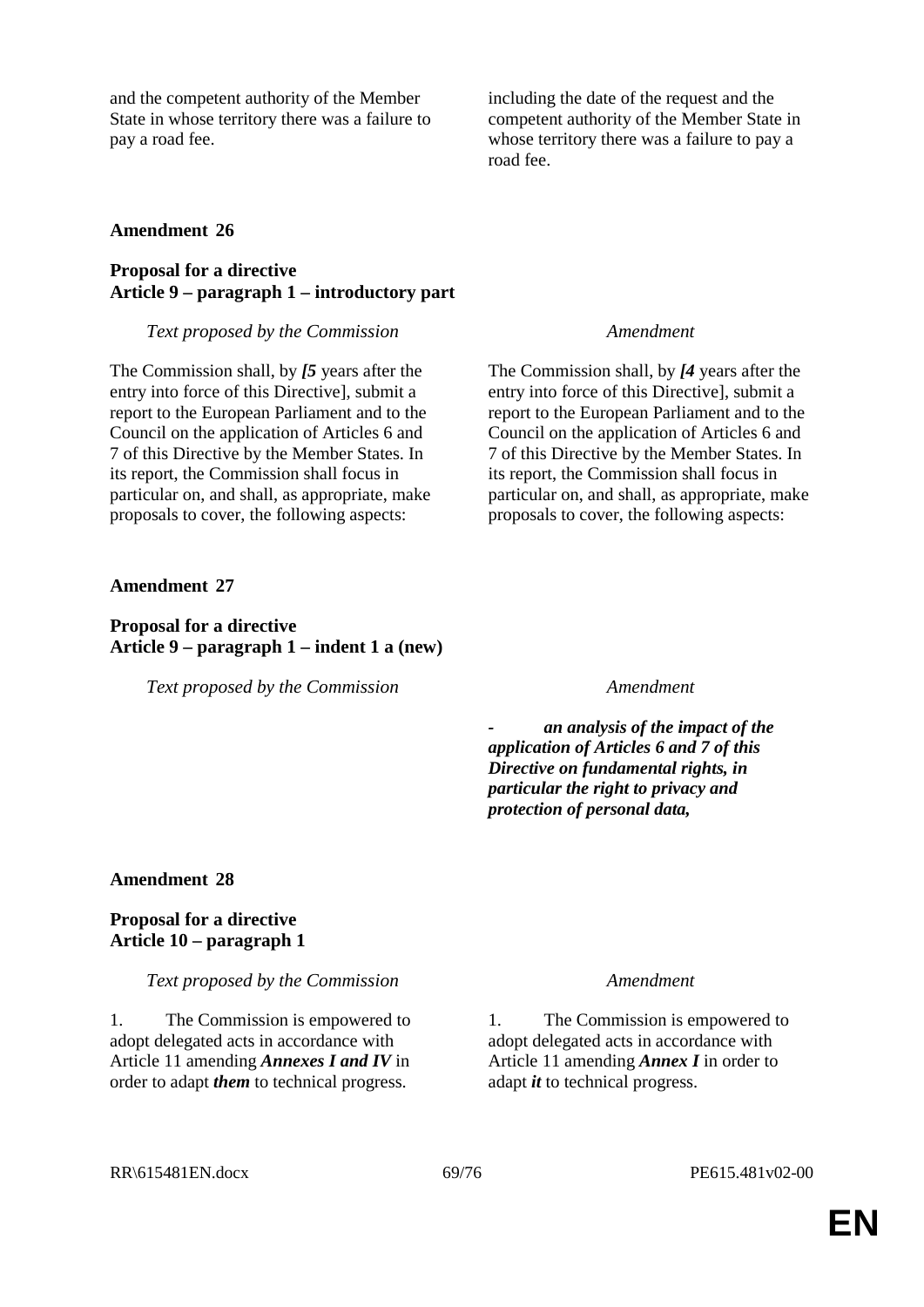### *Justification*

*Consistent with the amendment deleting Annex IV and moving the list of eligible technologies to article 3(1) subparagraph 1.*

### **Amendment 29**

### **Proposal for a directive Article 11 – paragraph 2**

#### *Text proposed by the Commission Amendment*

2. The power to adopt delegated acts referred to in Article 10 shall be conferred on the Commission for *an indeterminate* period of *time* from [the entry into force of this Directive].

2. The power to adopt delegated acts referred to in Article 10 shall be conferred on the Commission for *a* period of *five years* from [the entry into force of this Directive]. *The Commission shall draw up a report in respect of the delegation of power not later than nine months before the end of the fiveyear period. The delegation of power shall be tacitly extended for periods of an identical duration, unless the European Parliament or the Council opposes such extension not later than three months before the end of each period.*

*Justification*

*Although the delegation of powers to the Commission should be limited in time, the Directive should provide for the possibility of a tacit extension of that period.*

### **Amendment 30**

### **Proposal for a directive Annex I – paragraph 1 – subparagraph 3 – point k**

### *Text proposed by the Commission Amendment*

(k) validation of the chosen technical solutions vis-à-vis the Union rules protecting the freedoms and fundamental rights of individuals, including their privacy and protection of personal data. In particular, it will be necessary to ensure compliance with Regulation (EU) 2016/679 and Directive 2002/58/EC;

(k) validation of the chosen technical solutions vis-à-vis the Union rules protecting the freedoms and fundamental rights of individuals, including their privacy and protection of personal data. In particular, it will be necessary to ensure compliance with Regulation (EU) 2016/679 and Directive 2002/58/EC *as well as, where applicable, Directive (EU) 2016/680*;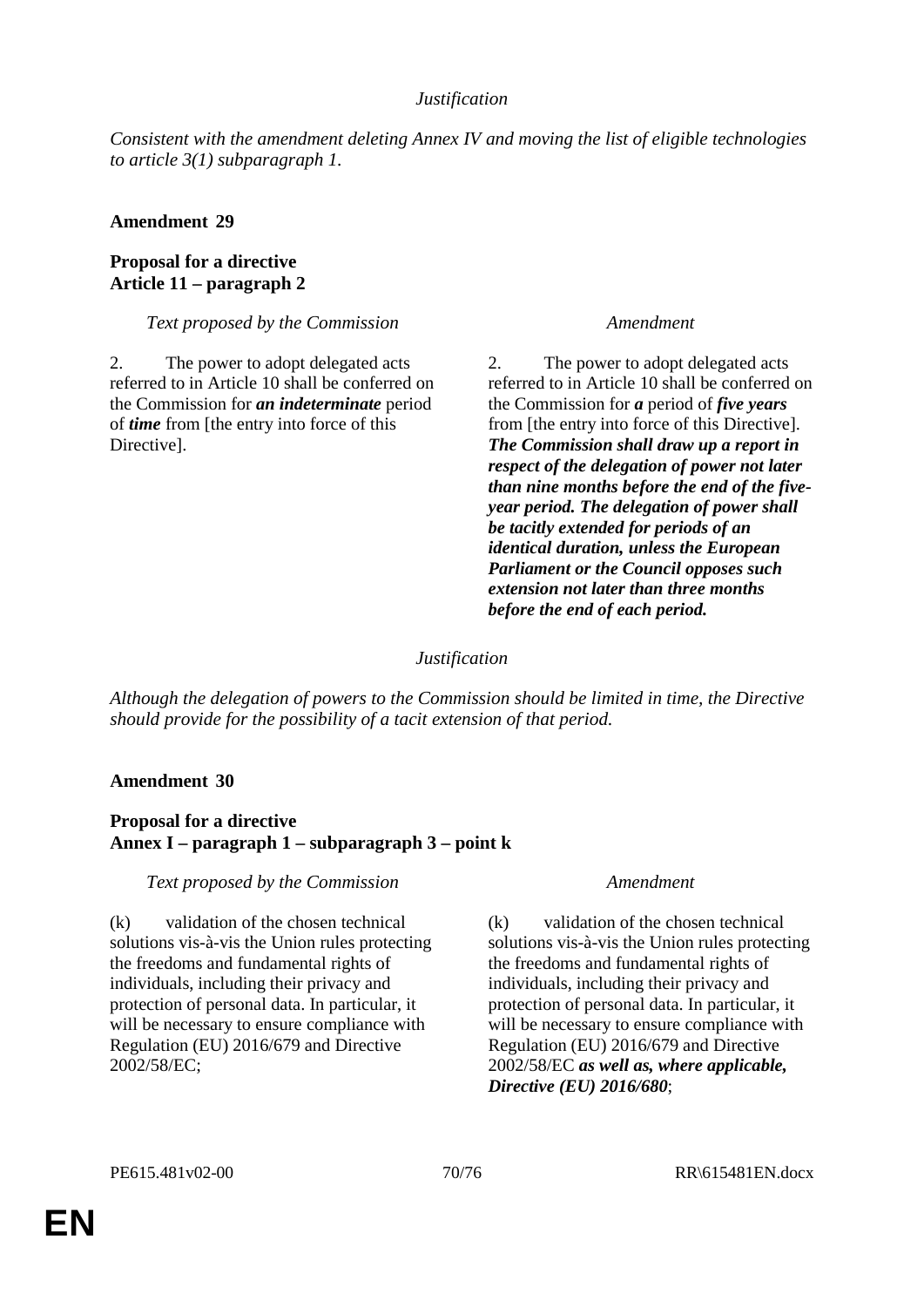### *Justification*

*This amendment is necessary because it is inextricably linked to other admissible amendments which insert the reference to Directive 2016/680 in the text.*

#### **Amendment 31**

### **Proposal for a directive Annex III – paragraph 26 a (new)**

*Text proposed by the Commission Amendment*

*Data protection disclaimer:*

*In accordance with Regulation (EU) 2016/679, you have the right to request access to and rectification or erasure of personal data or restriction of processing of your personal data or to object to the processing as well as the right to data portability. You also have the right to lodge a complaint with [name and address of the relevant supervisory authority].*

*[If the failure to pay a road fee is considered as a criminal offence under national law:*

*In accordance with [name of the national law applying Directive (EU) 2016/680], you have the right to request from the controller access to and rectification or erasure of personal data and restriction of processing of your personal data. You also have the right to lodge a complaint with [name and address of the relevant supervisory authority]. ]*

#### *Justification*

*In line with GDPR, or Police Directive where applicable, the letter should mention the basic data protection rights available to all citizens and the name and address of the authority where they can lodge a complaint. This amendment is necessary for pressing reasons relating to the internal logic of the text.*

**Amendment 32**

**Proposal for a directive Annex IV**

RR\615481EN.docx 71/76 PE615.481v02-00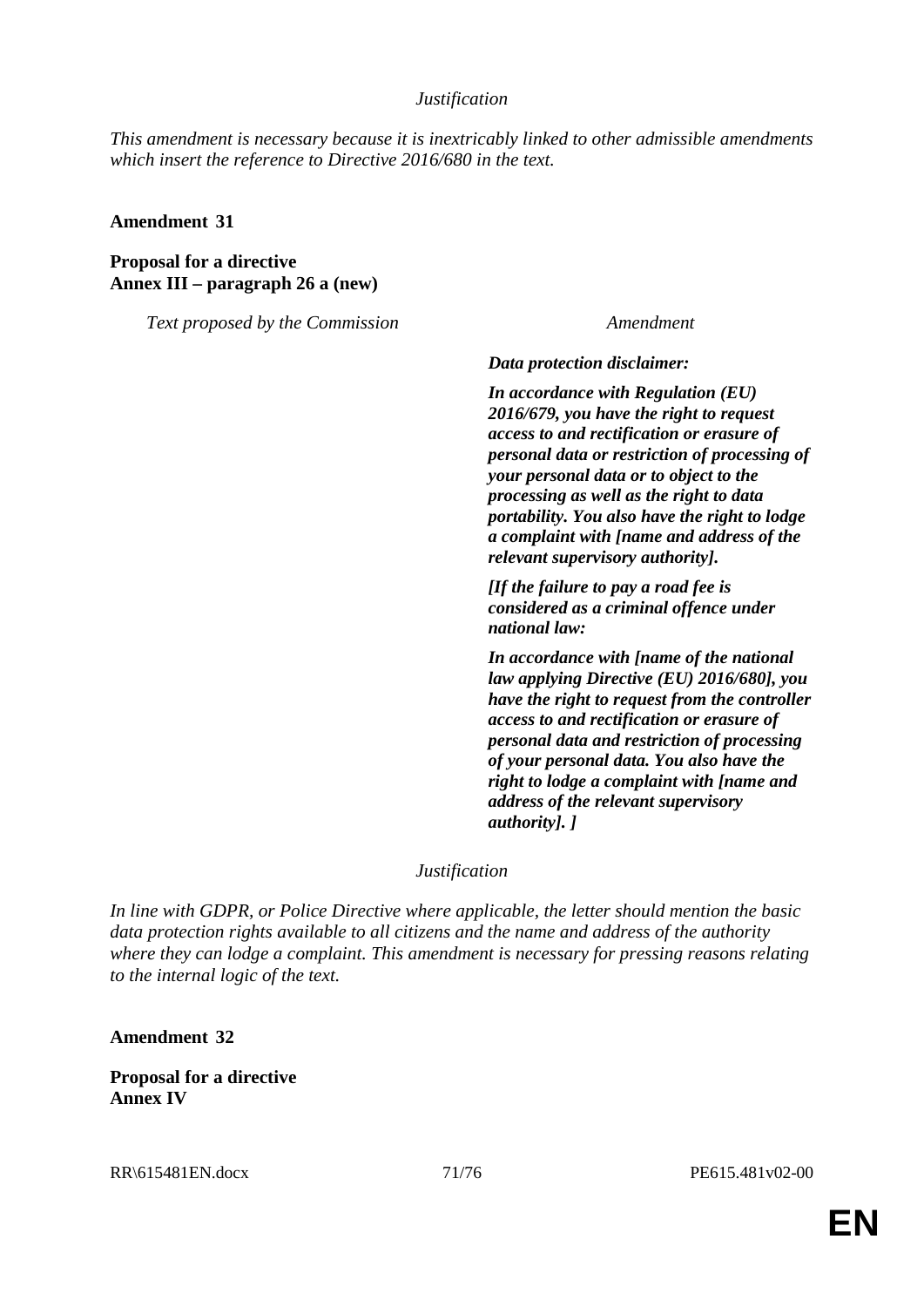*Text proposed by the Commission Amendment*

*List of technologies allowed for use in electronic road toll systems for carrying out electronic toll transactions*

- *1. satellite positioning;*
- *2. mobile communications;*
- *3. 5.8 GHz microwave technology.*

### *Justification*

*deleted*

*The list of technologies should be subject to co-decision by the legislator. This amendment is necessary for pressing reasons relating to the internal logic of the text.*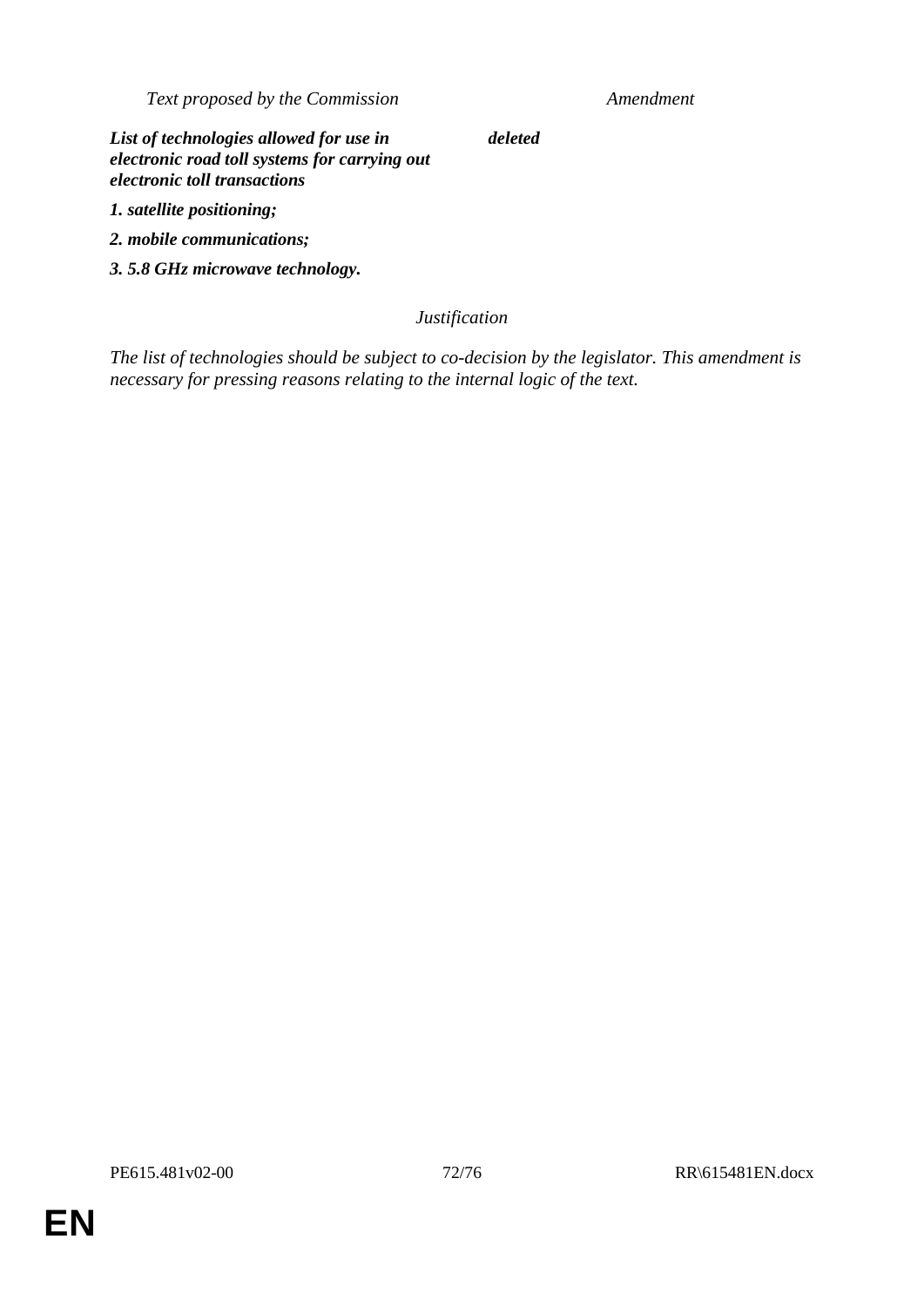| <b>Title</b>                                                | Interoperability of electronic road toll systems and facilitating cross-<br>border exchange of information on the failure to pay road fees in the<br>Union (recast)                                                                                                                                                                                                                                                                                                                                                                                                                              |  |
|-------------------------------------------------------------|--------------------------------------------------------------------------------------------------------------------------------------------------------------------------------------------------------------------------------------------------------------------------------------------------------------------------------------------------------------------------------------------------------------------------------------------------------------------------------------------------------------------------------------------------------------------------------------------------|--|
| <b>References</b>                                           | $COM(2017)0280 - C8 - 0173/2017 - 2017/0128(COD)$                                                                                                                                                                                                                                                                                                                                                                                                                                                                                                                                                |  |
| <b>Committee responsible</b><br>Date announced in plenary   | <b>TRAN</b><br>15.6.2017                                                                                                                                                                                                                                                                                                                                                                                                                                                                                                                                                                         |  |
| <b>Opinion by</b><br>Date announced in plenary              | <b>LIBE</b><br>15.6.2017                                                                                                                                                                                                                                                                                                                                                                                                                                                                                                                                                                         |  |
| Rapporteur<br>Date appointed                                | Branislav Škripek<br>31.8.2017                                                                                                                                                                                                                                                                                                                                                                                                                                                                                                                                                                   |  |
| <b>Discussed in committee</b>                               | 20.2.2018<br>20.3.2018<br>27.3.2018                                                                                                                                                                                                                                                                                                                                                                                                                                                                                                                                                              |  |
| Date adopted                                                | 27.3.2018                                                                                                                                                                                                                                                                                                                                                                                                                                                                                                                                                                                        |  |
| <b>Result of final vote</b>                                 | 48<br>$+$ :<br>$\overline{c}$<br>$-$ :<br>$\overline{4}$<br>$\theta$ :                                                                                                                                                                                                                                                                                                                                                                                                                                                                                                                           |  |
| Members present for the final vote                          | Asim Ademov, Jan Philipp Albrecht, Heinz K. Becker, Monika Beňová,<br>Caterina Chinnici, Rachida Dati, Agustín Díaz de Mera García<br>Consuegra, Tanja Fajon, Laura Ferrara, Kinga Gál, Ana Gomes, Sylvie<br>Guillaume, Jussi Halla-aho, Eva Joly, Cécile Kashetu Kyenge, Juan<br>Fernando López Aguilar, Monica Macovei, Roberta Metsola, Claude<br>Moraes, Ivari Padar, Judith Sargentini, Branislav Škripek, Csaba Sógor,<br>Sergei Stanishev, Helga Stevens, Traian Ungureanu, Bodil Valero,<br>Marie-Christine Vergiat, Harald Vilimsky, Udo Voigt, Josef<br>Weidenholzer, Cecilia Wikström |  |
| Substitutes present for the final vote                      | Carlos Coelho, Anna Maria Corazza Bildt, Ignazio Corrao, Gérard<br>Deprez, Maria Grapini, Marek Jurek, Miltiadis Kyrkos, Nuno Melo,<br>Angelika Mlinar, Nadine Morano, Maite Pagazaurtundúa Ruiz, Emilian<br>Pavel, Morten Helveg Petersen, Petri Sarvamaa, Elly Schlein, Barbara<br>Spinelli                                                                                                                                                                                                                                                                                                    |  |
| Substitutes under Rule 200(2) present<br>for the final vote | André Elissen, Marc Joulaud, Christelle Lechevalier, Martina Michels,<br>Liadh Ní Riada, Anna Záborská                                                                                                                                                                                                                                                                                                                                                                                                                                                                                           |  |

## **PROCEDURE – COMMITTEE ASKED FOR OPINION**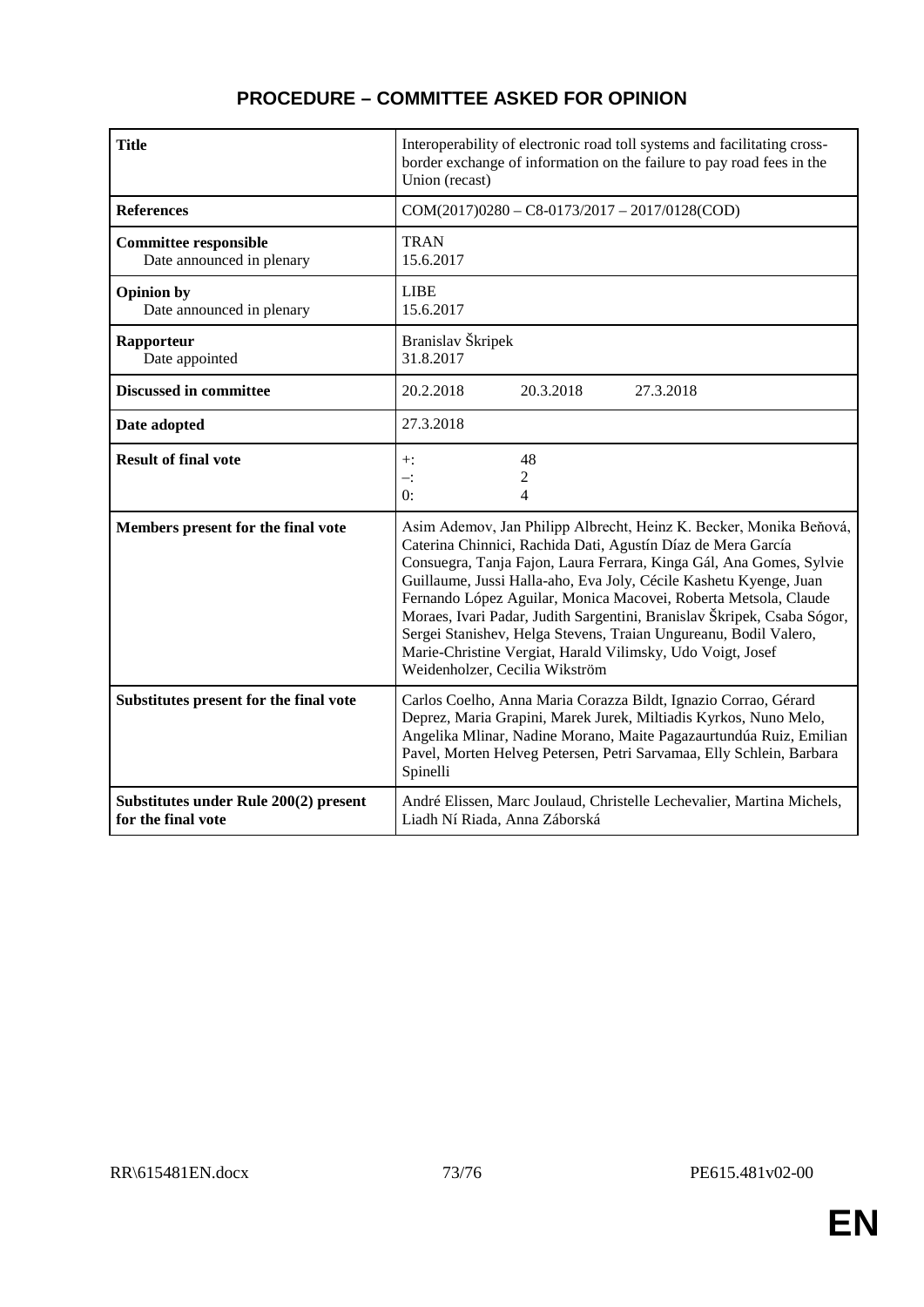## **FINAL VOTE BY ROLL CALL IN COMMITTEE ASKED FOR OPINION**

| 48               | ╈                                                                                                                                                                                                                                                                       |
|------------------|-------------------------------------------------------------------------------------------------------------------------------------------------------------------------------------------------------------------------------------------------------------------------|
| <b>ALDE</b>      | Gérard Deprez, Angelika Mlinar, Maite Pagazaurtundúa Ruiz, Morten Helveg Petersen,<br>Cecilia Wikström                                                                                                                                                                  |
| <b>ECR</b>       | Jussi Halla-aho, Marek Jurek, Monica Macovei, Branislav Škripek, Helga Stevens                                                                                                                                                                                          |
| <b>EFDD</b>      | Ignazio Corrao, Laura Ferrara                                                                                                                                                                                                                                           |
| <b>ENF</b>       | Christelle Lechevalier, Harald Vilimsky                                                                                                                                                                                                                                 |
| <b>PPE</b>       | Asim Ademov, Heinz K. Becker, Carlos Coelho, Anna Maria Corazza Bildt, Rachida<br>Dati, Agustín Díaz de Mera García Consuegra, Kinga Gál, Marc Joulaud, Nuno Melo,<br>Roberta Metsola, Nadine Morano, Petri Sarvamaa, Csaba Sógor, Traian Ungureanu,<br>Anna Záborská   |
| S&D.             | Monika Beňová, Caterina Chinnici, Tanja Fajon, Ana Gomes, Maria Grapini, Sylvie<br>Guillaume, Cécile Kashetu Kyenge, Miltiadis Kyrkos, Juan Fernando López Aguilar,<br>Claude Moraes, Ivari Padar, Emilian Pavel, Elly Schlein, Sergei Stanishev, Josef<br>Weidenholzer |
| <b>VERTS/ALE</b> | Jan Philipp Albrecht, Eva Joly, Judith Sargentini, Bodil Valero                                                                                                                                                                                                         |

|            | $\blacksquare$ |
|------------|----------------|
| <b>ENF</b> | André Elissen  |
| NI         | Udo Voigt      |

| GUE/NGL | Martina Michels, Liadh Ní Riada, Barbara Spinelli, Marie-Christine Vergiat |
|---------|----------------------------------------------------------------------------|

Key to symbols:

- + : in favour
- : against
- 0 : abstention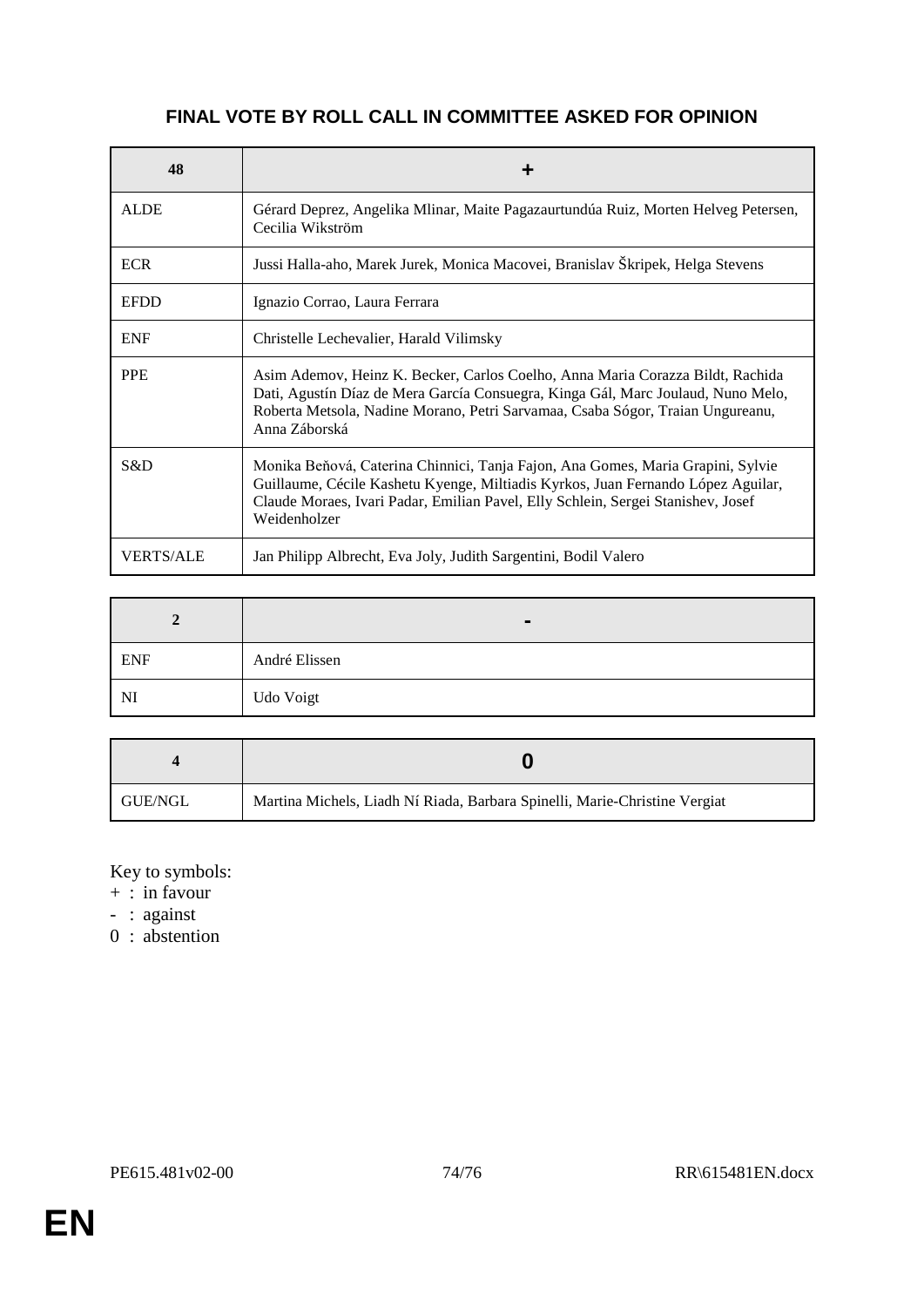## **PROCEDURE – COMMITTEE RESPONSIBLE**

| <b>Title</b>                                                      | Interoperability of electronic road toll systems and facilitating cross-<br>border exchange of information on the failure to pay road fees in the<br>Union (recast)                                                                                                                                                                                                                                                                                                                                                                                                                               |  |
|-------------------------------------------------------------------|---------------------------------------------------------------------------------------------------------------------------------------------------------------------------------------------------------------------------------------------------------------------------------------------------------------------------------------------------------------------------------------------------------------------------------------------------------------------------------------------------------------------------------------------------------------------------------------------------|--|
| <b>References</b>                                                 | $COM(2017)0280 - C8 - 0173/2017 - 2017/0128(COD)$                                                                                                                                                                                                                                                                                                                                                                                                                                                                                                                                                 |  |
| <b>Date submitted to Parliament</b>                               | 31.5.2017                                                                                                                                                                                                                                                                                                                                                                                                                                                                                                                                                                                         |  |
| <b>Committee responsible</b><br>Date announced in plenary         | <b>TRAN</b><br>15.6.2017                                                                                                                                                                                                                                                                                                                                                                                                                                                                                                                                                                          |  |
| <b>Committees asked for opinions</b><br>Date announced in plenary | <b>ITRE</b><br><b>LIBE</b><br>15.6.2017<br>15.6.2017                                                                                                                                                                                                                                                                                                                                                                                                                                                                                                                                              |  |
| Not delivering opinions<br>Date of decision                       | <b>ITRE</b><br>21.6.2017                                                                                                                                                                                                                                                                                                                                                                                                                                                                                                                                                                          |  |
| <b>Rapporteurs</b><br>Date appointed                              | Massimiliano<br>Salini<br>30.6.2017                                                                                                                                                                                                                                                                                                                                                                                                                                                                                                                                                               |  |
| <b>Discussed in committee</b>                                     | 22.1.2018<br>20.3.2018<br>14.5.2018                                                                                                                                                                                                                                                                                                                                                                                                                                                                                                                                                               |  |
| Date adopted                                                      | 24.5.2018                                                                                                                                                                                                                                                                                                                                                                                                                                                                                                                                                                                         |  |
| <b>Result of final vote</b>                                       | 40<br>$+$ :<br>1<br>$-$ :<br>0:<br>$\overline{0}$                                                                                                                                                                                                                                                                                                                                                                                                                                                                                                                                                 |  |
| Members present for the final vote                                | Lucy Anderson, Inés Ayala Sender, Georges Bach, Deirdre Clune,<br>Michael Cramer, Luis de Grandes Pascual, Andor Deli, Karima Delli,<br>Isabella De Monte, Ismail Ertug, Jacqueline Foster, Dieter-Lebrecht<br>Koch, Miltiadis Kyrkos, Bogusław Liberadzki, Cláudia Monteiro de<br>Aguiar, Tomasz Piotr Poręba, Gabriele Preuß, Christine Revault<br>d'Allonnes Bonnefoy, Dominique Riquet, Massimiliano Salini, David-<br>Maria Sassoli, Claudia Schmidt, Claudia Țapardel, Keith Taylor, Pavel<br>Telička, Wim van de Camp, Marie-Pierre Vieu, Janusz Zemke, Elżbieta<br>Katarzyna Łukacijewska |  |
| Substitutes present for the final vote                            | Michael Gahler, Maria Grapini, Ramona Nicole Mănescu, Marek Plura,<br>Jozo Radoš, Matthijs van Miltenburg                                                                                                                                                                                                                                                                                                                                                                                                                                                                                         |  |
| Substitutes under Rule 200(2) present<br>for the final vote       | Eleonora Evi, Jude Kirton-Darling, José Ignacio Salafranca Sánchez-<br>Neyra, Annie Schreijer-Pierik, Anneleen Van Bossuyt, Marco Zullo                                                                                                                                                                                                                                                                                                                                                                                                                                                           |  |